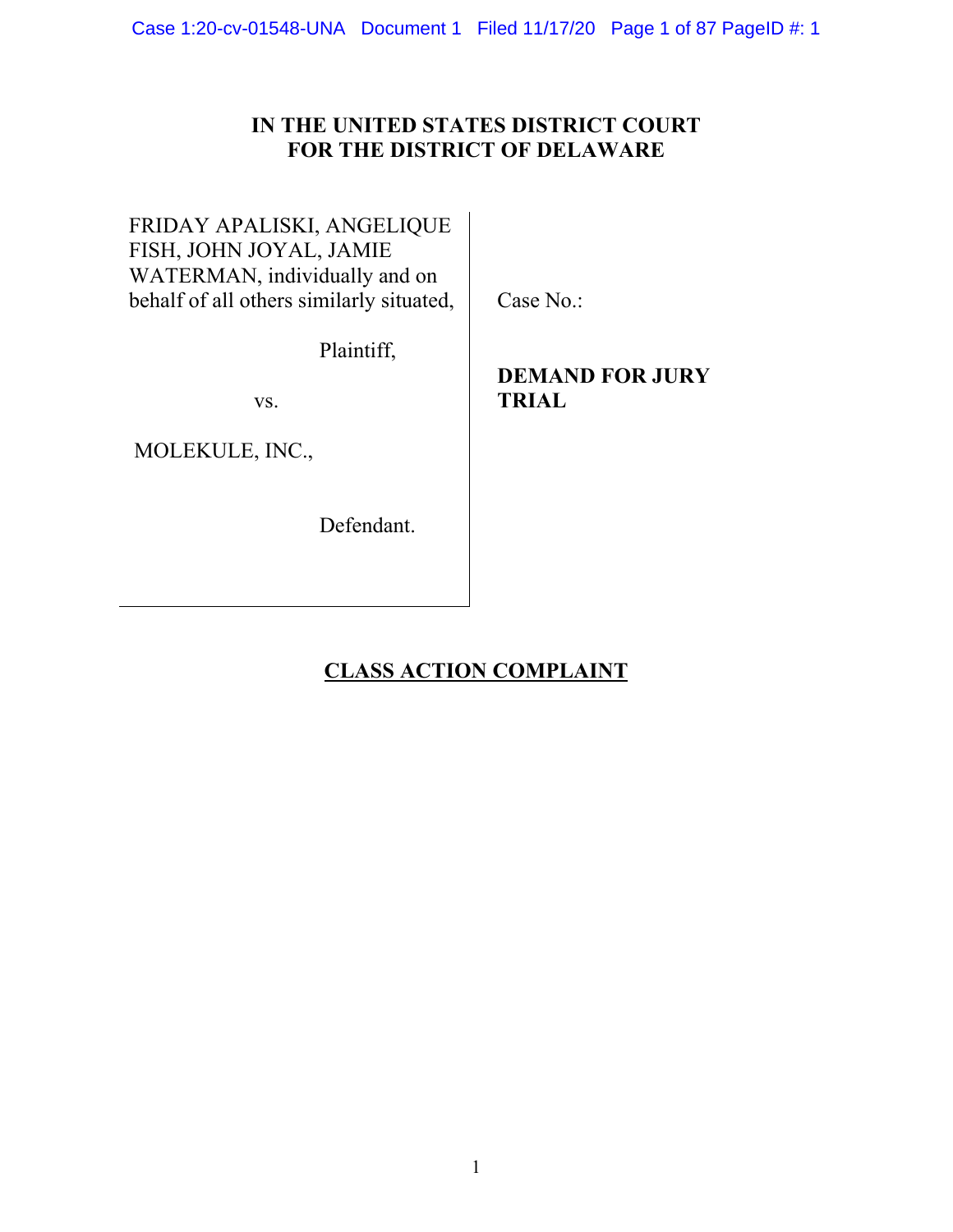1. This consumer class action arises from the marketing, sale and distribution of defective air purification devices by Molekule, Inc. ("Defendant" or "Molekule") called the Molekule Air, Air Mini, and Air Mini+ (the "Air Purifiers").

2. Described by Defendant as "the world's first molecular air purifier," the Molekule devices depends on a proprietary Photo Electrochemical Oxidation ("PECO") filter to remove pollution from the air. Not only does Defendant's PECO filter perform worse than traditional HEPA air purifiers, the PECO filter also does not remove any pollution from the air (the "Defect").

3. In marketing the Air Purifiers, Molekule made a number of misrepresentations regarding the performance, abilities, and benefits of the Air Purifiers, including that the Air Purifiers: (1) use PECO filter technology that "outperforms HEPA filters in every category of pollutant"; (2) "eradicate[] the full spectrum of indoor air pollutants;" (3) are capable of achieving quantified pollution-removal benchmarks (for example, that an Air Purifier "destroys 1 million allergens in 4 minutes"); (4) were subject to "independent testing" that served as the basis for Molekule's representations; (5) are rated to function in rooms of certain sizes; (6) provide allergy and asthma symptom relief; and (7) combat "unhealthy levels" of wildfire smoke since "Molekule Air Purifiers not only filter out ash and debris from smoke – they destroy airborne pollutants." Additionally, Molekule has tailored its advertising to capitalize on current events, claiming, for example, that the Air Purifiers "destroy" coronavirus.

4. These representations were promulgated to the public through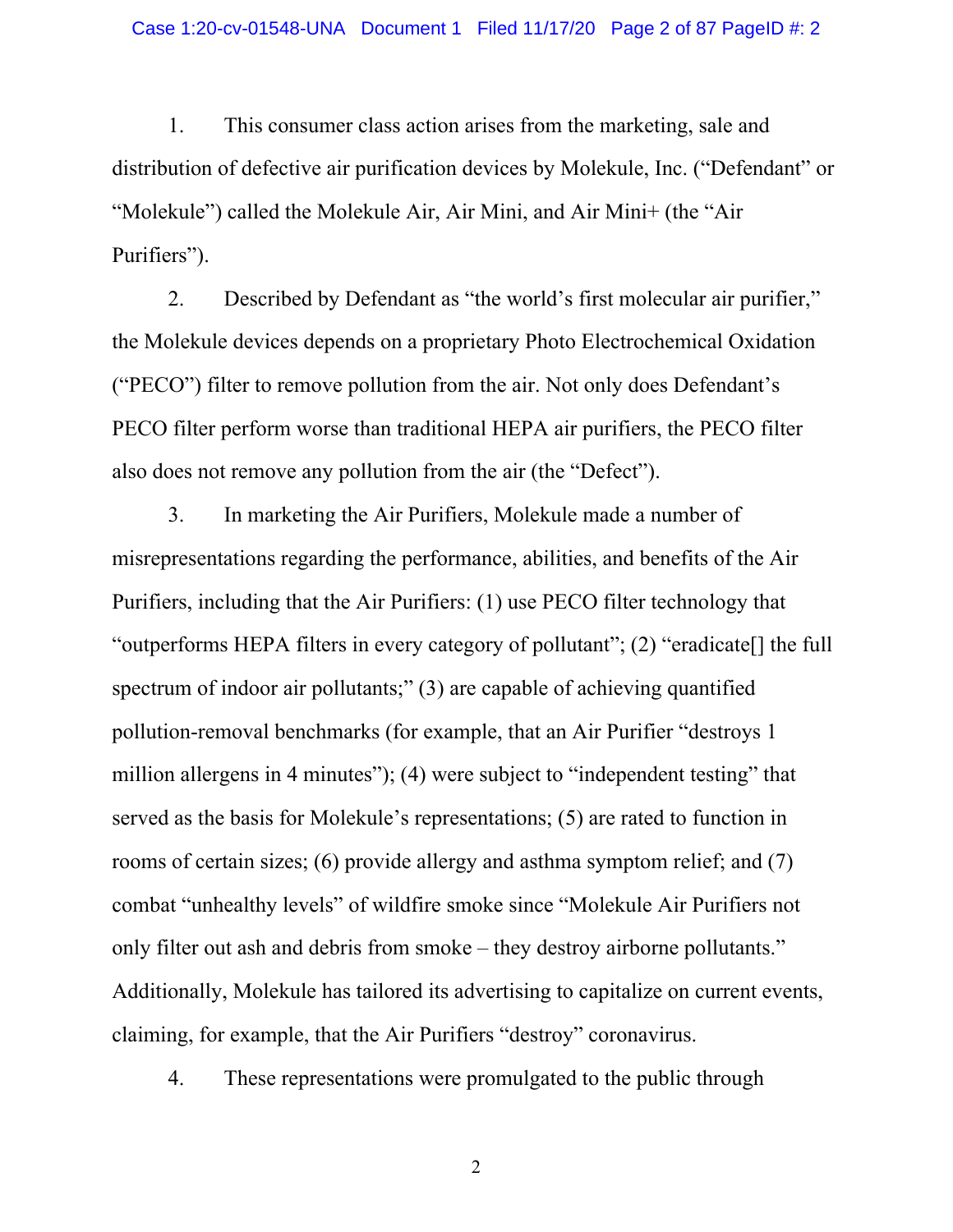Defendant's website, YouTube videos, social media, testimonials (both from individuals and medical professionals), published interviews with Defendant's founders, and other online media.

5. But Molekule's representations did not hold up under scrutiny. Consumer Reports, a consumer-oriented 501(c)3 organization dedicated to reviewing products, declared that the Molekule Air "almost flunked" the standard array of tests through which it puts air purifiers. Perry Santanachote, *Does The Molekule Air Purifier Live Up To The Hype?*, ConsumerReports.org (Dec. 9, 2019), *available at* https://www.consumerreports.org/air-purifiers/molekule-airpurifier-review/ (last visited November 17, 2020). Wirecutter, a technology review website affiliated with the New York Times, described the Molekule as "The worst air purifier we've ever tested." Tim Heffernan, *Molekule: The Worst Air Purifier We've Ever Tested*, Youtube.com (Oct. 31, 2019), *available at*  https://www.youtube.com/watch?v=VM9CJZpqfpA (last visited November 17, 2020); Tim Heffernan, The Best Air Purifier, Wirecutter.com (May 13, 2020), *available at* https://thewirecutter.com/reviews/best-air-purifier/#molekule-theworst-air-purifier-weve-ever-tested (last visited November 17, 2020).

6. Wirecutter tested one claim in particular and found that the Molekule Air did not come close to satisfying it. Molekule had claimed on its website and in various advertisements that its "scientifically-proven nanotechnology outperforms HEPA filters in every category of pollutant." *Id.* Tests that pitted the Molekule Air against HEPA filter devices revealed, however, that on every setting the Molekule Air produced results that were substantially worse than its competition. Indeed, on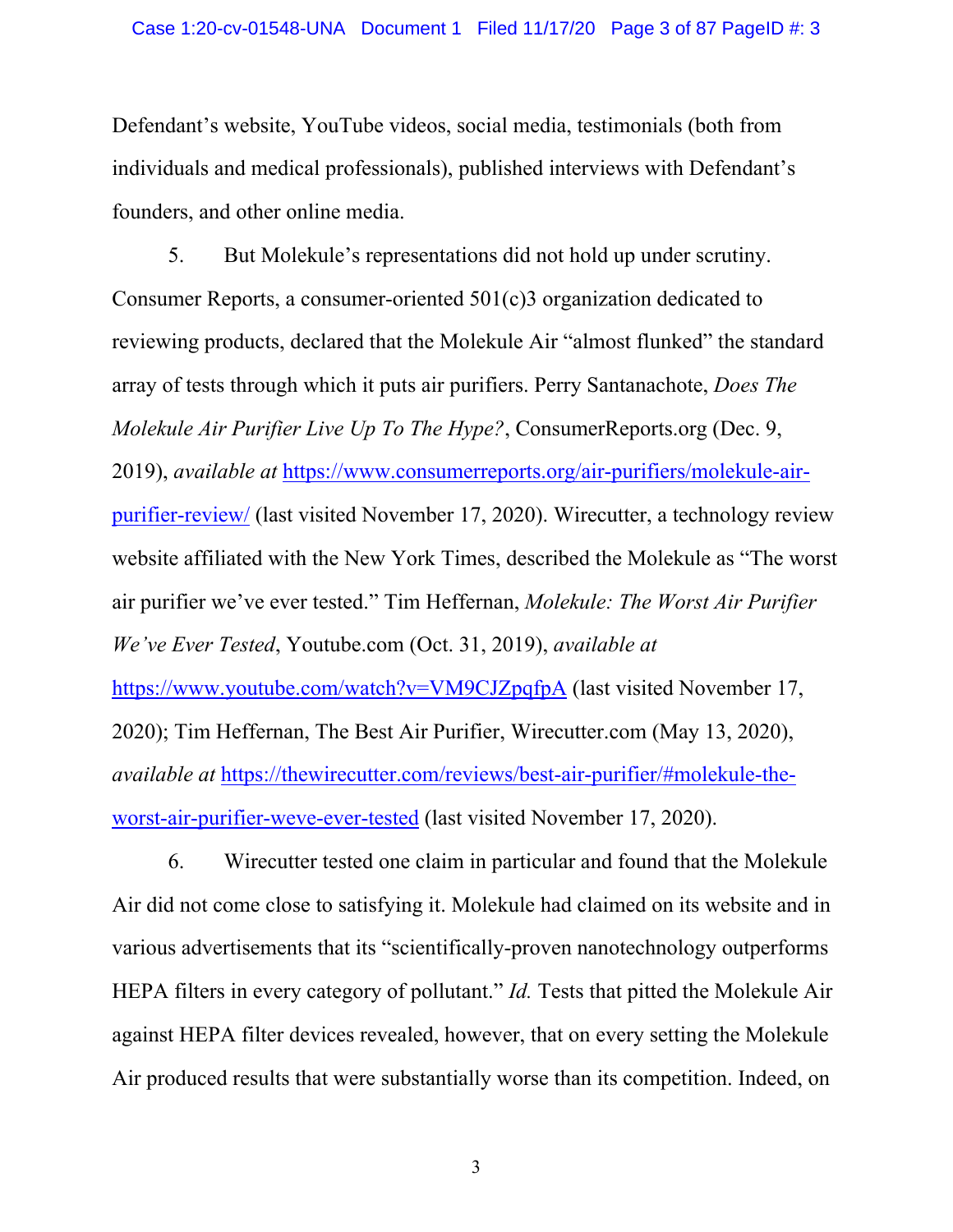the lowest setting, the Molekule Air "results look worse than what you see with no purifier running at all." After this review was published Molekule scrubbed the contested claim from its website. *Id.*

7. Molekule's representations also fared poorly when scrutinized by advertising industry watchdogs. When a competing manufacturer of air purifiers challenged over two dozen of Molekule's representations in a proceeding before an organization that investigates advertising representations, that organization (and its appellate division) concluded that almost none of Molekule's representations were supported by evidence. In response, Molekule agreed to alter its advertising to omit those unsubstantiated statements.

8. Defendant engaged in a deceptive and misleading marketing campaign to sell Air Purifiers based on misrepresentations and omissions that it spread through its own website, social media, interviews with third-party publications, YouTube, and other fora. Defendant's greed-driven scheme is at the expense of consumers across the country and in violation of applicable law.

9. Consumers like Friday Apaliski, Angelique Fish, John Joyal, and Jamie Waterman ("Plaintiffs") purchased the Air Purifiers after relying on Molekule's false and misleading representations and received defective devices that could not perform as advertised. Many consumers purchased Air Purifiers based on Defendant's representation that PECO filters are superior to HEPA filters—an indisputably false claim. Defendant's advertisements are replete with misrepresentations that the Air Purifiers would "completely eliminate" indoor pollution, a falsehood that motivated Plaintiffs class members to purchase the Air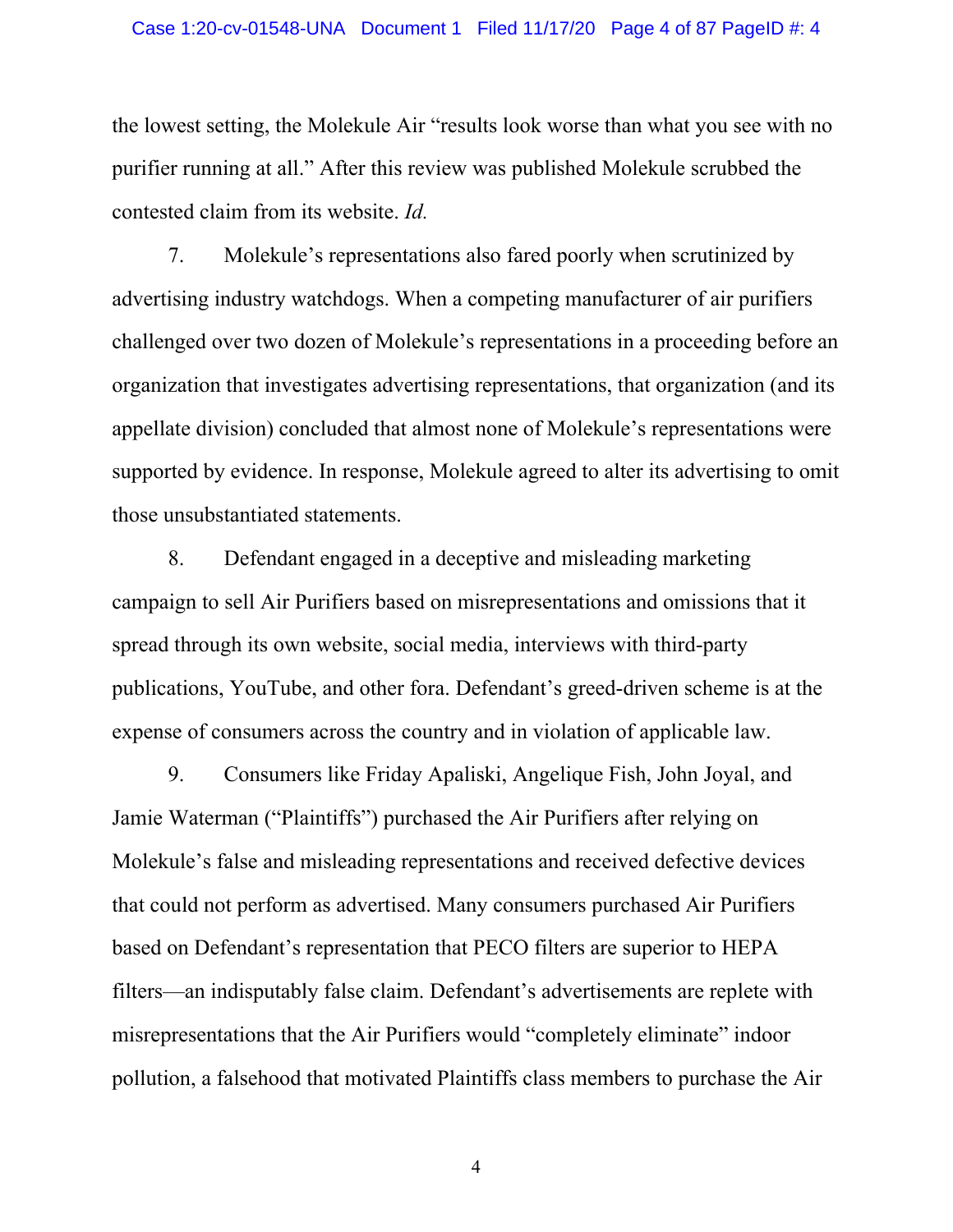Purifiers. Similarly, customers purchased Air Purifiers based on Defendant's representations that the device would ameliorate their air quality from wildfires as well as allergies and/or asthma symptoms only to find that the product offered no therapeutic benefit whatsoever.

10. Though Molekule touted the Air Purifiers, which are among the most expensive available, as a premium air purification device featuring revolutionary and superior new technology, it knew or should have known about the Defect and that the Air Purifiers could not perform as represented. Despite this knowledge, Molekule failed to disclose the truth to purchasers of Air Purifiers and continues to promote false and unsubstantiated representations to attract new purchasers. Defendant unjustly profits on these falsehoods by selling Air Purifiers and replacement parts and accessories thereto.

11. Plaintiffs and Class members have suffered injuries in fact, incurred damages, and have otherwise been harmed by Defendant's conduct.

12. Accordingly, Plaintiffs seek redress for Defendant's unlawful conduct. Plaintiffs also seek money damages and equitable relief for Defendant's conduct described herein.

# **PARTIES**

### **A. PLAINTIFF**

13. At all relevant times, Friday Apaliski has been a citizen of California, residing in San Francisco, California.

14. At all relevant times, Angelique Fish has been a citizen of Michigan, residing in Hillsdale, Michigan.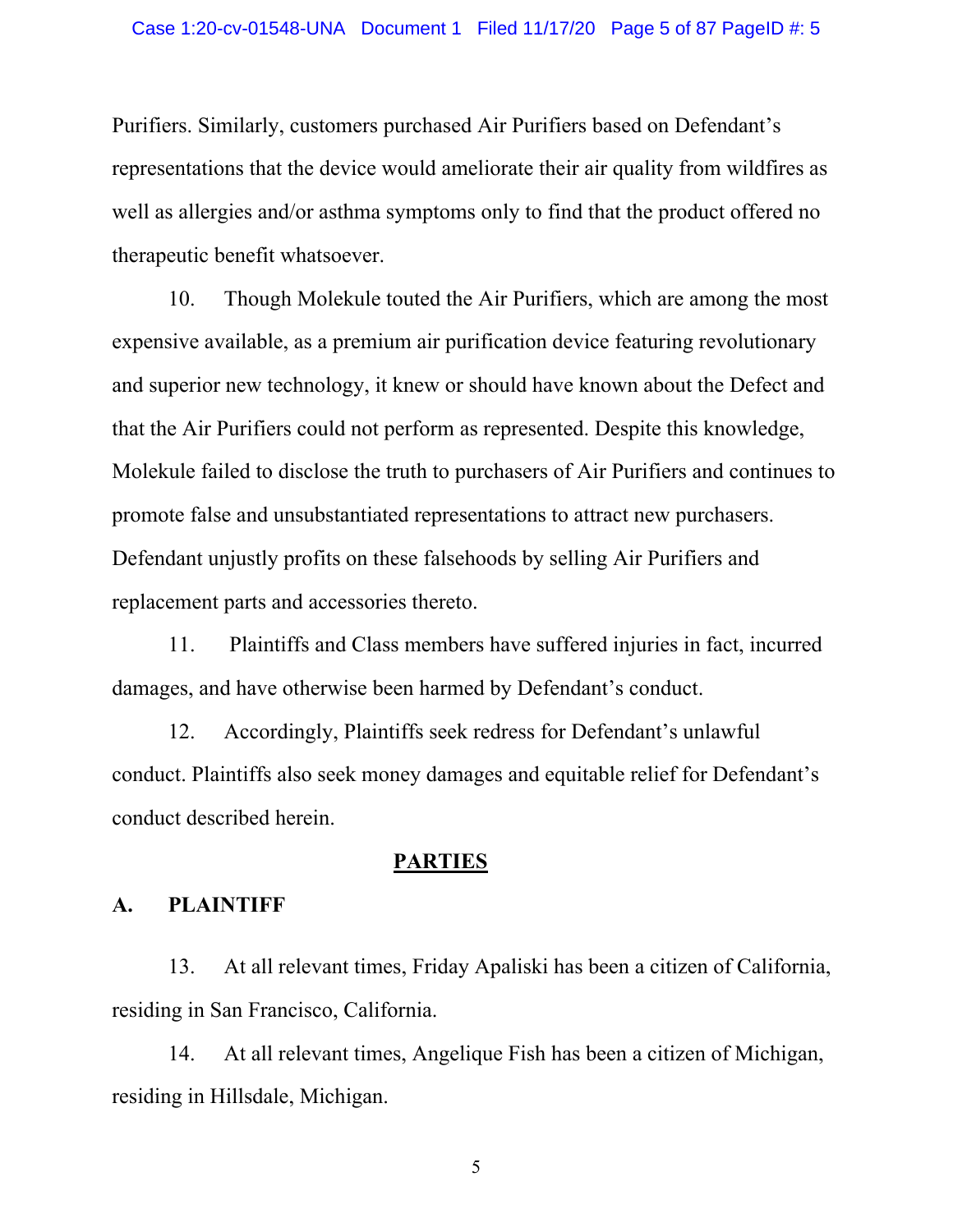15. At all relevant times, John Joyal has been a citizen of Massachusetts, residing in Longmeadow, Massachusetts.

16. At all relevant times, Jamie Waterman has been a citizen of California, residing in Petaluma, California.

# **B. DEFENDANT**

17. Defendant Molekule, Inc. is a corporation formed under the laws of the State of Delaware with its headquarters in San Francisco, California.

18. Molekule was launched in May of 2016 and is a family business: it was co-founded by Yogi Goswami (Chief Scientist), a Professor and the director of the Clean Energy Research Center at the University of South Florida, and his adult children, Dilip Goswami (CEO) and Jaya Rao (COO).

19. By early 2020, Molekule had secured approximately \$96.4 million in funding from investors.

### **JURISDICTION AND VENUE**

20. This Court has subject matter jurisdiction over this action under the Class Action Fairness Act, [28 U.S.C. § 1332\(d\)](http://www.google.com/search?q=28++u.s.c.++++1332(d)). The aggregated claims of the individual class members exceed the sum or value of \$5,000,000, exclusive of interests and costs. This is a putative class action in which more than two-thirds of the proposed class members are citizens of states other than the state in which Defendant is deemed to reside. In addition, this Court has supplemental jurisdiction over Plaintiff's state law claims under [28 U.S.C. § 1367](http://www.google.com/search?q=28++u.s.c.++++1367).

21. This Court has personal jurisdiction over Molekule because it is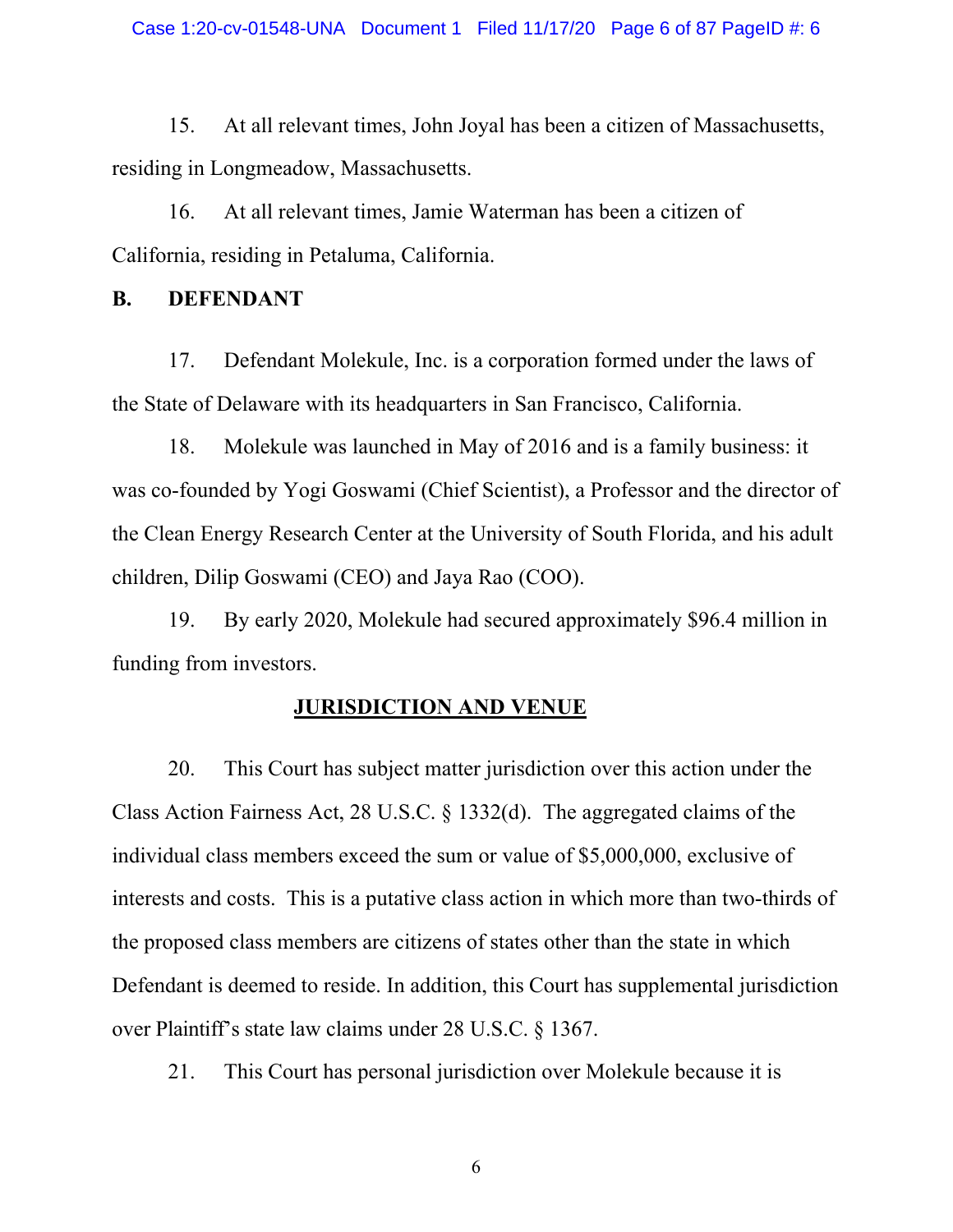incorporated in the State of Delaware; has consented to jurisdiction by registering to conduct business in this state; maintains sufficient contacts in Delaware; and otherwise intentionally avails itself of the markets within Delaware through the promotion, sale, marketing and distribution of its Air Purifiers in and from Delaware, which renders the exercise of jurisdiction by this Court proper and necessary as Molekule is "at home" in Delaware.

22. Venue is proper in this Court under [28 U.S.C. § 1391](http://www.google.com/search?q=28++u.s.c.++++1391) because Molekule is incorporated within this District and a substantial part of the events or omissions giving rise to the claims of at least one Plaintiff occurred in this District.

# **FACTS SPECIFIC TO PLAINTIFFS**

## **A. Friday Apaliski**

23. On or around October 17, 2017, Ms. Apaliski purchased a Molekule Air purifier from a brick and mortar store named Sprout in San Francisco for approximately \$776.87.

24. Sprout specializes in selling non-toxic baby and young child products, and the owner of Sprout thoroughly vets the products that she sells.

25. Prior to purchase, Ms. Apaliski had learned about Defendant's representations of its products from the owner of Sprout. These advertisements stressed the superiority of Defendant's products versus that of its direct competitors, and its ability to eliminate toxins like flame retardant chemicals and VOCs that can pollute the air, including during wildfire events.

26. Ms. Apaliski specifically relied upon Defendant's representation that Molekule's proprietary PECO-filter technology could provide better indoor air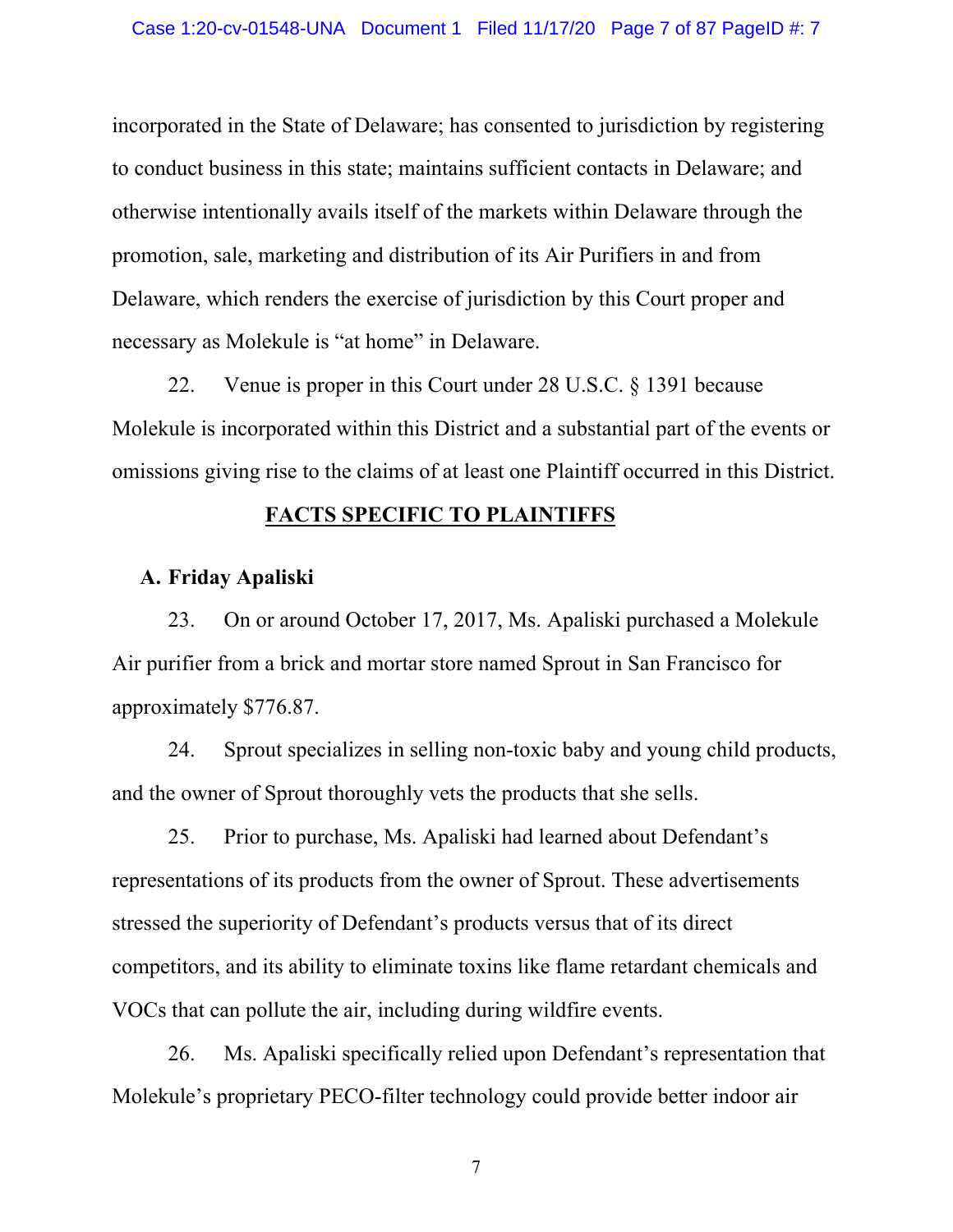quality than competitors' HEPA filters, including by addressing flame retardant chemicals and VOCs that were present in the air, including during wildfire events.

27. In addition, Ms. Apaliski has seen Defendant's representations regarding Molekule's superior technology, which persuaded her to keep using her Molekule Air and to purchase the consumable filter.

28. At all relevant times, Ms. Apaliski used and maintained her Molekule Air as would any reasonable consumer and in accordance with Defendant's instruction.

29. After months of using her Molekule Air as would any reasonable consumer and in accordance with Defendant's instruction, Ms. Apaliski did not notice a significant improvement in the air quality of her home and continued to endure the presence of airborne irritants, despite Defendant's claim that Molekule products could eliminate these particles.

30. Ms. Apaliski has changed the filter in her device during her ownership of it despite the app never saying that it needed to be changed. Molekule initially provided her with one new filter. Ms. Apaliski later purchased another new filter during her ownership of the Molekule Air, believing that a filter replacement would improve the functioning of the product. The filter that she purchased had a bad odor, and Molekule replaced it. However, even after using these new filters, Ms. Apaliski did not notice a significant improvement in the performance of her Molekule device.

31. In addition to experiencing diminishing effect of the Molekule Air (specifically when trying to eliminate VOCs in the house), after reading the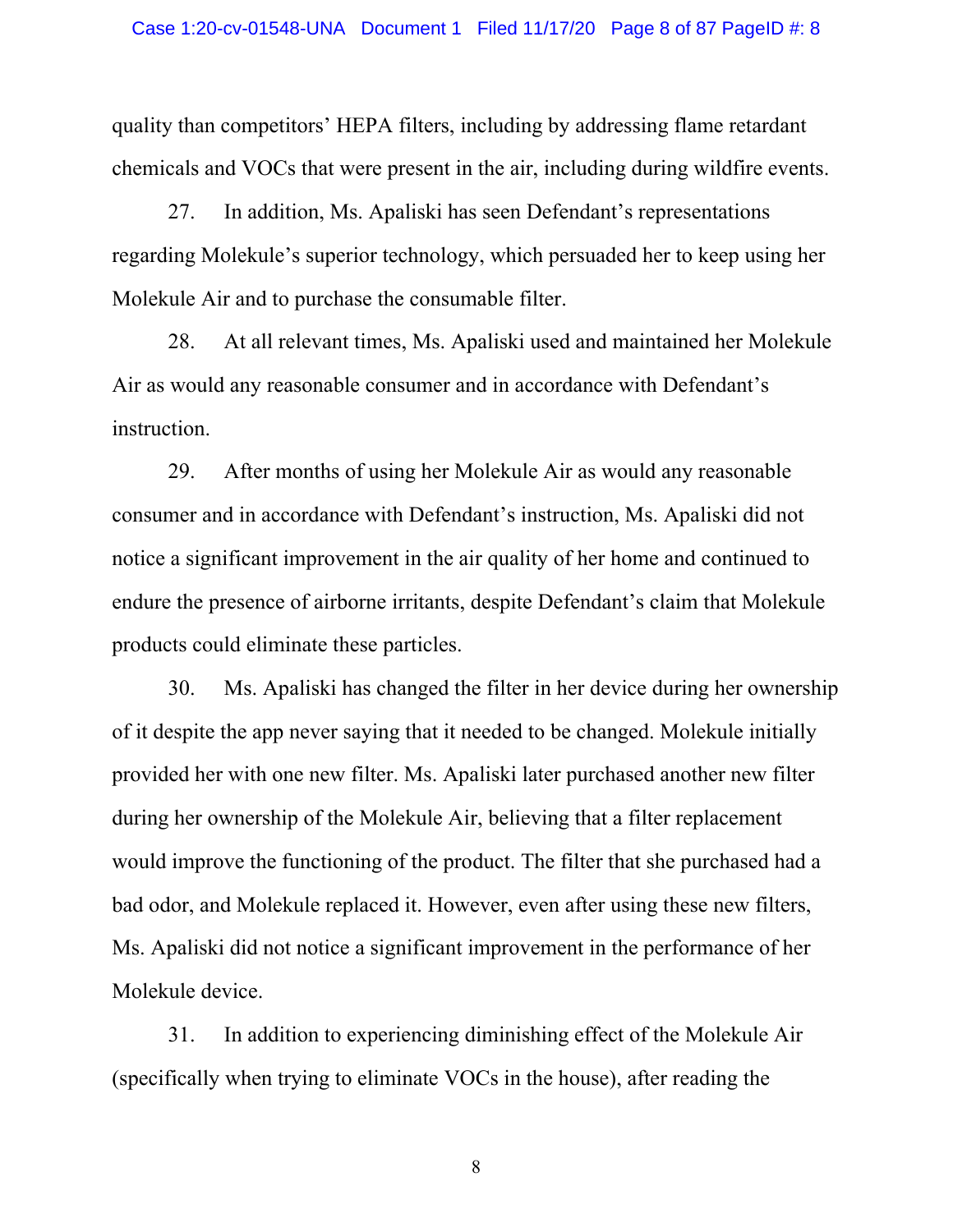Consumer Reports and Wirecutter articles, Ms. Apaliski gave up on using the device. Rather, Ms. Apaliski has purchased three smaller Blue Air purifiers for her home for the last fire season.

32. Ms. Apaliski would not have purchased the Molekule Air, or any other Molekule device including the filter, if she had been aware the brand's representation of the device's performance, capabilities, and benefits were unsubstantiated, or that Molekule actively worked to conceal the device's defective nature.

### **B. Angelique Fish**

33. On or around April 5th, 2020, Ms. Fish purchased a Molekule Air Mini from Amazon.com for approximately \$499.00.

34. Prior to purchase, Ms. Fish had seen Defendant's banner advertisements on Facebook. These advertisements stressed the superiority of Defendant's products versus that of its direct competitors.

35. Ms. Fish specifically relied upon Defendant's representation that Molekule's proprietary PECO-filter technology could provide better indoor air quality than competitors' HEPA filters.

36. At all relevant times, Ms. Fish used and maintained her Molekule Air Mini as would any reasonable consumer and in accordance with Defendant's instruction.

37. After four months of using her Molekule Air Mini as would any reasonable consumer and in accordance with Defendant's instruction, Ms. Fish noticed no improvement in the air quality of her home and continued to endure the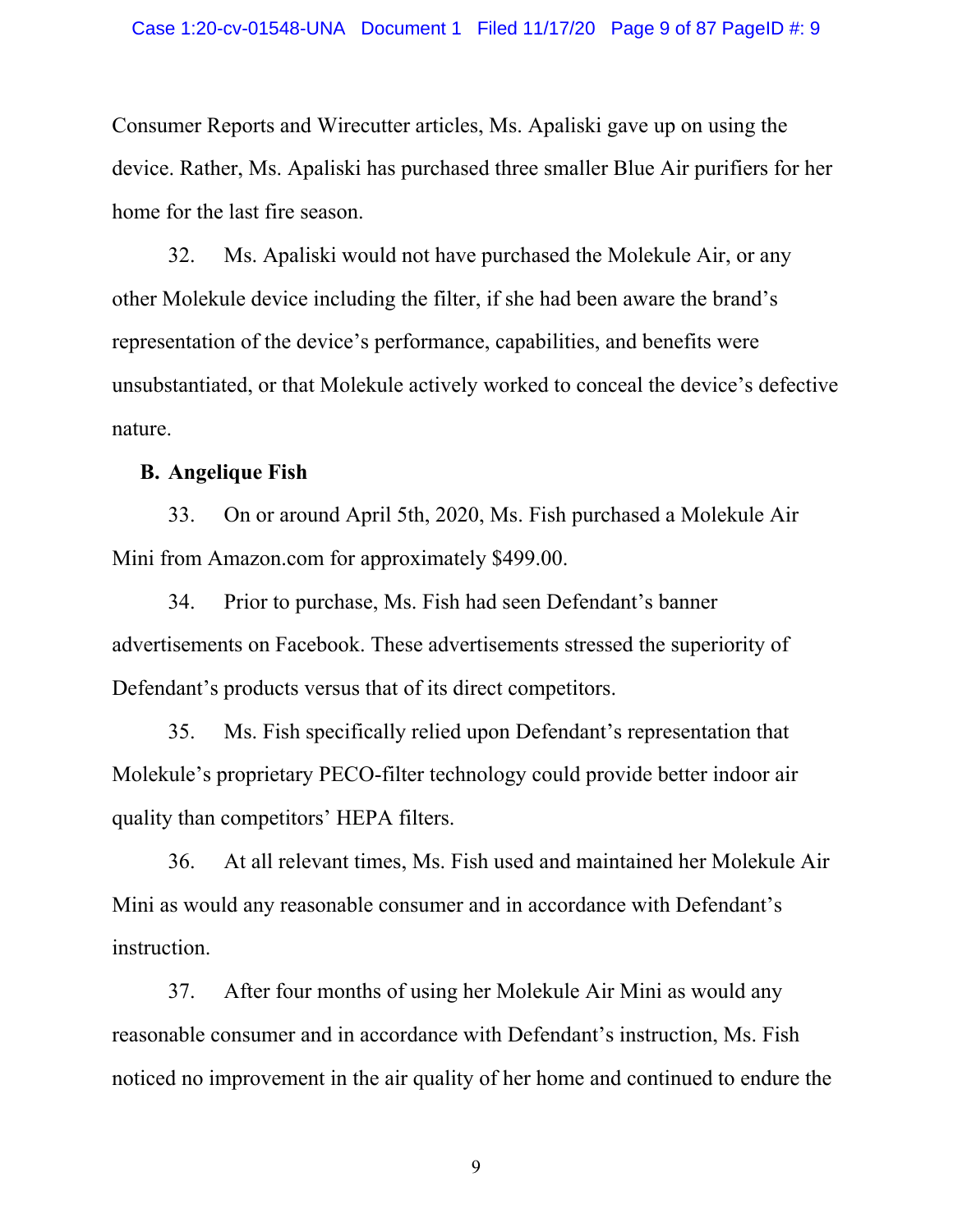#### Case 1:20-cv-01548-UNA Document 1 Filed 11/17/20 Page 10 of 87 PageID #: 10

presence of airborne irritants, despite Defendant's claim that Molekule products could eliminate these particles.

38. Ms. Fish purchased one additional PECO filter during her ownership of the Molekule Air Mini, believing that a filter replacement may resolve her issues with the product. However, after purchasing this additional filter, Ms. Fish noticed no improvement in the performance of her Molekule device. She no longer uses her Molekule Air Mini since the device did not work as advertised or as should even the most basic air purifier product.

39. Ms. Fish would not have purchased the Molekule Air Mini, or any other Molekule device, if she had been aware of misrepresentations about the Air Purifiers' performance, capabilities, and benefits, and that Molekule actively worked to conceal the device's defective nature.

#### **C. John Joyal**

40. In or around the Summer of 2017, Mr. Joyal purchased three Molekule Air units from Amazon.com for approximately \$500.00 each, bringing the total purchase price to approximately \$1,500.00.

41. Prior to purchase, Mr. Joyal had seen Defendant's banner advertisements on Facebook. These advertisements stressed the superiority of Defendant's products versus that of their direct competitors, including air purifiers that used HEPA filters.

42. Mr. Joyal specifically relied upon Defendant's representation that Molekule's proprietary PECO-filter technology could provide better indoor air quality than competitors' HEPA filters.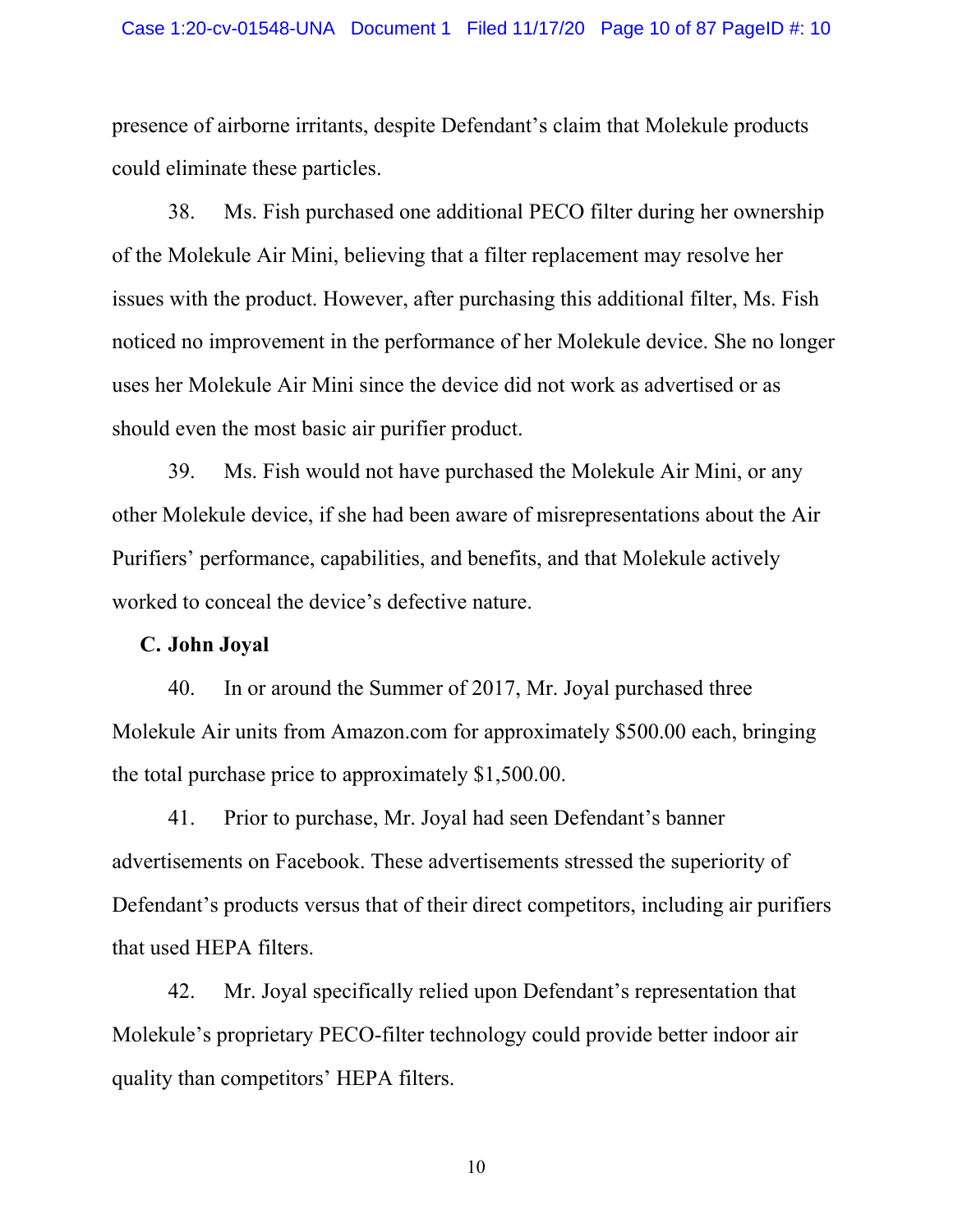43. At all relevant times, Mr. Joyal used and maintained his Molekule Air units as would any reasonable consumer and in accordance with Defendant's instruction.

44. At no point during his ownership or use of the Molekule Air units did Mr. Joyal notice any improvement in the air quality of his home and continued to endure the presence of airborne irritants, despite Defendant's claim that Molekule products could eliminate these particles.

45. Mr. Joyal no longer uses his Molekule Air units since the devices did not work as advertised or as should even the most basic air purifier product. He has subsequently spoken with a friend who owns an air purifier produced by one of Molekule's competitors and decided to purchase that air purifier product as a replacement. Mr. Joyal is thoroughly satisfied with the performance of this replacement air purifier product and its HEPA-filter's ability to capture and remove airborne irritants or pollutants. Had he known what he knows now, Mr. Joyal would have purchased this purifier to begin with, rather than the Molekule Air.

46. Mr. Joyal would not have purchased the Molekule Air, or any other Molekule device, if he had been aware the brand's representation of the device's performance, capabilities, and benefits were unsubstantiated, or that Molekule actively worked to conceal the device's defective nature.

### **D. Jamie Waterman**

47. In or around December 2019, Mr. Waterman purchased a Molekule Air from the brick and mortar retailer b8ta for approximately \$799.00 along with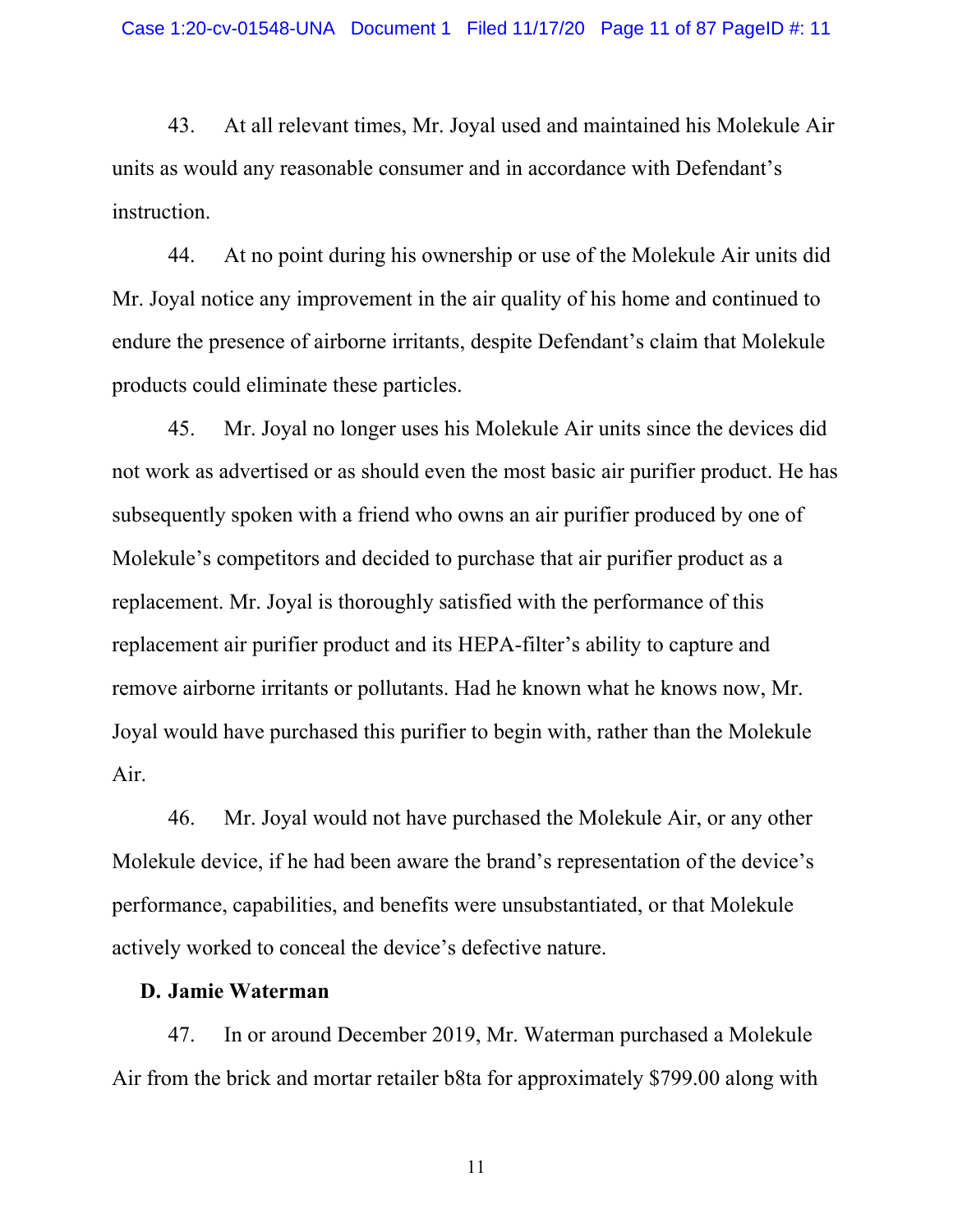two filters which cost \$50 apiece. Plaintiff Waterman purchased the items from the b8ta location at 1530 Redwood Hwy c021, Corte Madera, CA 94925.

48. Plaintiff Waterman was in the market for an air purifier, particularly one that would mitigate the effects of wildfire smoke and help with his allergies.

49. Prior to purchase, Mr. Waterman had seen a web-based online advertisement for Molekule. This advertisement stressed the superiority of Defendant's products versus that of its direct competitors.

50. At b8ta, Mr. Waterman saw point of sales ads for Molekule that also made the superiority representation, including that Molekule was the most effective air purifier on the market.

51. Mr. Waterman spoke at length with a sales representative at b8ta who repeated a number of representations that Molekule had made about its Air Purifiers in its advertising. The representative also showed Mr. Waterman Molekule advertising on his smartphone. The representations included: (1) the PECO filter outperforms HEPA filters and other air purifiers; (2) the Air Purifiers destroy the full spectrum of indoor air pollutants, unlike other air purifiers; (3) the Air Purifiers combat wildfire smoke by filtering out ash and debris and destroying pollutants, particularly VOCs, including from plastic; and (4) the Air Purifiers provide allergy relief. The sales representative and Mr. Waterman also unboxed the Molekule Air in the store prior to purchase and Mr. Waterman remembers seeing a representation that the Air Purifiers were the "path to pure air" in paperwork from the box.

52. Mr. Waterman specifically relied on these representations prior to his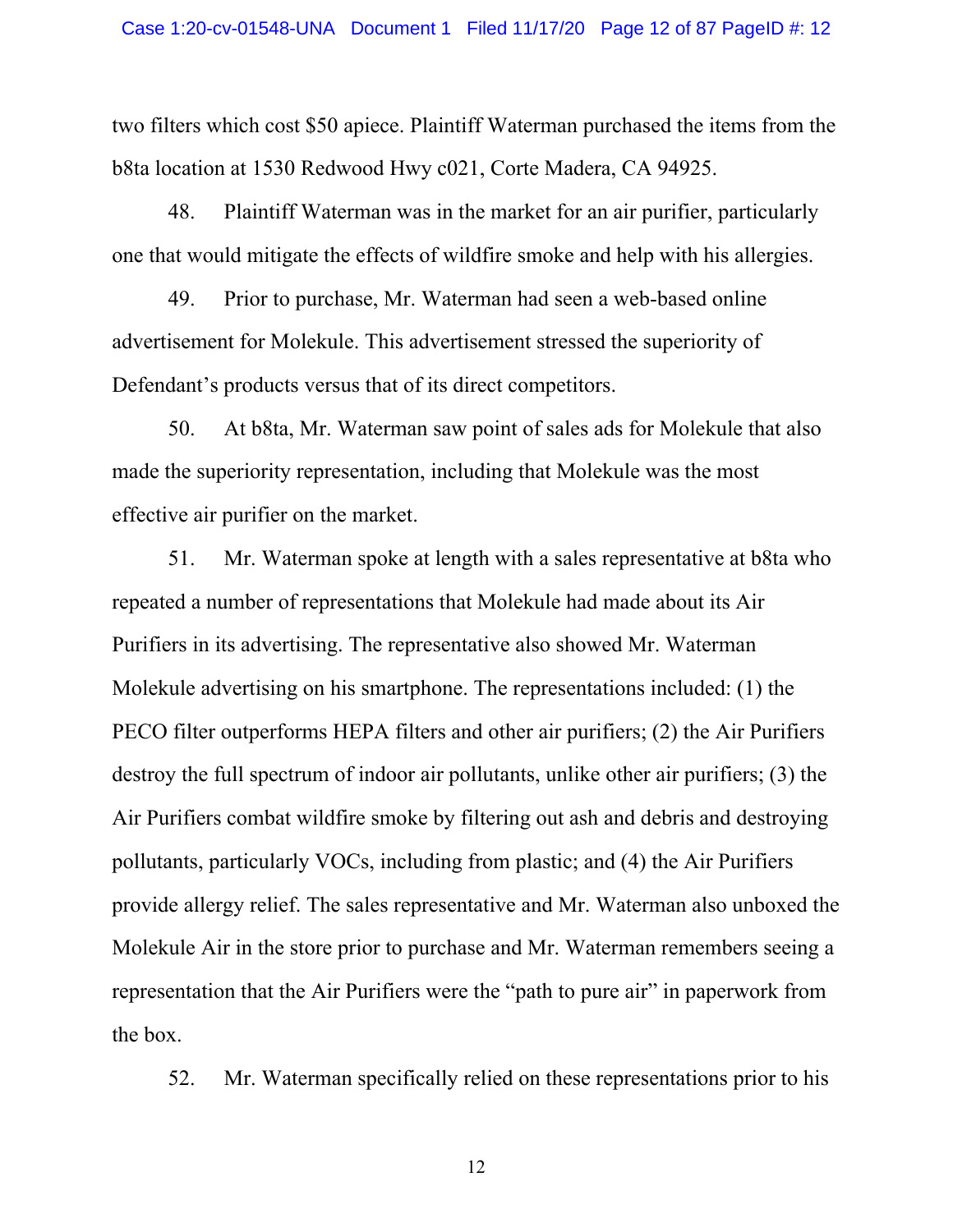purchase.

53. To Mr. Waterman's dismay, the Molekule Air did not improve indoor air quality. This happened despite the fact that, at all relevant times, Mr. Waterman maintained the device in a manner typical of a reasonable consumer and in accordance with the Defendant's instructions.

54. After about a month and a half of using the Molekule Air, and seeing no difference in air quality, Mr. Waterman traveled back to the Corte Madera b8ta retail location from his home in Petaluma, California. He tried to return the Air Purifier but b8ta refused to take it back and give him a refund.

55. He would not have purchased the Molekule Air if he had known about the Defect or that Defendant was misrepresenting the performance, capabilities, and benefits of the Air Purifiers. In particular, he would not have purchased an Air Purifier if he had known that Defendant's representations were false and that Defendant concealed the product's defective nature.

56. After Mr. Waterman discovered the Defect and false advertising, he bought a Winnix c545 HEPA air purifier for approximately \$100. He has been happy with the Winnix unit's performance. Had he known the true nature of the Molekule Air Purifier at the time of purchase, he would not have bought it, but rather, purchased a Winnix c545 or a Dyson Pure Cool purifier.

# **COMMON FACTUAL ALLEGATIONS**

57. Indoor air purification is a burgeoning market. In 2019 the global air purifier market was estimated at \$8.04 billion and is expected to grow to \$18.21 billion by 2027. Grand View Research, *Air Purifier Market Size Worth \$18.21*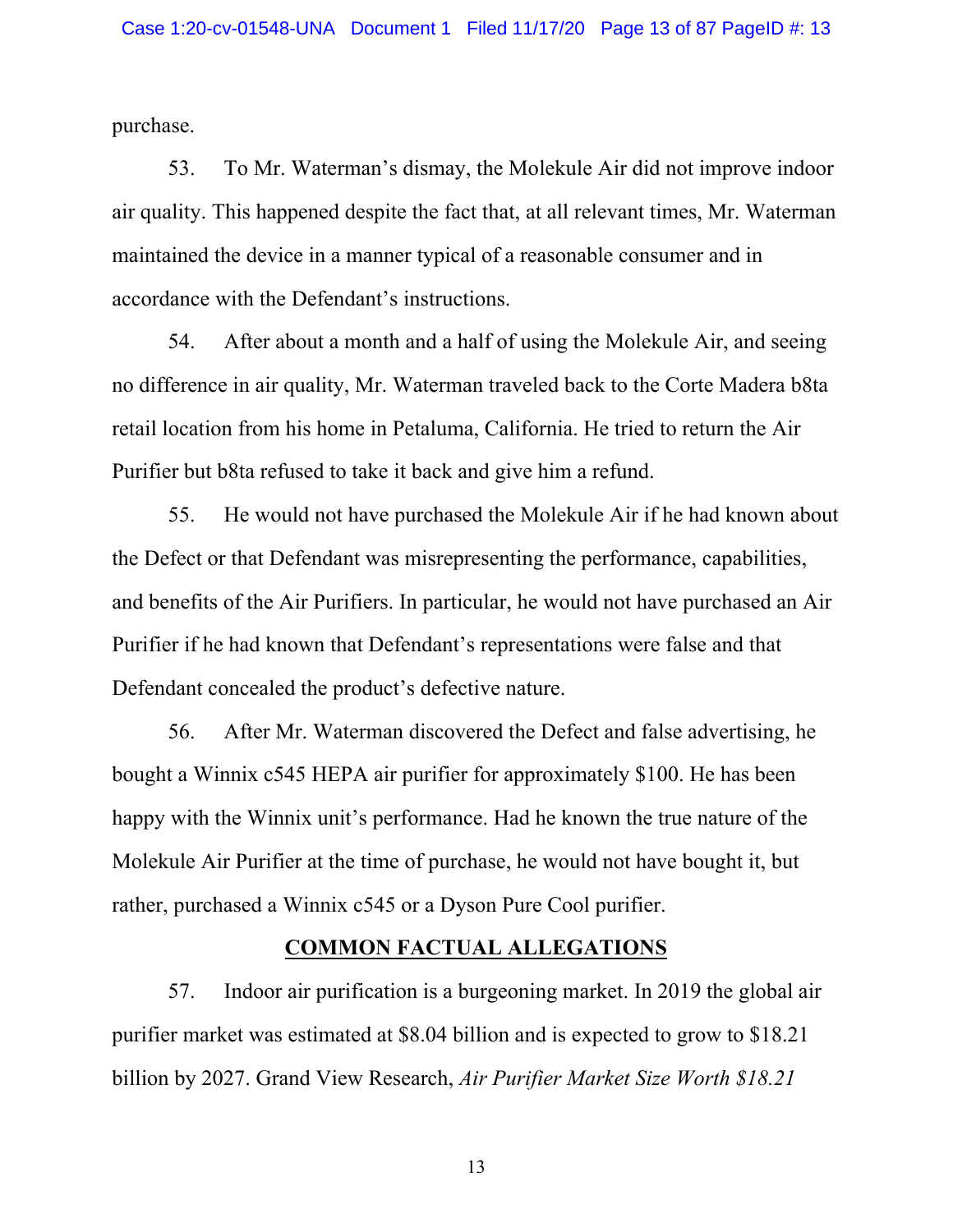*Billion By 2027 | CAGR: 10.8%*, GrandviewResearch.com (February 2020), *available at* https://www.grandviewresearch.com/press-release/global-air-purifiermarket (last visited November 17, 2020). HEPA technology currently makes up the largest segment of the market with a share of 37.8%. *Id.*

# **A. Molekule's Air Purifiers**

58. Defendant made the Molekule Air available for preorder on May 24, 2016, touting the device as "the world's first molecular air purifier"—and no less than a "catalyst for human progress"—the Air Purifiers utilize a combination of mechanical prefilter and Defendant's PECO filter to remove pollutants from indoor air. *Molekule Launches the World's First Molecular Air Purifier,* Molekule.com (May 24, 2016), *available at* https://assets.molekule.com/2016-05-24+- +Molekule+Launch.pdf (last visited November 17, 2020). Defendant began shipping the Molekule Air to North American purchasers in 2017.

59. Defendant currently offers three models of Air Purifiers, including the Molekule Air, which is described by Defendant as being for rooms up to 600 square feet, and retails for \$799, and the Air Mini and Air Mini+, which are intended for rooms of up to 250 square feet, and retail for \$399 and \$499, respectively. The Air Purifiers are available for purchase on Defendant's website and through a select few retailers. Defendant also offers a replacement filter subscription service for \$129 per year.

60. Molekule's Air Purifiers use a two-step filtration system: air is first forced through a pre-filter, which captures larger particles such as dust, pollen, and textile fibers, and then through the PECO filter, which purportedly destroys smaller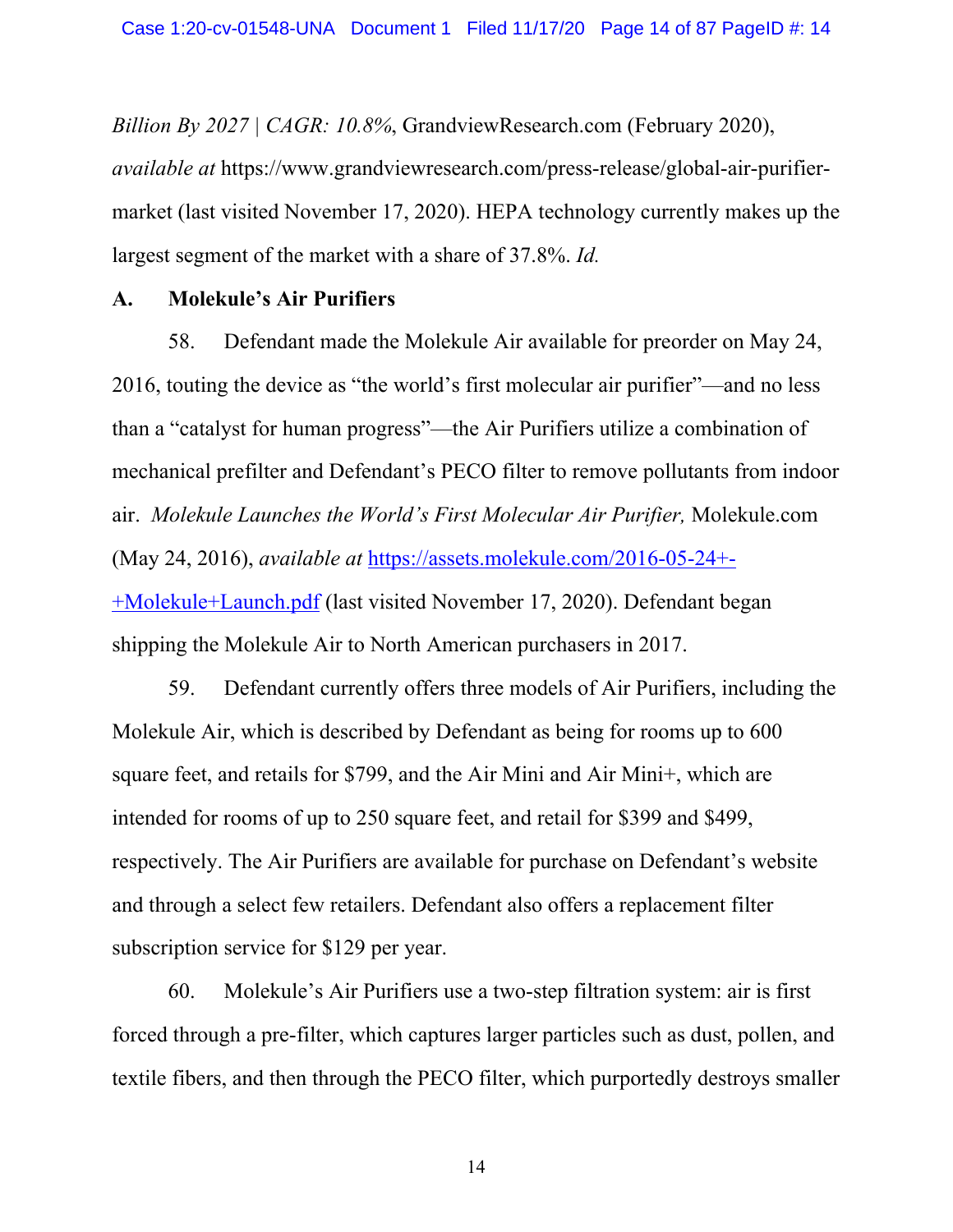particles such as gases, VOCs, and bioaerosols (*e.g.*, bacteria and viruses). Sonia Easaw, *Why We Think Molekule Is the Best Air Purifier on the Market*, Molekule.com (August 31, 2019), *available at* https://molekule.science/why-wethink-molekule-is-the-best-air-purifier-on-the-market/ (last visited November 17, 2020).

61. Defendant marketed the PECO filter as a "revolutionary technology" and "a fundamentally new approach to air purification by completely eliminating the full spectrum of indoor pollutants, breaking them down on a molecular level." *Id.* This is achieved, Defendant claims, through the use of PECO technology that "works when a nanoparticle-coated filter is activated by light generating a reaction on the surface of the filter, breaking down pollutants including allergens, bacteria, viruses, mold and VOCs [volatile organic compounds]." *Id.* According to Molekule, this process "converts [pollutants] into safe substances, such as carbon dioxide and water vapor." *Id.*

62. Molekule is the only commercially available air purification device that uses PECO filtering technology; HEPA is the dominant filter technology in retail air purifiers. A HEPA filter works mechanically, by forcing air through a fine mesh that traps harmful particles. As per the United States Department of Energy standard, HEPA filters 99.97% of all particles of 0.3 micrometer in diameter, with efficiency increasing for larger particles. Sonya Barnette, *Specification for HEPA Filters Used by DOE Contractors — DOE Technical Standards Program*, www.standards.doe.gov (Jun 23, 2015), *available at*  file:///C:/Users/class/Downloads/file (last visited November 17, 2020).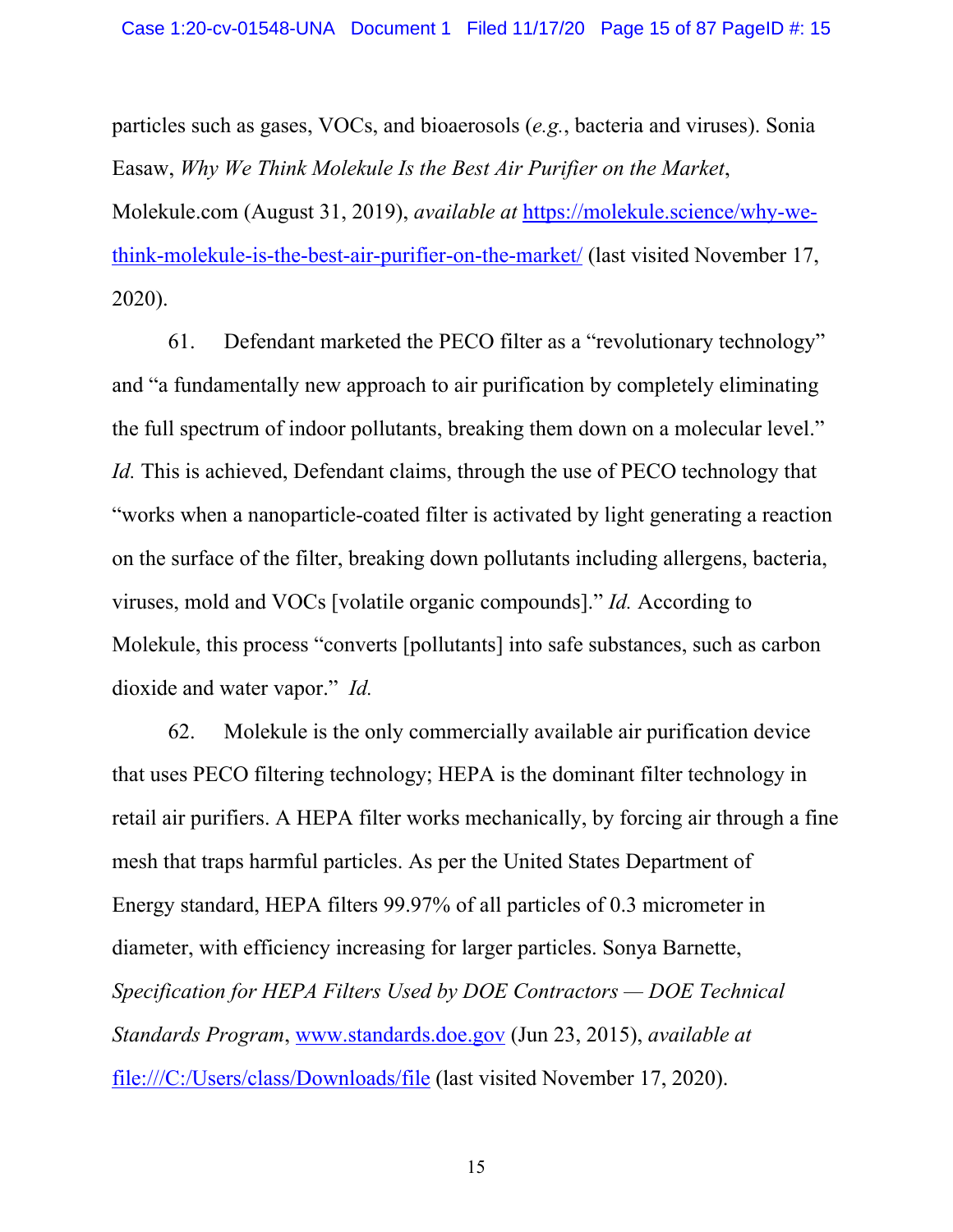63. HEPA filtration devices commonly deploy a carbon filter to capture smaller particles that could pass through a HEPA filter. A carbon filter uses a chemical process called adsorption that chemically binds minute particles and gases to the carbon in the filter, removing them from the air. When combined, HEPA and carbon filters are able to remove up to 99.95% of airborne particles up to 0.1 micrometer in diameter.

#### **B. Molekule's Representations**

64. In marketing the Air Purifiers, Molekule made a number of representations regarding the performance and abilities of the Air Purifiers and the benefits purchasers should expect to gain therefrom. These representations fall into the following broad categories: (1) representations that the Air Purifiers use technology that outperforms HEPA filters; (2) representations that the Air Purifiers completely destroy indoor air pollution; (3) representations that the Air Purifiers are capable of achieving quantified pollution-removal benchmarks (for example, that an Air Purifier "destroys 1 million allergens in 4 minutes"); (4) representations that Molekule's assertions about the Air Purifiers were based on "independent testing;" (5) representations that the Air Purifiers are rated to function effectively in rooms of certain sizes; (6) representations that the Air Purifiers provide allergy and asthma symptom relief; and (7) representations that attempt to capitalize on current events.

65. These representations were promulgated to the public through Defendant's website, YouTube videos, social media, testimonials (both from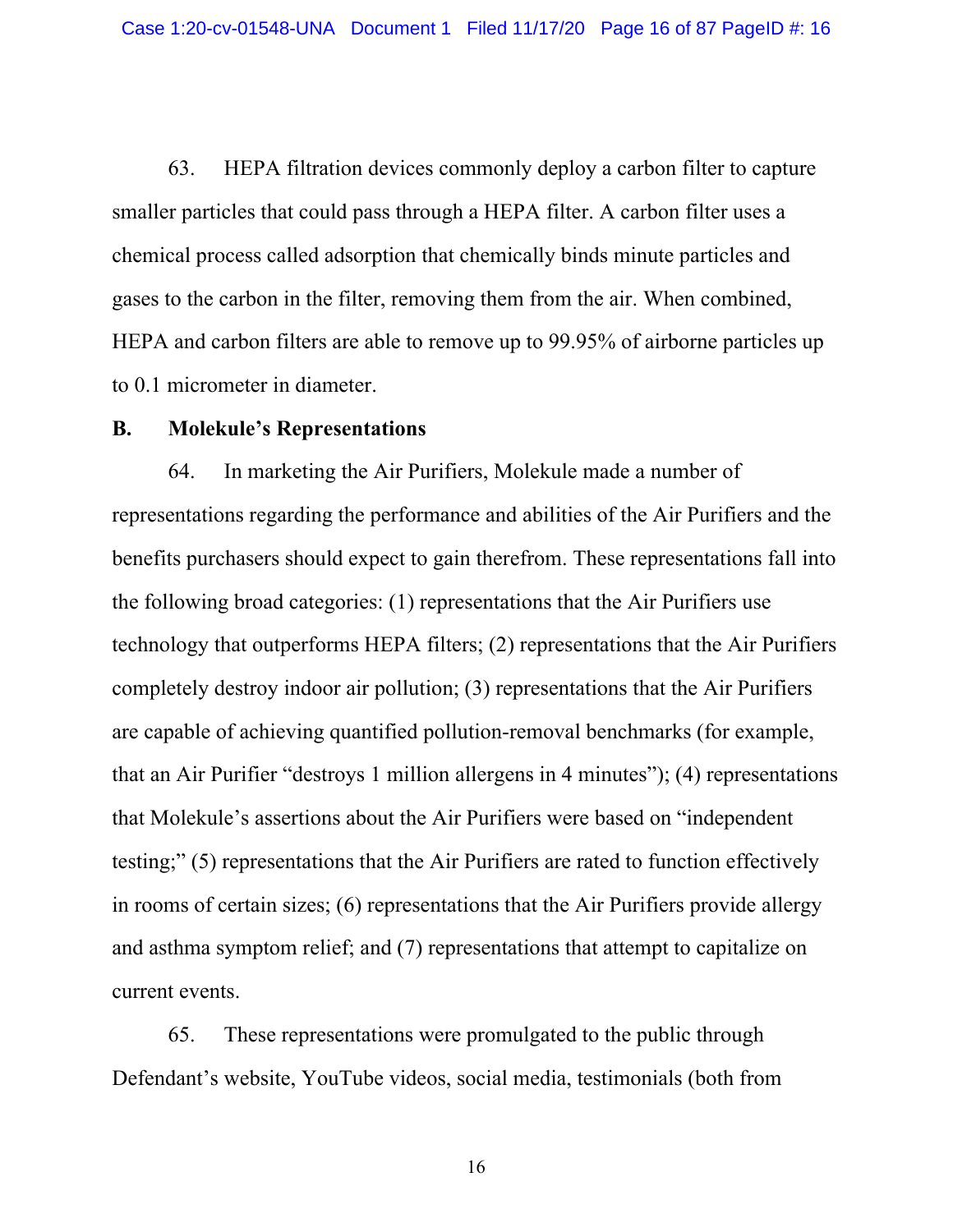individuals and medical professionals), third party publications, and other online media. Below is a selection of representations made by Molekule since launching the Air Purifiers.<sup>12</sup>

# 66. **Superiority Over HEPA Filters**

- a. "There's a clear winner in the fight against pollutants. **Our scientifically-proven nanotechnology outperforms HEPA filters in every category of pollutant** from well-known allergens like dust, pollen, and pet dander to microscopic pollutants like mold, viruses, bacteria, and gaseous chemicals." Molekule.com (July 3, 2018) (emphasis added).
- b. "**PECO: The clear winner against HEPA. Traditional HEPA filters only collect some pollutants. PECO destroys them, including VOCs and mold,** with modern, breakthrough science." Molekule.com (November 10, 2019) (emphasis added).

<sup>1</sup> Plaintiff refers to archives of Molekule's website captured on May 23, 2016 (available at https://web.archive.org/web/20160523041848/http:/molekule.com/), May 13, 2017 (available at https://web.archive.org/web/20170513025916/https://molekule.com/), July 3, 2018 (available at https://web.archive.org/web/20180703204640/https://molekule.com/), November 10, 2019 (available at https://web.archive.org/web/20191110000559/https://molekule.com/air-purifiers) and April 2, 2020 (available at

https://web.archive.org/web/20200402105329/https://molekule.com/air-purifiers). These archives are available through the Internet Archive "Wayback Machine" *See* https://archive.org/web/. 2

The list of claims below is not exhaustive and omits many overlapping and/or duplicative variations on the falsehoods detailed herein.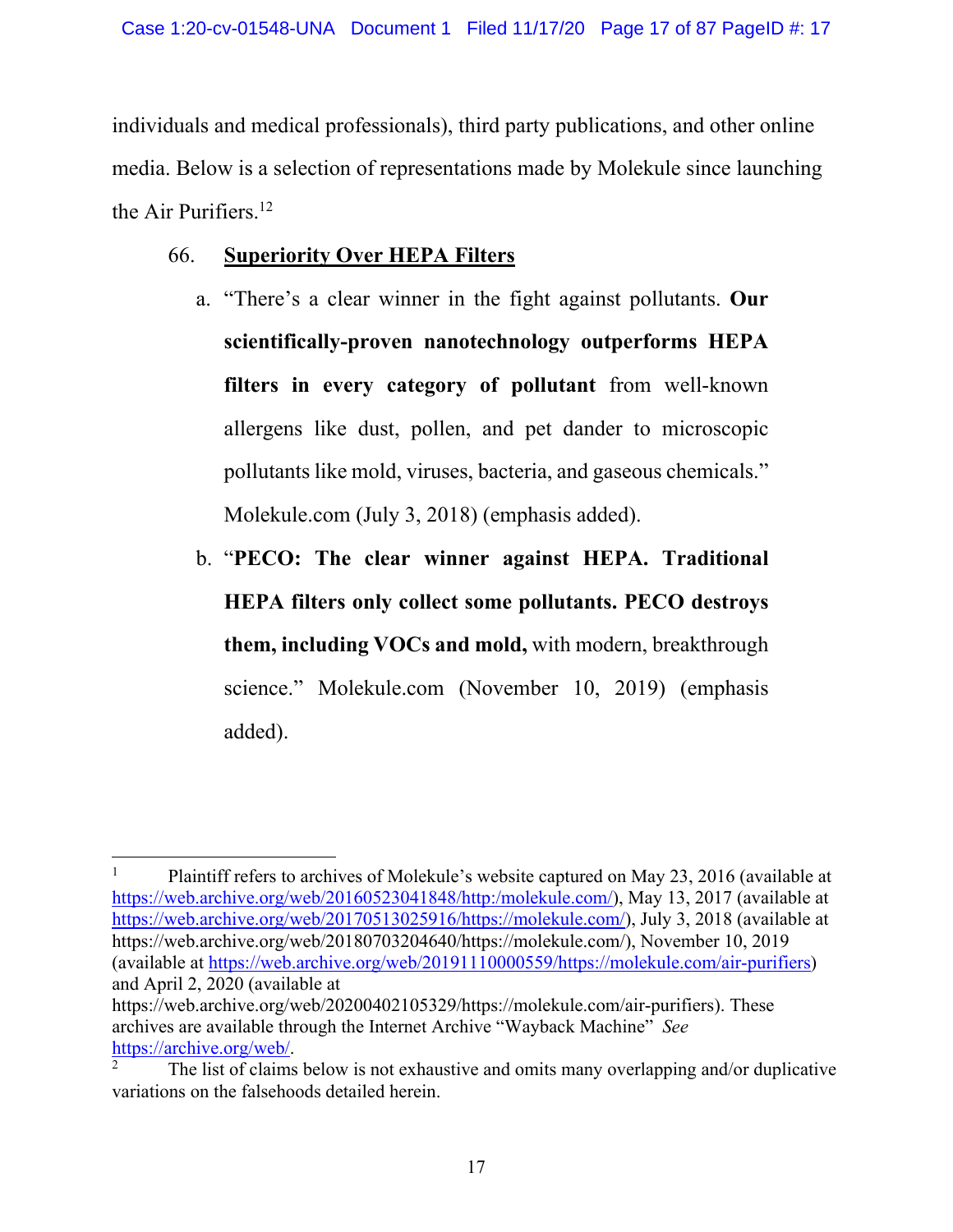- c. "**Molekule doesn't capture pollutants, it eliminates them**." Molekule.com (May 13, 2017) (emphasis added).
- d. "Finally, **an air purifier that actually works**." Molekule.com (July 3, 2018) (emphasis added).

# 67. **Complete Destruction of Indoor Pollutants**

a. "**By fully eliminating indoor air pollutants**, Molekule doesn't just offer noticeable relief to asthma and allergy sufferers but provides a safe living environment for everyone." *Molekule Launches the World's First Molecular Air Purifier,*  Molekule.com (May 24, 2016), *available at*  https://assets.molekule.com/2016-05-24+- +Molekule+Launch.pdf (last visited November 17, 2020)

(emphasis added).

- b. "MOLEKULE CAN HELP. What if you woke up feeling refreshed, clear-headed and ready to tackle the day? By transforming your air, you transform your state of mind. **Find comfort in knowing that the world's purest air is coming to your home**." Molekule.com (May 23, 2016) (emphasis added).
- c. "'It's a tremendous feeling,' Yogi Goswami said. 'The first great feeling was when **we showed we could 100 percent disinfect the air completely**, but my main motivation was seeing that this is helping my son, and I hope it will help everyone else also.'" Anastasia Dawson, *USF Engineer Invents*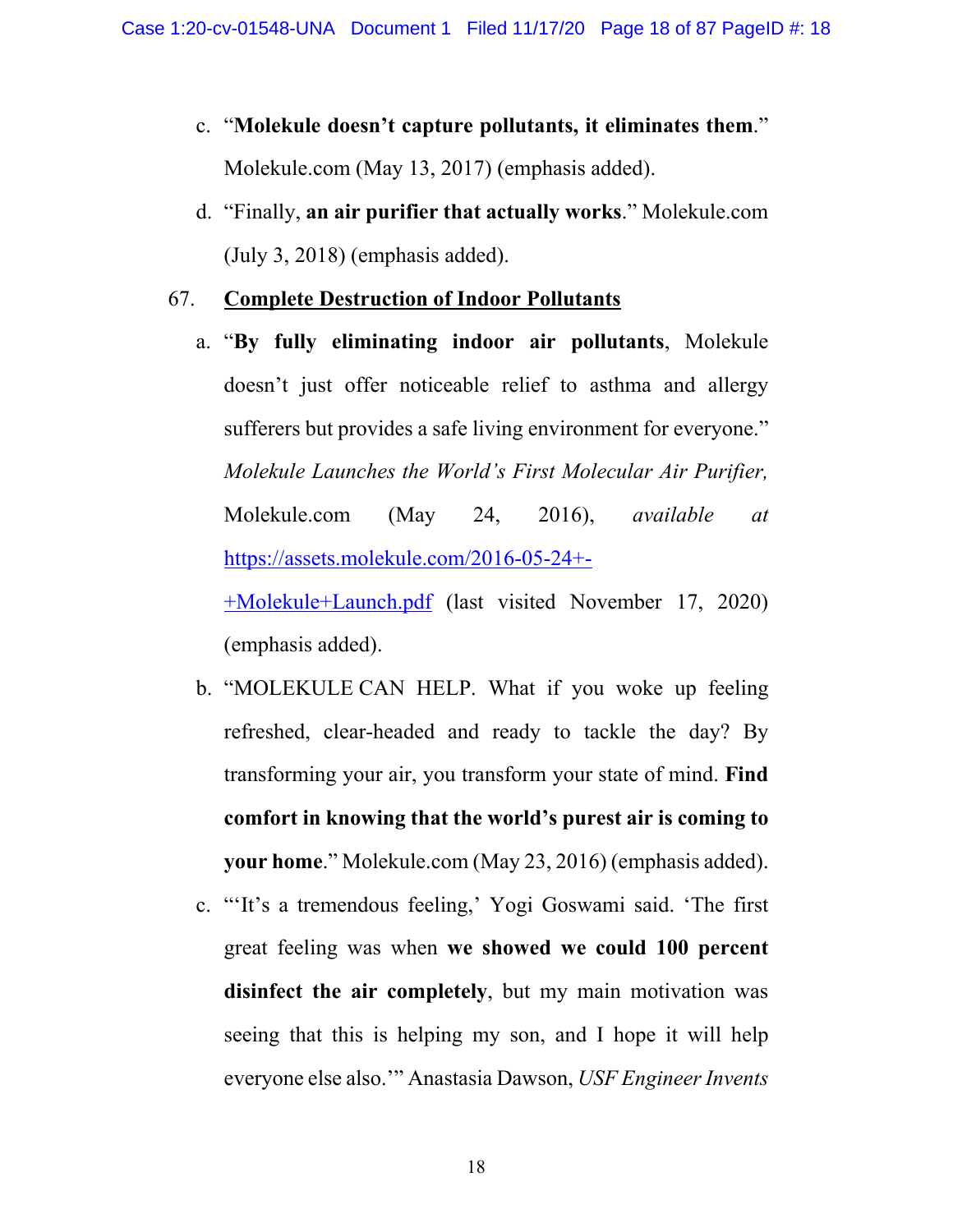*Air Purifier to Combat Asthma, Allergies*, TAMPA BAY TIMES (May 28, 2016), *available at* https://www.tampabay.com/news/education/college/usfengineer-invents-air-purifier-to-combat-asthmaallergies/2279374/ (last visited November 17, 2020) (emphasis added).

- d. "Molekule catches and eliminates pollutants 1,000 times smaller than any other filter on the market, **making us the only technology that eradicates the full spectrum of indoor air pollutants**." Molekule.com (May 23, 2016) (emphasis added).
- e. "Molekule **completely eliminates** even the most microscopic pollutants like Allergens, Mold, Bacteria, Viruses and Chemicals." Molekule.com (May 23, 2016) (emphasis added).
- f. "Molekule's patented technology, Photo Electrochemical Oxidation (PECO), works at the molecular level to **eliminate indoor air pollution**" Molekule.com (May 13, 2017) (emphasis added).
- g. "**Truly clean air**, year-round." Molekule.com (November 10, 2019) (emphasis added).
- h. In advertisements that were shown to Facebook and Instagram users all over the United States, Defendant claimed: "This technology not only removes larger particles, like dust, dander, and pollen, but destroys microscopic allergens, like bacteria,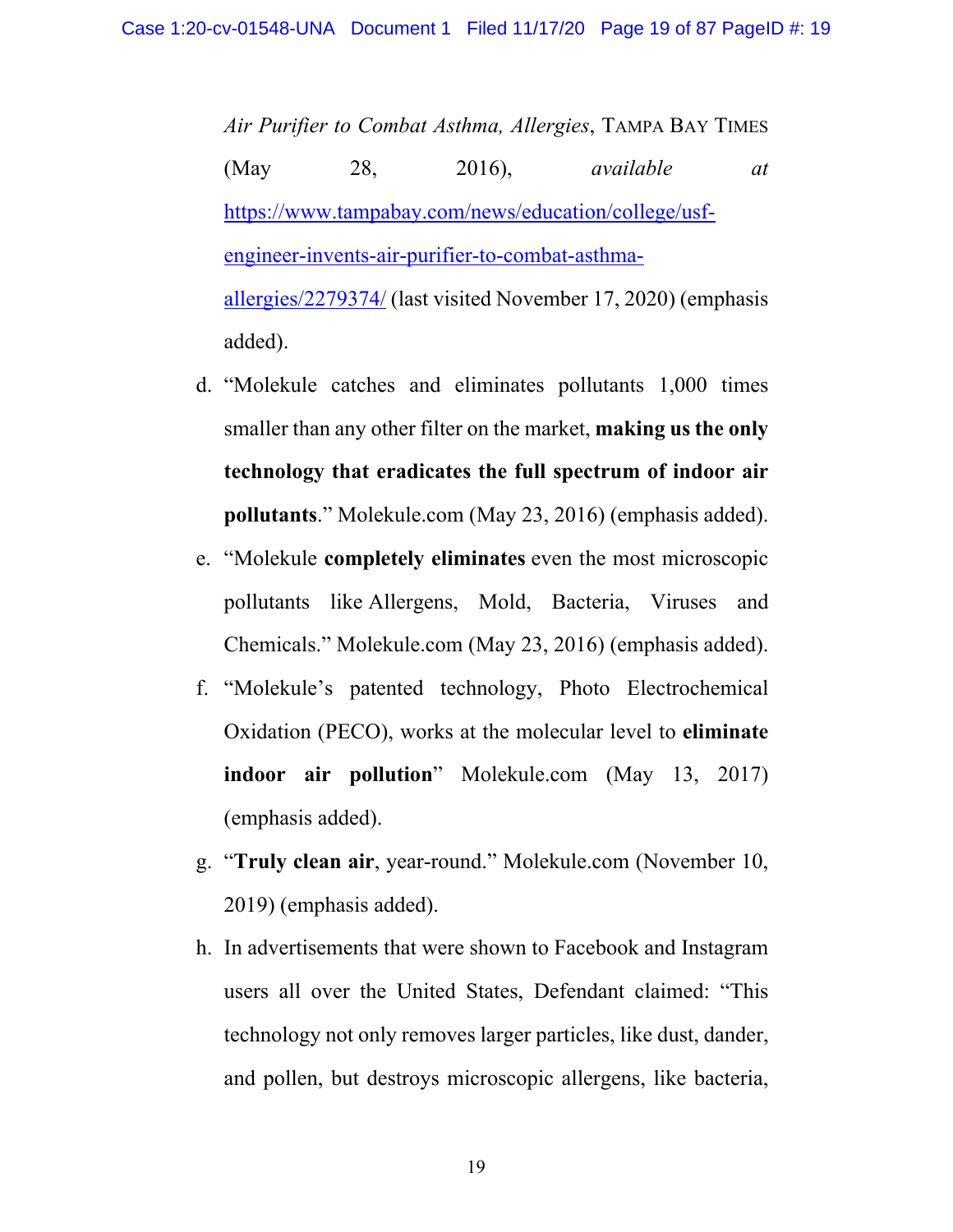viruses, mold, and airborne chemicals. Don't just collect allergens. Destroy them." Facebook Ad Library, Molekule Paid Advertisement (Beginning September 19, 2019) *available at* 

https://www.facebook.com/ads/library/?id=897091407329568 (last visited November 17, 2020). This advertisement included an animation showing particles entering an Air Purifier, where all particles are destroyed, and clean, particle-free air exiting the device.

- i. In advertisements that were shown to Facebook and Instagram users all over the United States, the text "Molekule destroys mold and viruses" was shown alongside an animation of particles labeled "mold" and "virus" entering an Air Purifier and dissolving under text stating "light activates nano filter" "breaking molecular bonds" "**creating clean pollutant-free air**." Facebook Ad Library, Molekule Paid Advertisement (Beginning July 10, 2019) *available at*  https://www.facebook.com/ads/library/?id=679621162465617 (last visited November 17, 2020).
- j. In advertisements that were shown to Facebook and Instagram users all over the United States, Defendant claimed: "Molekule **completely eliminates** airborne allergens, mold, dust, bacteria, viruses, and VOCs and makes the air you breathe healthy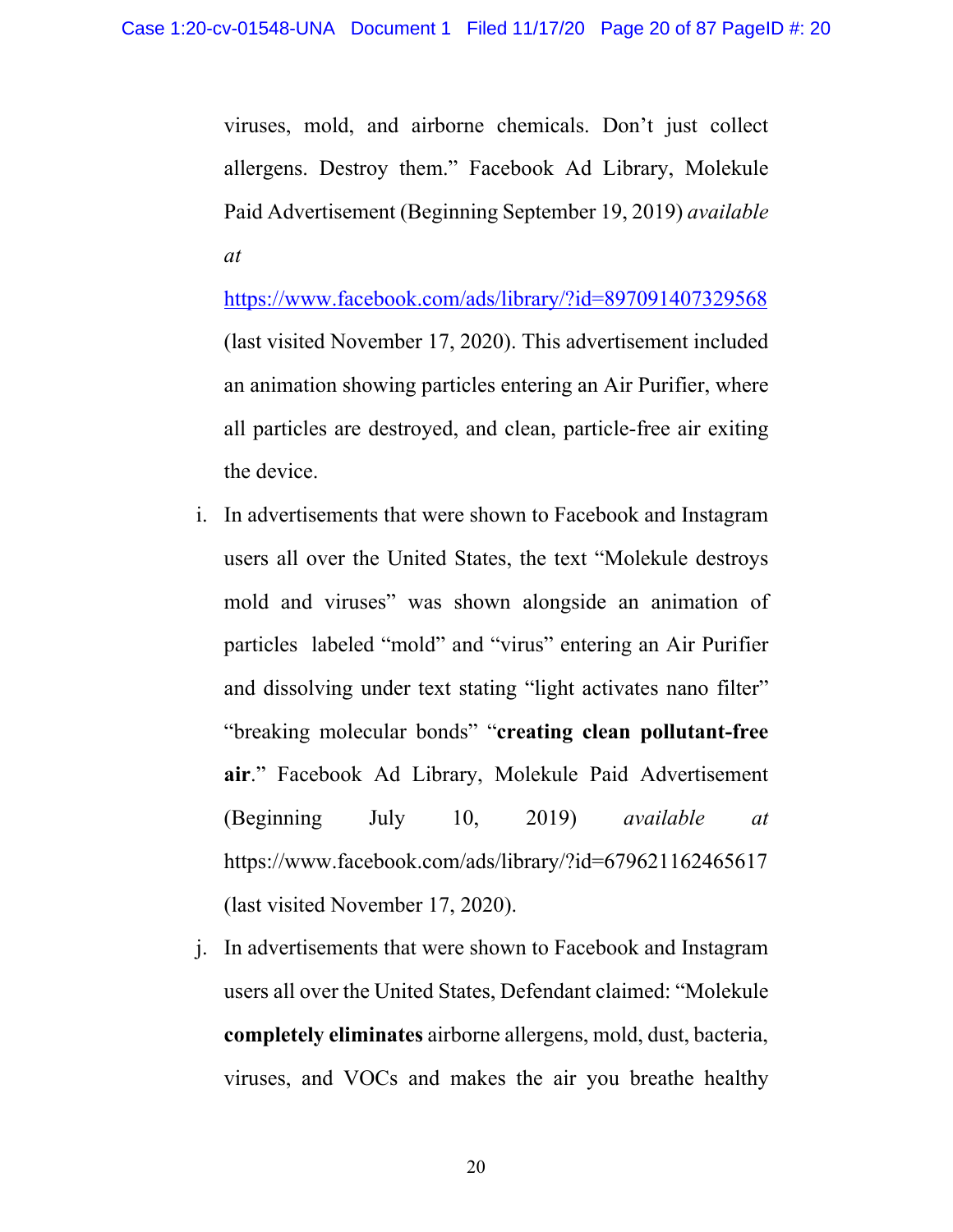again." "Try a radically different air purifier." "Molekule destroys allergens, mold, dust, bacteria and VOCs—chemicals, linked to cancer. A light activated nano-filter breaks molecular bonds, **completely destroying pollutants, leaving only clean air**." Facebook Ad Library, Molekule Paid Advertisement (Beginning September 13, 2018) *available at*  https://www.facebook.com/ads/library/?id=171923143710358 (last visited November 17, 2020).

### 68. **Quantified Pollutant Destruction Representations**

- a. "3.9 Million E.Coli bacteria sprayed into Molekule **100% of them were eliminated**." Molekule.com (May 23, 2016) (emphasis added).
- b. The majority of Defendant's quantified pollutant destruction representations are reflected in images that were displayed on Defendant's website for the duration of the Class Period. Below are several such representations from Defendant's website as of May 23, 2016: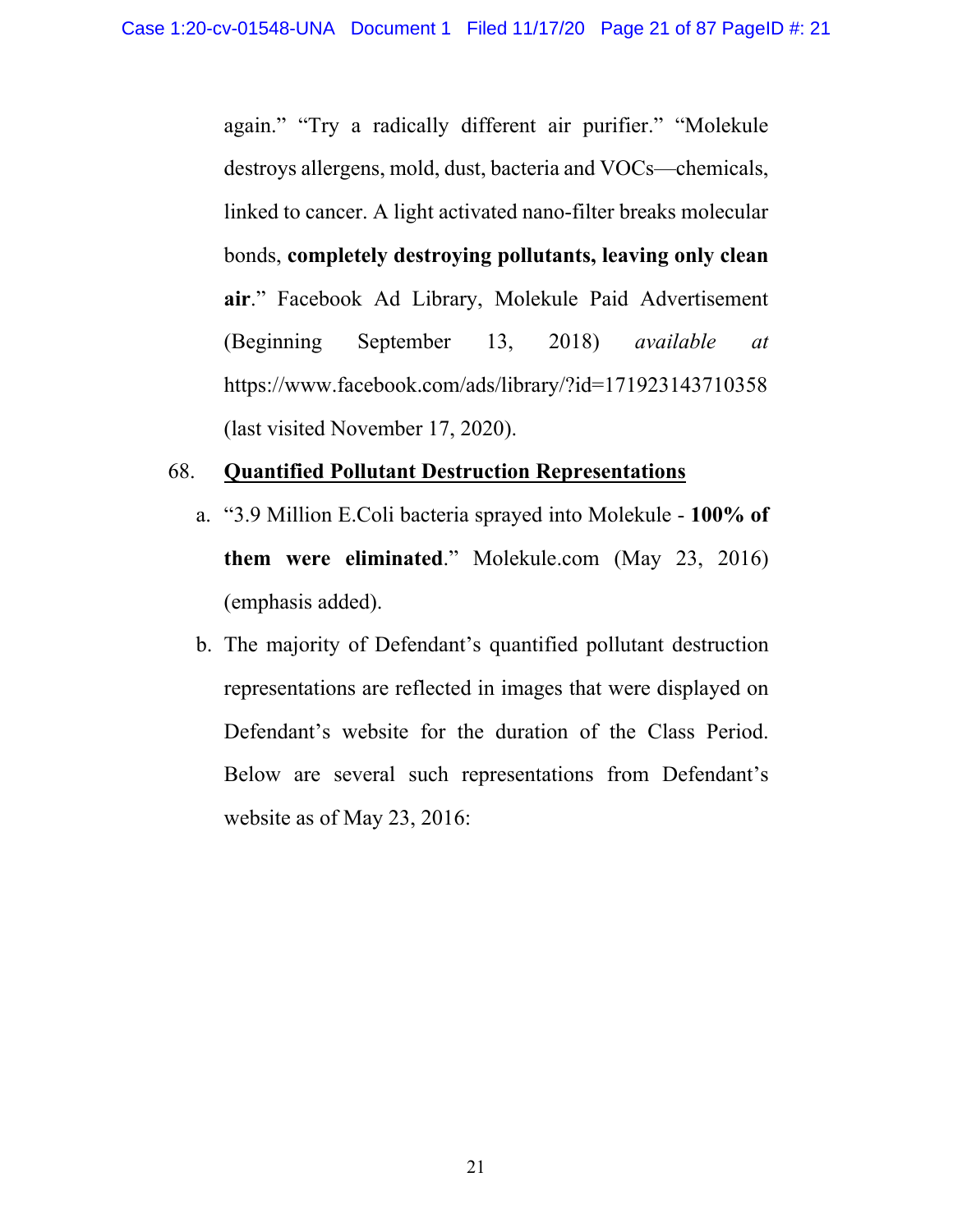

c. Below are several more representations of a similar nature from

Defendant's website as of July 3, 2018: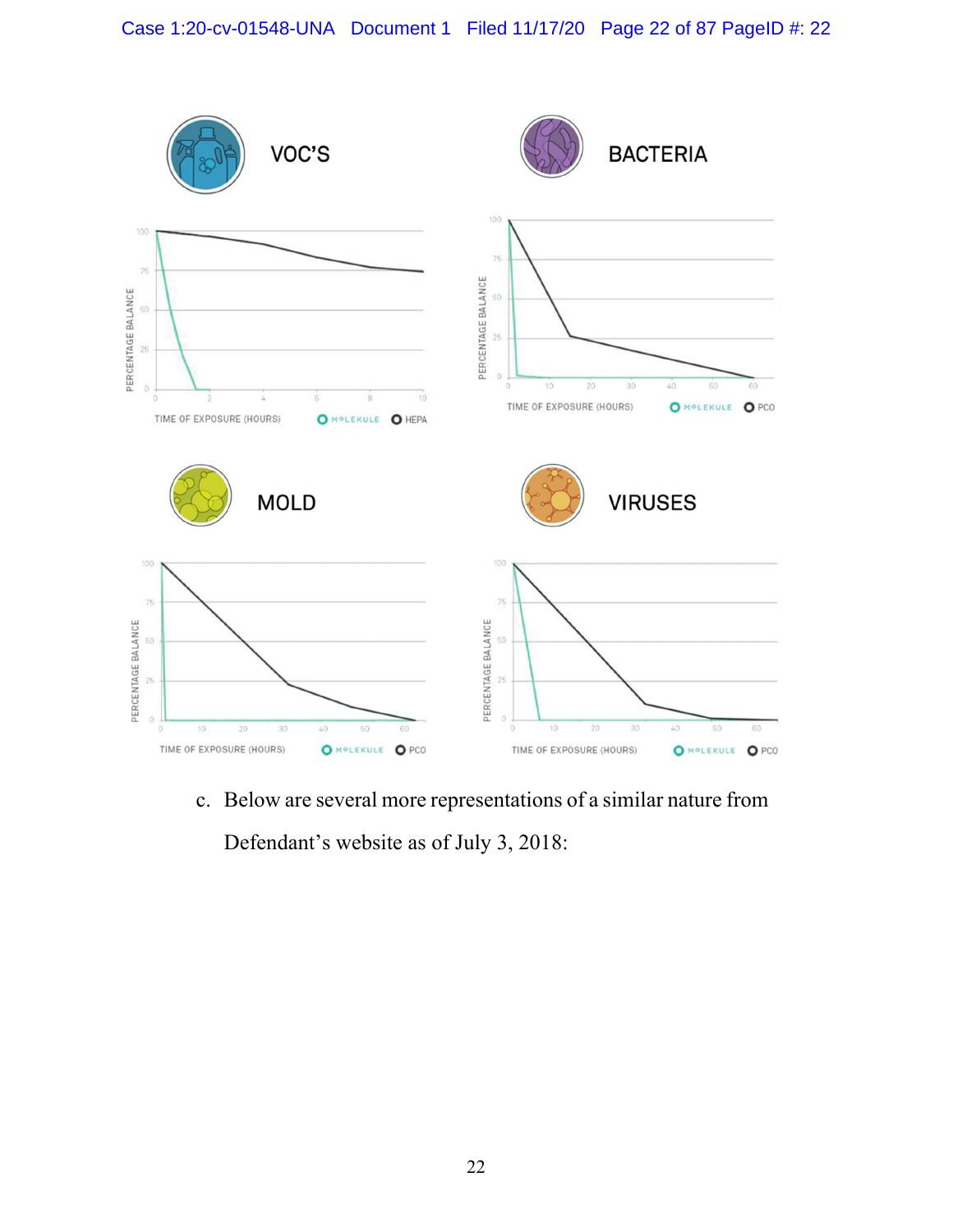# Case 1:20-cv-01548-UNA Document 1 Filed 11/17/20 Page 23 of 87 PageID #: 23

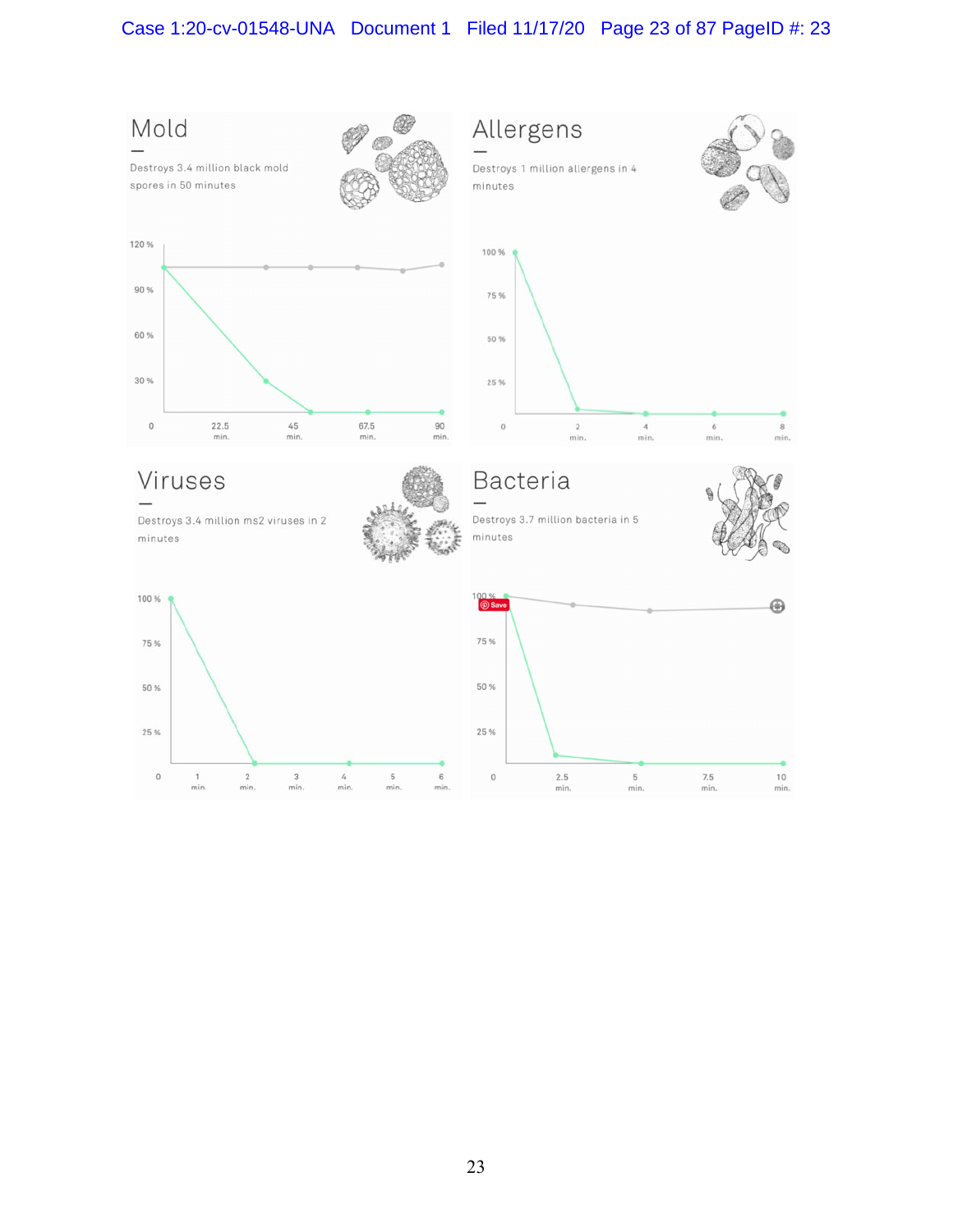

# 69. **Independent Testing**

- a. "Rigorously tested, **the science of Molekule has been independently verified by third parties** like the University of Minnesota, Particle Calibration Laboratory" and "University of South Florida Center for Biological Defense." Molekule.com (May 23, 2016) (emphasis added).
- b. "**Independent lab studies have shown** 3.9 million E.Coli completely eliminated in a single pass through a Molekule system." Molekule.com (May 13, 2017) (emphasis added).
- c. "**Independent lab results have shown** that PECO destroys VOCs quickly and efficiently" Molekule.com (July 3, 2018) (emphasis added).
- d. "Mold (ranging from 1 to 100 microns in size) spreads through the air and finds surfaces to grow on. While filters can catch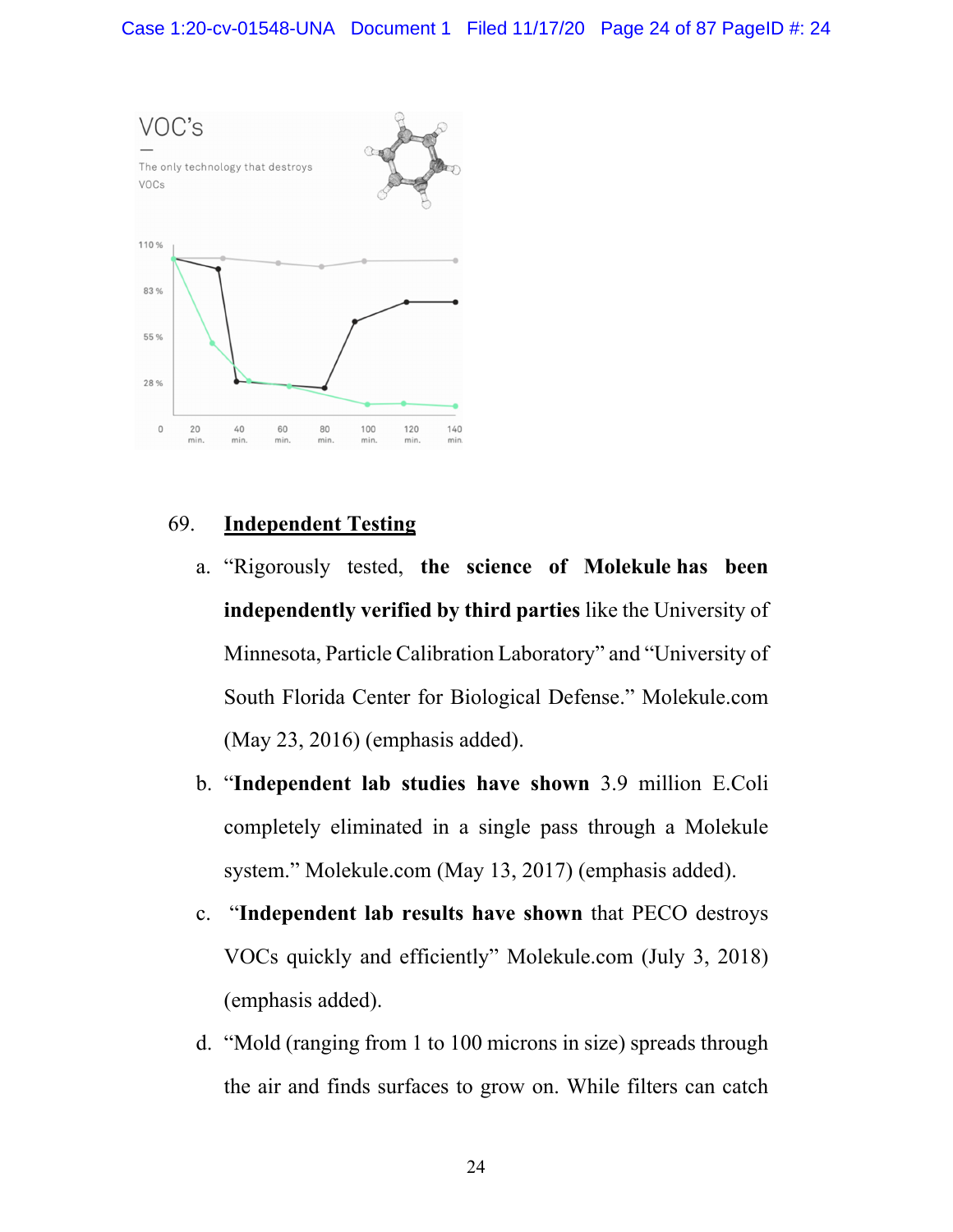mold, they also become perfect places for mold growth. Eventually, this mold gets released back into the air. Because nothing is collected during the PECO process, mold is quickly and permanently removed from the air.**Independently tested at University of South Florida's Center for Biological Defense**" Molekule.com (July 3, 2018) (emphasis added).

- e. "VOCs (ranging from 0.0001 to 0.001 microns) are too small for even best-in-class HEPA filters. Independent lab results have shown that PECO destroys VOCs quickly and efficiently. HEPA filters are unable to remove airborne chemicals from the air, even after long periods of time. Carbon filters, while able to capture some chemicals from the air, re-emit these same chemicals back into the room.**Independently tested at University of Minnesota's Particle Calibration Laboratory**" Molekule.com (July 3, 2018) (emphasis added).
- f. "Viruses, like VOCs, are microscop[ic \(](http://www.google.com/search?q=ic++()ranging from 0.001 microns to 0.1 microns) and are too small for HEPA to catch. PECO offers the first effective solution at managing the spread of airborne infectious diseases. In just two minutes, Molekule can eliminate hundreds of airborne viruses that are brought in by people or pets.**Independently tested at University of Minnesota's Particle Calibration Laboratory**" Molekule.com (July 3, 2018) (emphasis added).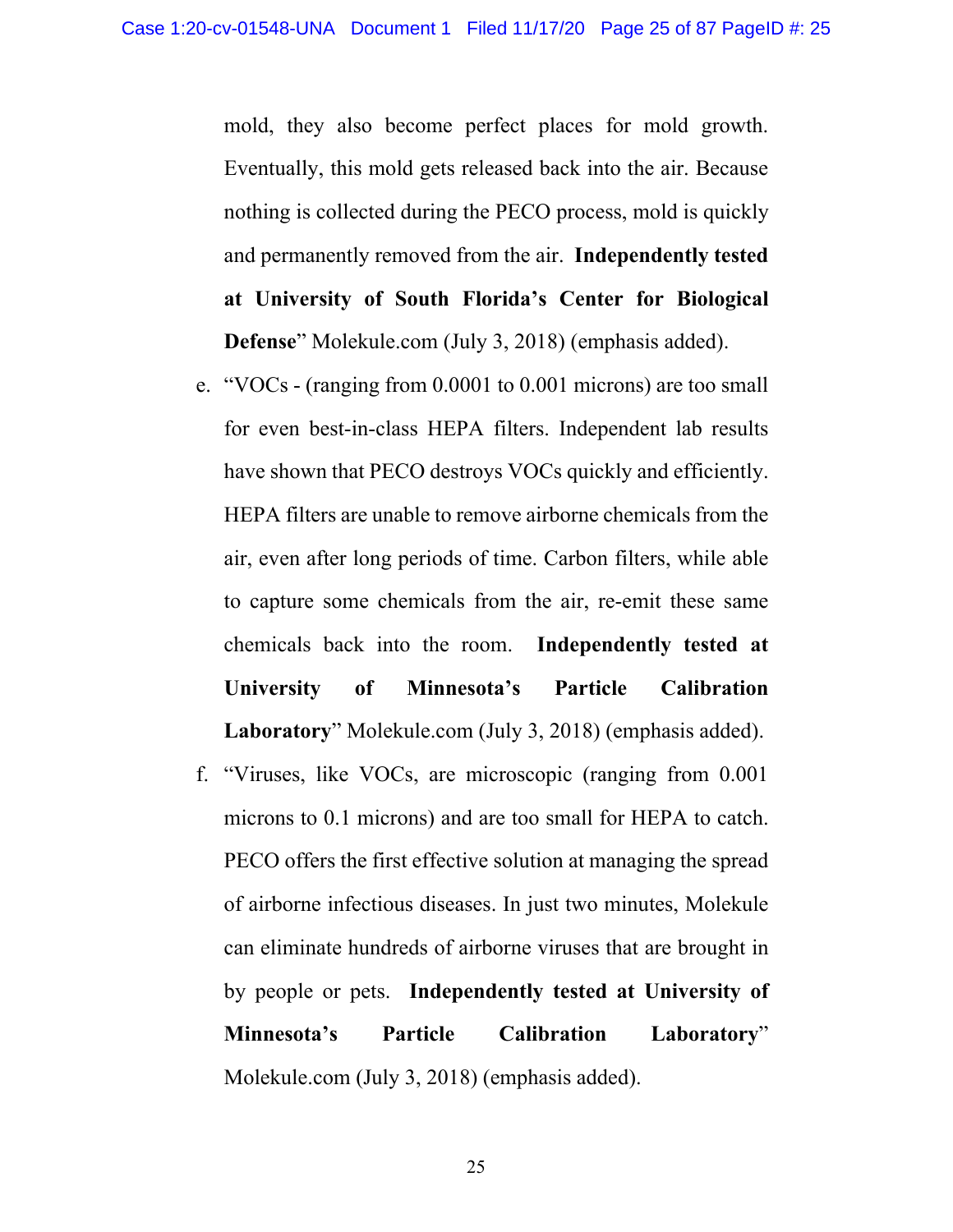- g. "**Independent testing reveals** Molekule's PECO technology successfully destroys mold, bacteria and viruses"). Molekule.com (April 2, 2020) (emphasis added).
- 70. **Room Size** 
	- a. "Made for Large Rooms Molekule is able to **completely replace the air in a 600 square foot room (large living room) once an hour.** Its 360° air intake pulls in pollutants from all sides, projecting clean air evenly across the entire room." Molekule.com (July 3, 2018) (emphasis added).
	- b. "**Molekule Air replaces the air in a 600 sq. ft. room every hour**. Its 360-degree air intake pulls in pollutants from all sides. It uses PECO technology to destroy them and release clean air evenly across the entire room." Molekule.com (April 2, 2020) (emphasis added).

# 71. **Alleviation of Allergy and Asthma Symptoms**

a. "By fully eliminating indoor air pollutants, **Molekule doesn't just offer noticeable relief to asthma and allergy sufferers but provides a safe living environment for everyone**." *Molekule Launches the World's First Molecular Air Purifier,*  Molekule.com (May 24, 2016), *available at*  https://assets.molekule.com/2016-05-24+- +Molekule+Launch.pdf (last visited November 17, 2020) (emphasis added).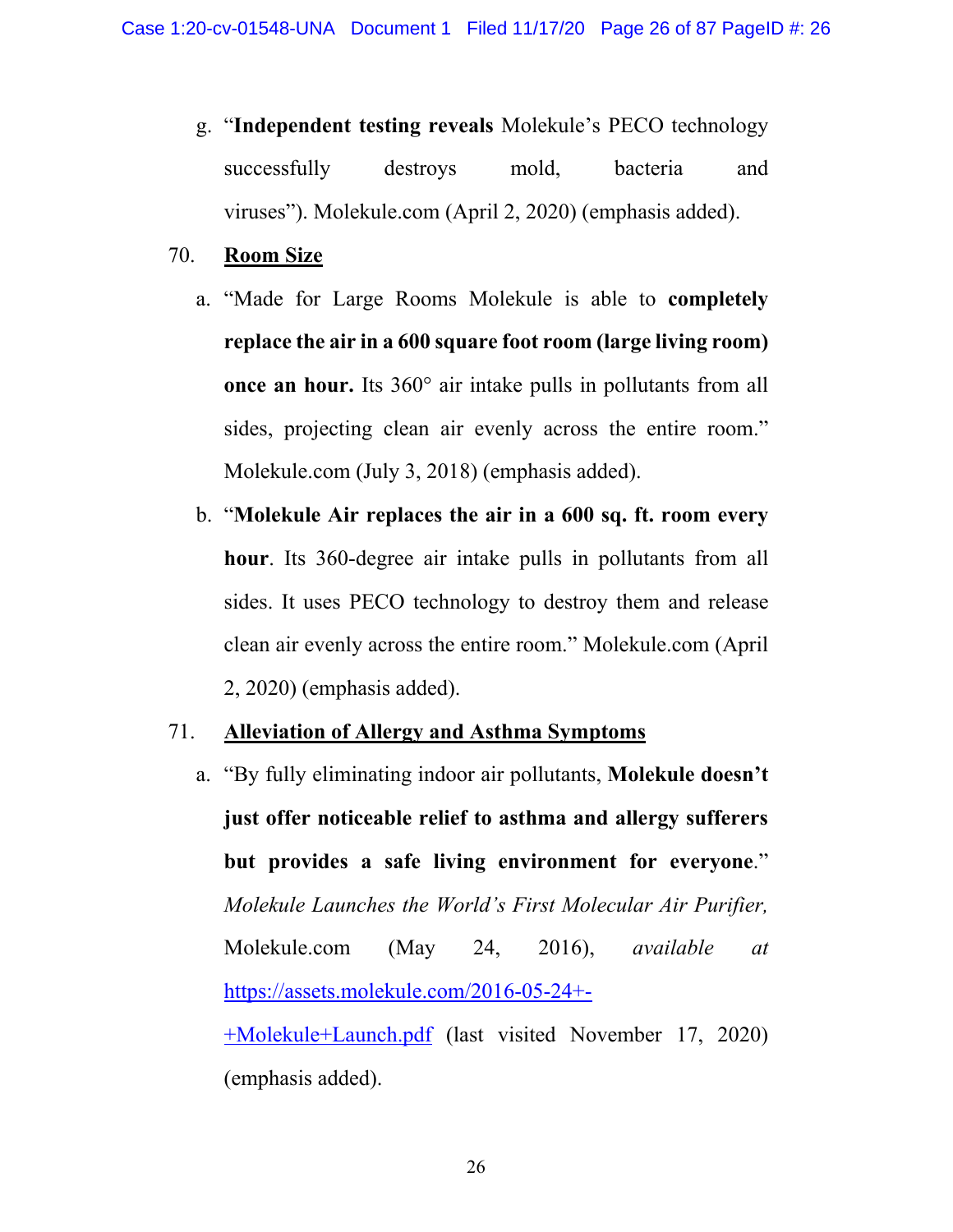- b. "Real People. Real Proof. Our beta trial was conducted on 28 participants including asthma and allergy sufferers. **After using Molekule, there was no difference in total symptom score between allergy and non-allergy sufferers. Results point to the potential for Molekule to immediately improve allergy** sufferers quality of life." Molekule.com/technology#trials (May 13, 2017) (emphasis added).
- c. "Goswami beta tested his Molekule air purifier with 30 testers across the country, **all of which he said saw tremendous health benefits**." Anastasia Dawson, *USF Engineer Invents Air Purifier to Combat Asthma, Allergies*, TAMPA BAY TIMES (May 28, 2016), *available at* https://www.tampabay.com/news/education/college/usfengineer-invents-air-purifier-to-combat-asthmaallergies/2279374/ (last visited November 17, 2020) (emphasis added).
- d. Molekule also deployed testimonials from individuals and medical professionals touting the therapeutic benefit of the Air Purifiers.
- e. Chris Tashjian, "Family Physician," stated in a short video clip that: "I no longer take any antihistamines. I've gone from taking two to three a day down to taking zero." Facebook Ad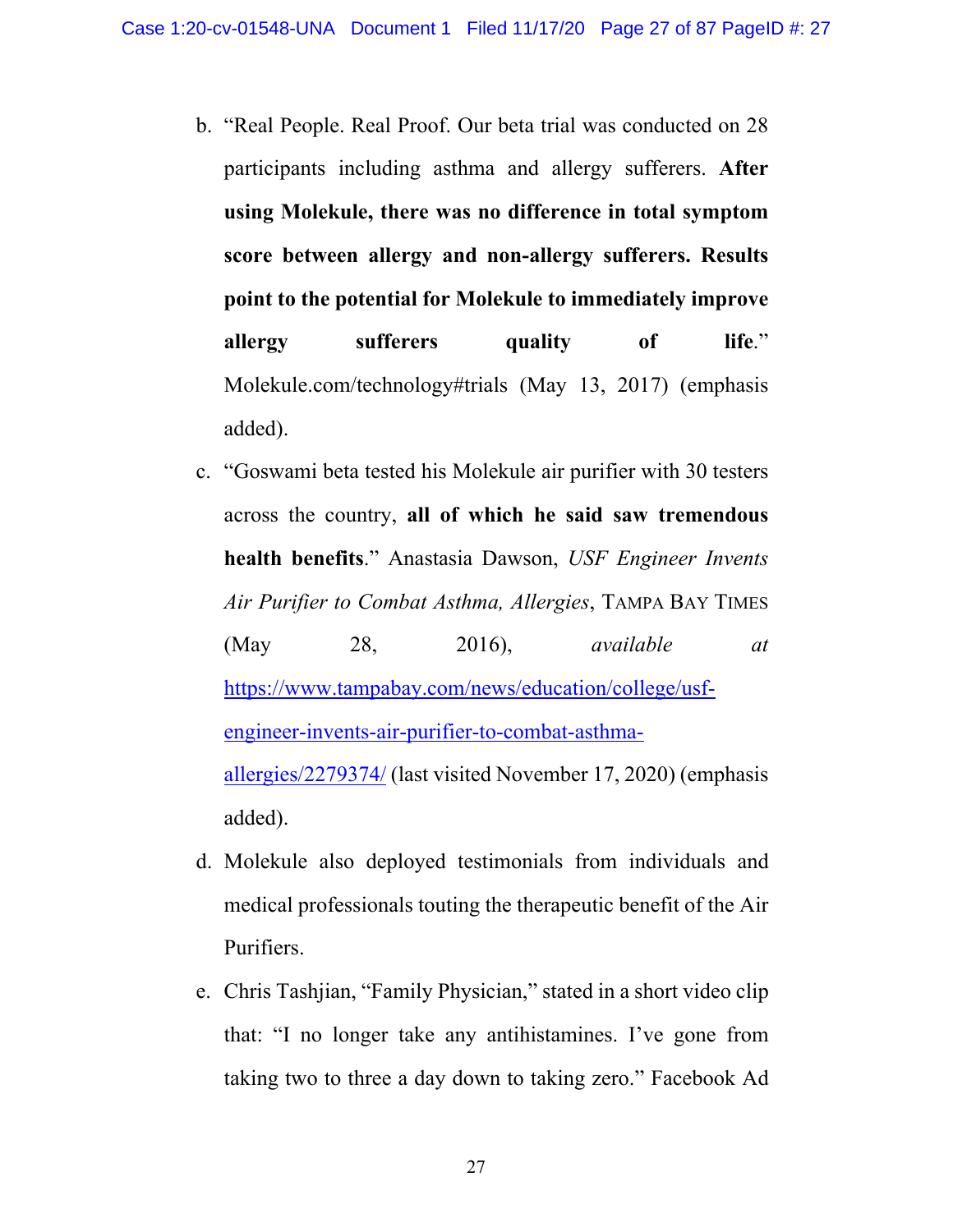Library, Molekule Paid Advertisement (Beginning September 13, 2018) *available at*  https://www.facebook.com/ads/library/?id=183783728293017 6 (last visited November 17, 2020).

- f. "'The unit has made a huge impact on my son's quality of life. For the first time waking up is not a battle, he's not fighting such congestion and is getting a good night sleep.' Jodie, Florida" Molekule.com (May 23, 2016)
- g. "'The thing that surprised me was getting rid of my red eyes and sneezing. Now I'm free of that and I'm so happy!' Tanvir, New York" Molekule.com (May 23, 2016)
- h. "'I had to visit the ER regularly. Its been eight months since I have been using Molekule's device, and I haven't been to the ER since.' Sandy, San Diego" Molekule.com (May 23, 2016)
- i. "THE MOM Jodie French 'Molekule has significantly reduced my allergy symptoms. I no longer have constant sinus pressure and irritated eyes. But the biggest change was for my son, Peyton, who's no longer battling congestion and finally getting a good night's sleep!'" Molekule.com (May 13, 2017)
- j. "THE DOCTOR Dr. Stephen Liggett Assoc. VP of USF Health 'As a pulmonologist who also suffers from asthma I was very impressed by the results I experienced after only a few weeks of using the Molekule device. Despite trying different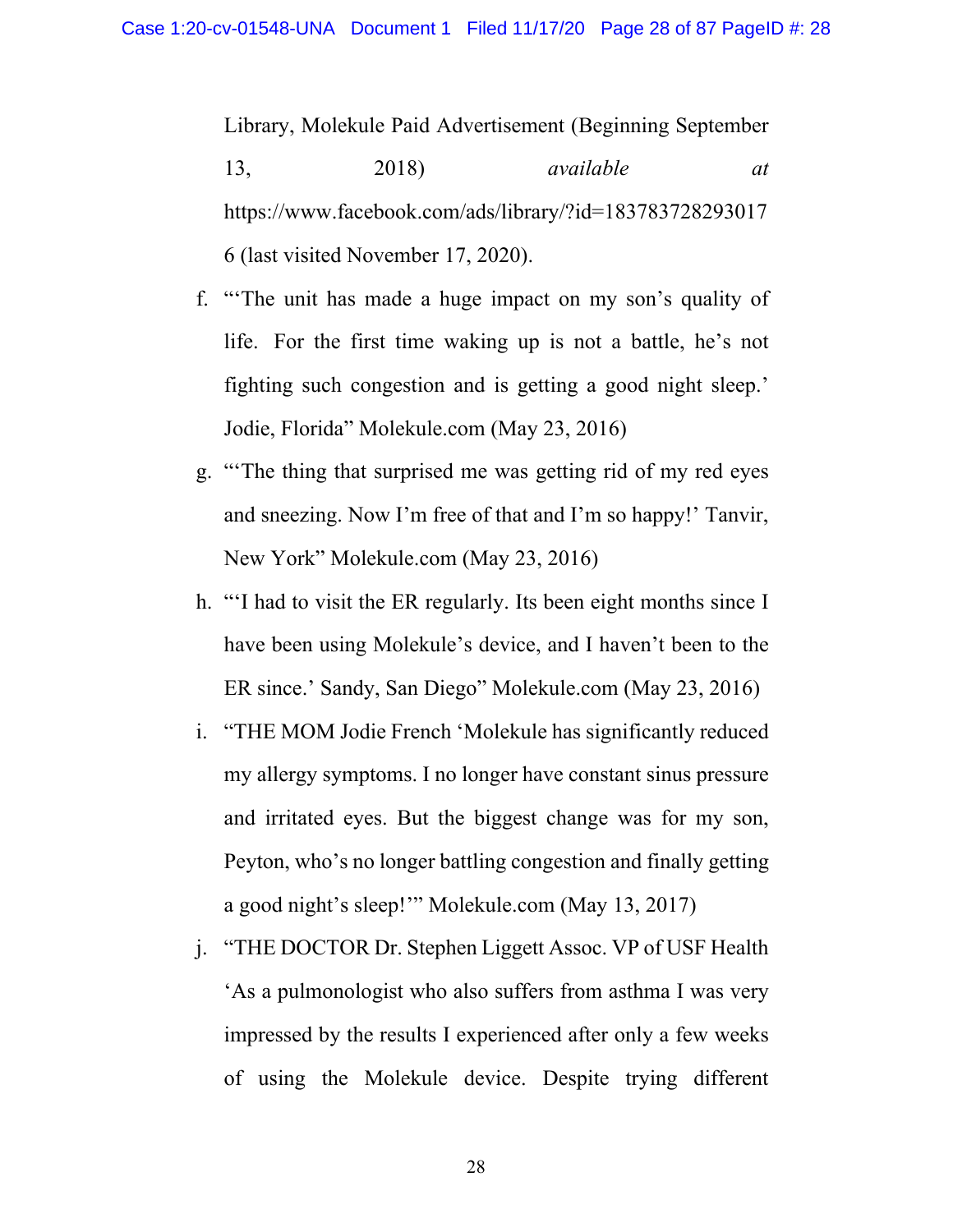interventions and medications in the past, I was still experiencing many symptoms. But with Molekule, I finally felt less congestion, was not waking up with headaches in the morning, and had no nocturnal awakenings from my asthma. I feel that the technology holds great potential for future patients.'" Molekule.com (May 13, 2017).

k. "THE ALLERGY & ASTHMA SUFFERER Sandi Rosalia 'Before using Molekule I was going to the ER and my Allergist/Immunologist on a regular basis. It's been over a year and I haven't been back to the ER or to my doctor for my breathing treatments. Your product works and I feel so lucky to be part of the testing process.'" Molekule.com (May 13, 2017).

### 72. **Representations Regarding Wild Fires and Coronavirus.**

a. During the summer of 2018, while smoke generated by the Camp Fire wildfires rolled through Northern California, residents of the area noticed an uptick in Air Purifier advertising on their social media feeds. Sarah Emerson, *Startup Molekule Is Using the California Wildfires to Sell Its Crummy Air Purifier*, OneZero (October 29, 2019), *available at* https://onezero.medium.com/startup-molekule-is-using-thecalifornia-wildfires-to-sell-its-crummy-air-purifier-6de052c9f773 (last visited November 17, 2020). Beginning in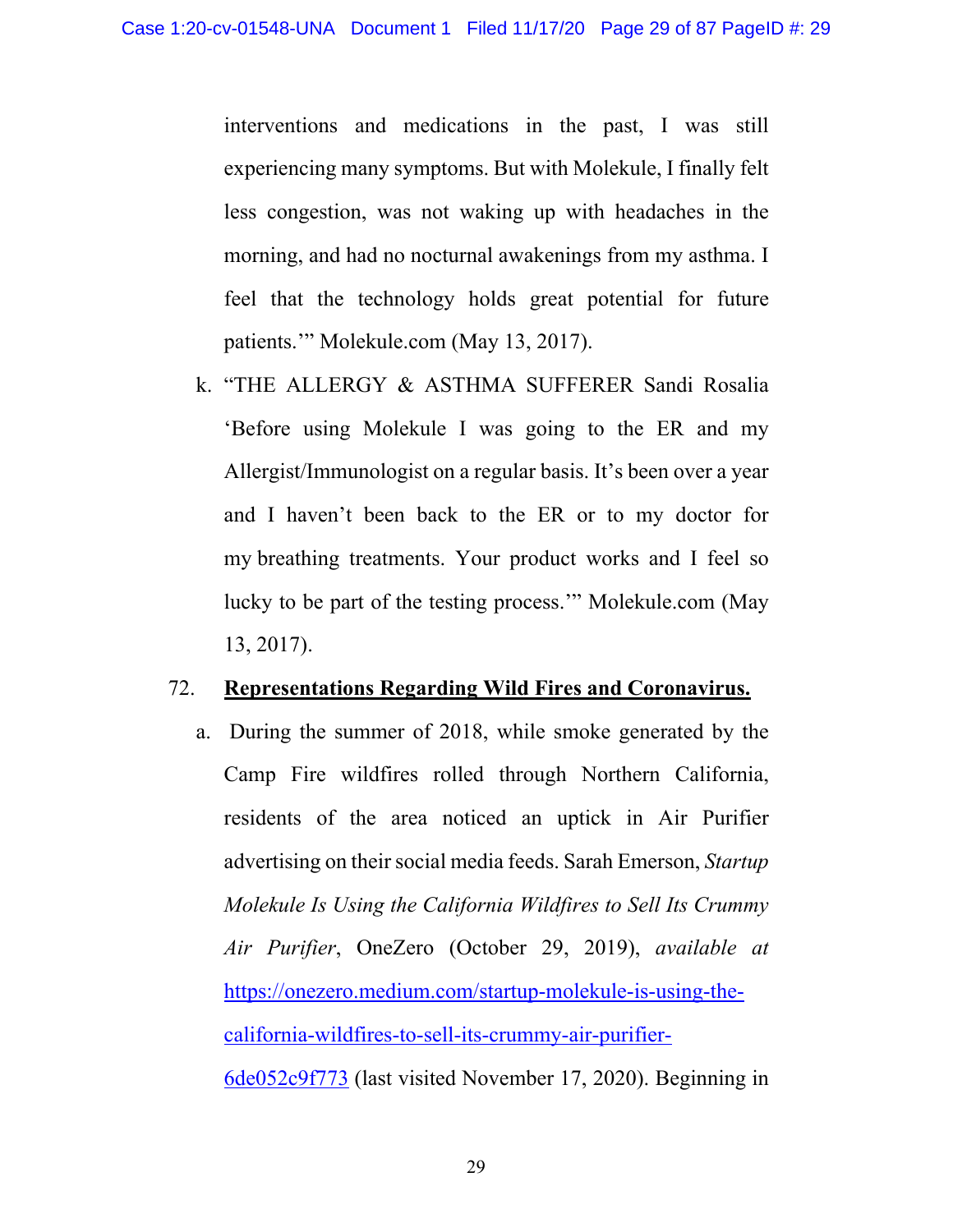August 2018, Molekule ran ads claiming that the Air Purifier was capable of neutralizing the pollution caused by the wildfires.

- b. For example, in text superimposed over an aerial view of a burning forest: "Molekule air purifier destroys pollutants and gaseous chemicals in wildfire smoke. Unlike traditional air purifiers, Molekule uses nanoparticles on a light-activated filter to completely destroy dangerous pollutants and particulate matter **leaving only pure air**." Facebook Ad Library, Molekule Paid Advertisement (Beginning August 24, 2018) *available at* https://www.facebook.com/ads/library/?id=261833251110177 (last visited November 17, 2020).
- c. Molekule has more recently attempted to capitalize on fear of the coronavirus.
- d. Co-founder and Chief Scientist Yogi Goswami declared: "I am very confident that this technology will destroy Coronavirus. Although we have not tested it on that virus itself, we have tested it on viruses of that type." Angelina Salcedo, *Tampa Bay professor might have the answer to stopping coronavirus*, WTSP.com (Feb. 21, 2020), *available at* https://www.wtsp.com/article/news/health/tampa-bayresearcher-might-have-the-answer-to-stopping-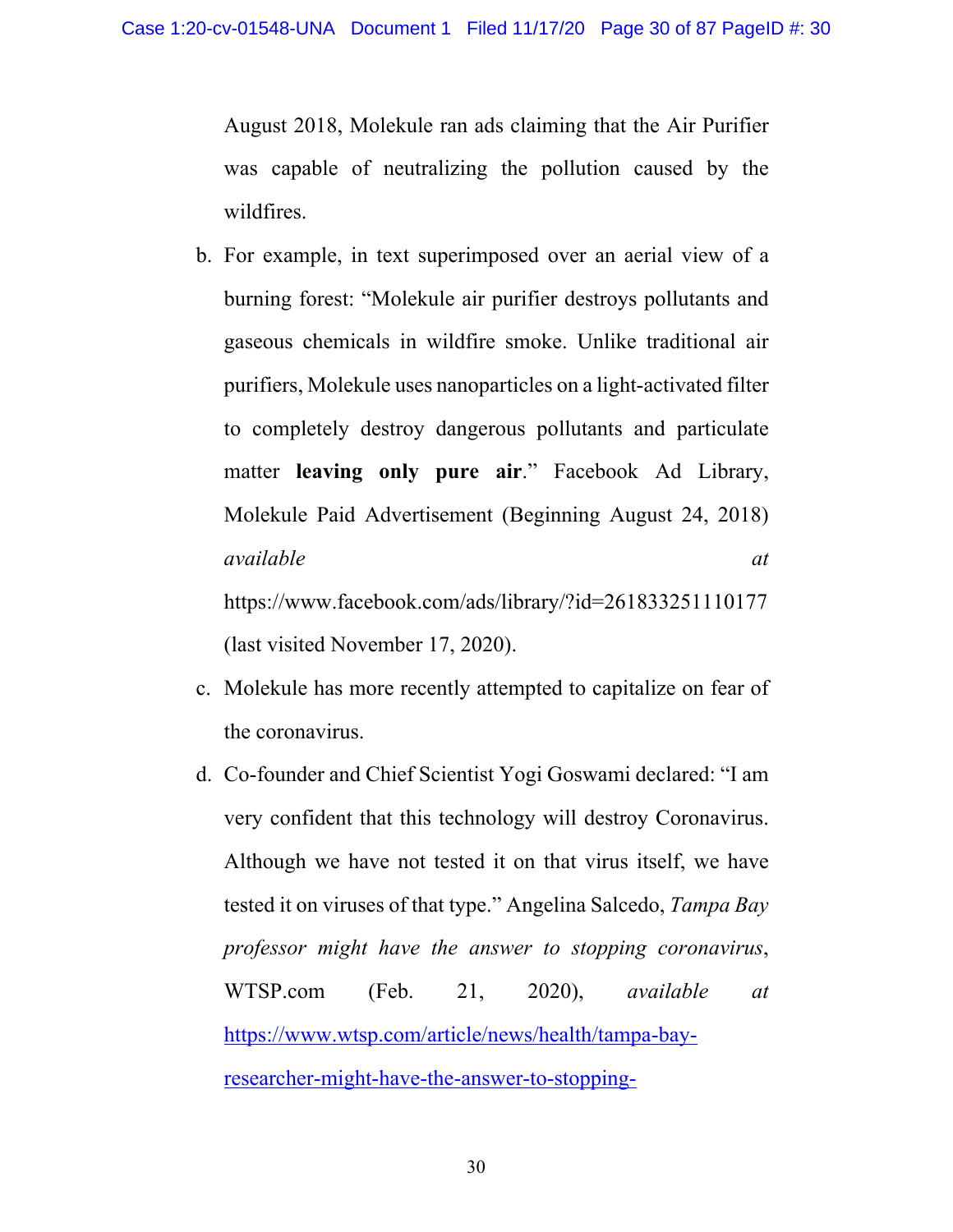#### coronavirus/67-e91c5592-cc39-47b5-a4d9-aa1365c370a7

(last visited November 17, 2020). Mr. Goswami continued: "You would put the units in the room where you're concerned about. There's a fan in the unit which sucks air into the unit and the air that comes out comes out totally clean. So, this is not a cure, but it reduces the risk of infection." *Id.*

e. Jaya Rao, also a co-founder and the daughter of Mr. Goswami, told an interviewer that "Coronavirus is actually a rather simple structure for us to be able to be destroy." Hailey Waller, *This Air Purifier Maker Is Accelerating Tests on Coronavirus*, Bloomberg.com (February 23, 2020), *available at* https://www.bloomberg.com/news/articles/2020-02-23/thisair-purifier-maker-is-accelerating-tests-on-coronavirus (last visited November 17, 2020).

73. Following the launch of the Molekule Air, Molekule's representations were largely repeated uncritically by multiple publications—but they did not hold up when examined. Multiple reputable organizations, including review publications like Consumer Reports and Wirecutter and industry watchdogs like the National Advertising Division have concluded that the Air Purifiers are not capable of effectively removing pollutants from the air or functioning as Defendant states.

## **C. Molekule's Representations Were False and Misleading**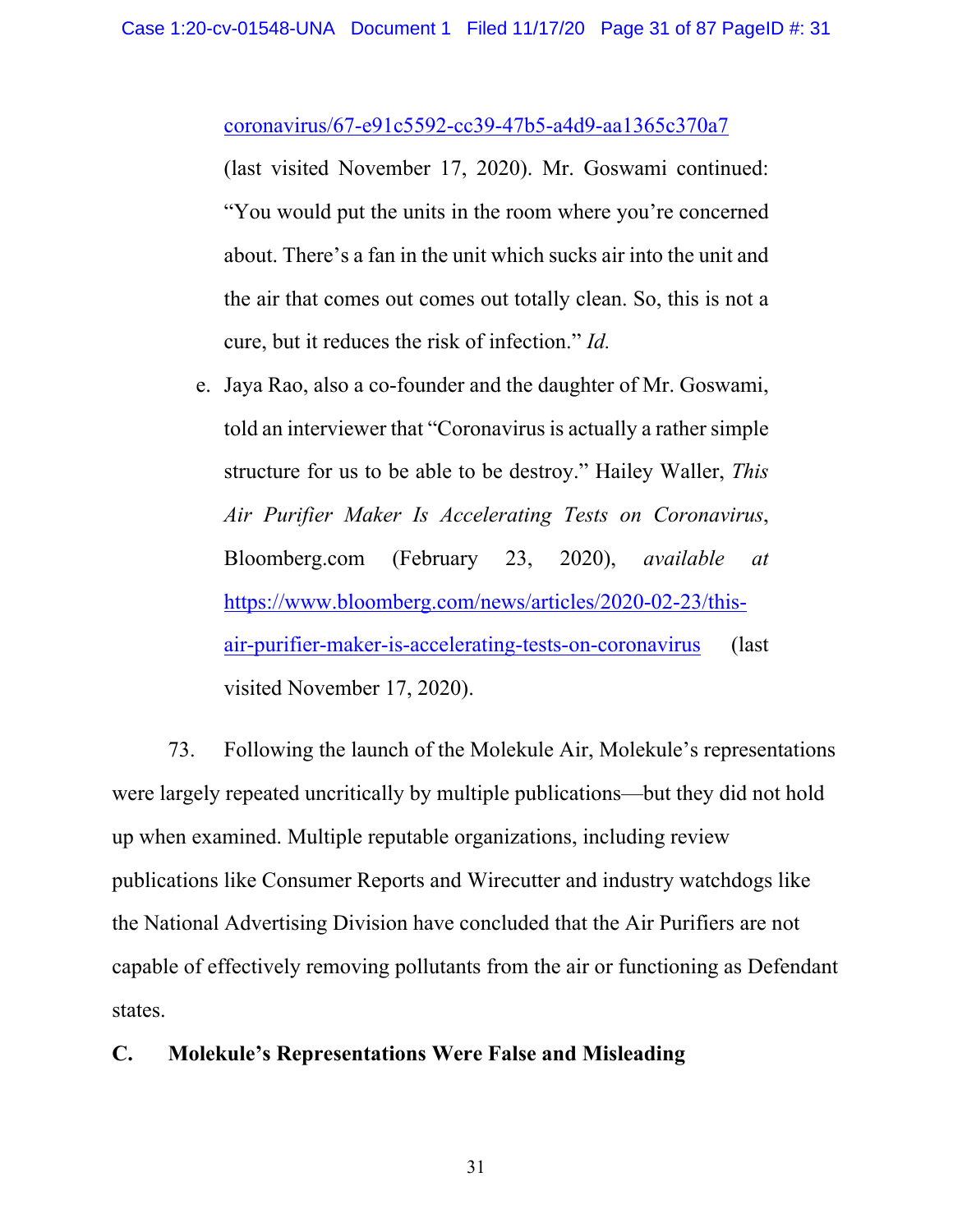74. On October 31, 2019, Wirecutter, a New York Times-affiliated technology review publication, published a review and YouTube video that detailed the results of its testing and concluded "The Molekule is the worst performing air purifier that we have ever tested." Tim Heffernan, The Best Air Purifier, Wirecutter.com (May 13, 2020), *available at*

https://thewirecutter.com/reviews/best-air-purifier/#molekule-the-worst-airpurifier-weve-ever-tested (last visited November 17, 2020); Tim Heffernan, Molekule: The Worst Air Purifier We've Ever Tested, Youtube.com (Oct. 31, 2019), *available at* https://www.youtube.com/watch?v=VM9CJZpqfpA (last visited November 17, 2020).

75. Wirecutter's primary endeavor was to test Molekule's claim that: "Our scientifically-proven nanotechnology outperforms HEPA filters in every category of pollutant from well-known allergens like dust, pollen, and pet dander to microscopic pollutants like mold, viruses, bacteria, and gaseous chemicals." Tim Heffernan, The Best Air Purifier, Thewirecutter.com (Feb. 25, 2020), *available at*  https://thewirecutter.com/reviews/best-air-purifier/#molekule-the-worst-airpurifier-weve-ever-tested (last visited November 17, 2020). To that end, the reviewer submitted a Molekule Air to a battery of standard tests in comparison with other air purifiers employing standard HEPA filter technology.

76. According to the reviewer, "[t]he Molekule turned in the worst performance on particulates of any purifier, of any size, of any price, that we have tested in the seven years that we have been producing this guide." Disturbingly, the testing found that "unlike the HEPA purifiers, all of which proved capable of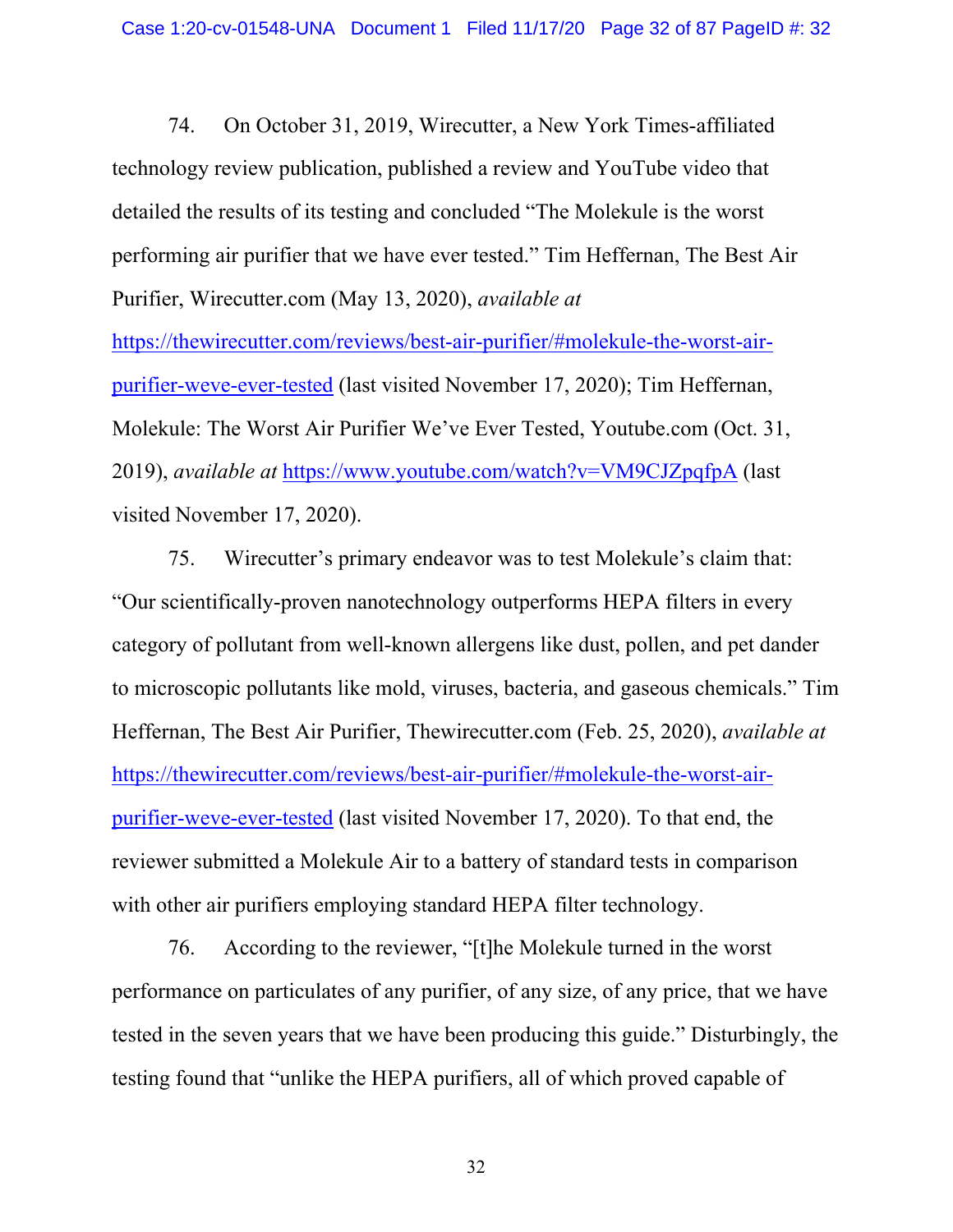deeply cleaning the air, the Molekule left the air heavily loaded with particulates on every setting." The review continues:

> At a certain point, these results look worse than what you see with no purifier running at all. In a pair of baseline background tests, which we use as a control measure, 0.3 micron particulate levels dropped by 13.9 and 15.3 percent on their own. That's due to settling, in which particles fall to a room's surfaces; agglomeration, in which two or more particles naturally combine to form a single particle; and ambient ventilation, which we standardized for all our tests. One possible reason the Molekule performed worse than background reduction is that its fan stirred up the air and kept particles from settling.

*Id.*

77. Wirecutter subsequently updated its air purifier guide on February 25, 2020, to reflect that Molekule had removed from its website the false claim that "Our scientifically-proven nanotechnology outperforms HEPA filters in every category of pollutant from well-known allergens like dust, pollen, and pet dander to microscopic pollutants like mold, viruses, bacteria, and gaseous chemicals." *Id*.

78. Consumer Reports, a consumer-oriented non-profit organization, published its own review of the Molekule on December 9, 2019. That review found that the Molekule "almost flunked" the standard array of tests that air purifiers are put through, declaring: "It is the third-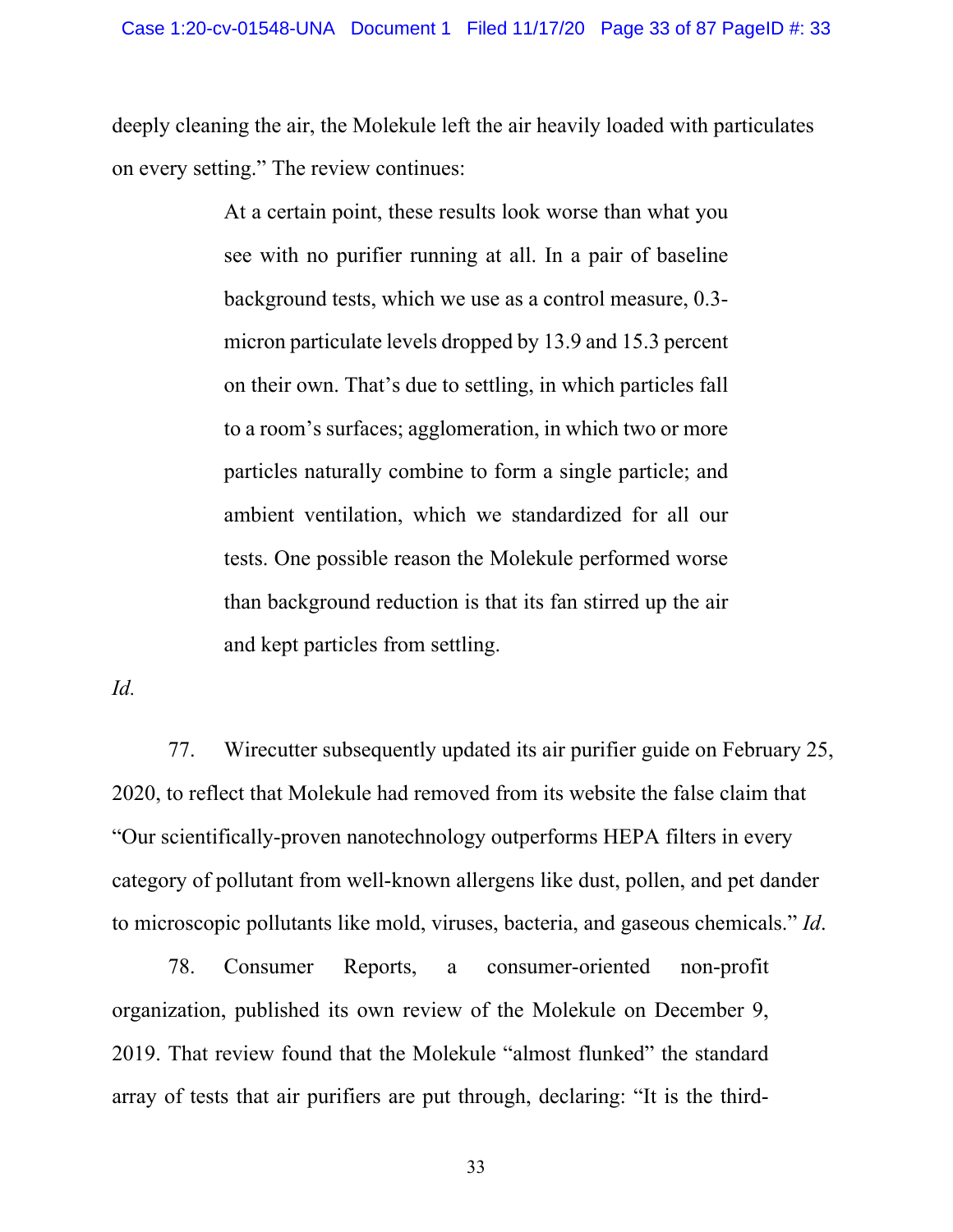lowest-scoring air purifier of the 48 we tested." Perry Santanachote, *Does The Molekule Air Purifier Live Up To The Hype?*, Consumerreports.org (Dec. 9, 2019), *available at* https://www.consumerreports.org/airpurifiers/molekule-air-purifier-review/ (last visited November 17, 2020).

79. Consumer Reports' testing showed that the Molekule was "not proficient at catching larger airborne particles"—which would include the pollutants Molekule claims to destroy—indicating that "it's not getting enough air passing through the system." *Id.* At high speed, the device received "a Fair rating for smoke and dust removal" and "a Poor—the lowest score possible—at low speed." *Id.*

80. Additionally, Consumer Reports disputed Molekule's claim that the Molekule Air was rated for a room of up to 600 square feet:

> The manufacturer says the Molekule Air is sized for rooms up to 600 square feet, but its performance in our tests ranks it among compact models that are designed for small rooms. Based on our lab's calculated rate at which it can process the the air, the Molekule Air wouldn't be able to handle any room larger than 100 square feet.

*Id.* 

81. The Wirecutter and Consumer Reports findings were subsequently corroborated in private proceedings against Defendant. Dyson, Inc., a maker of competing air purifiers, initiated a proceeding before the National Advertising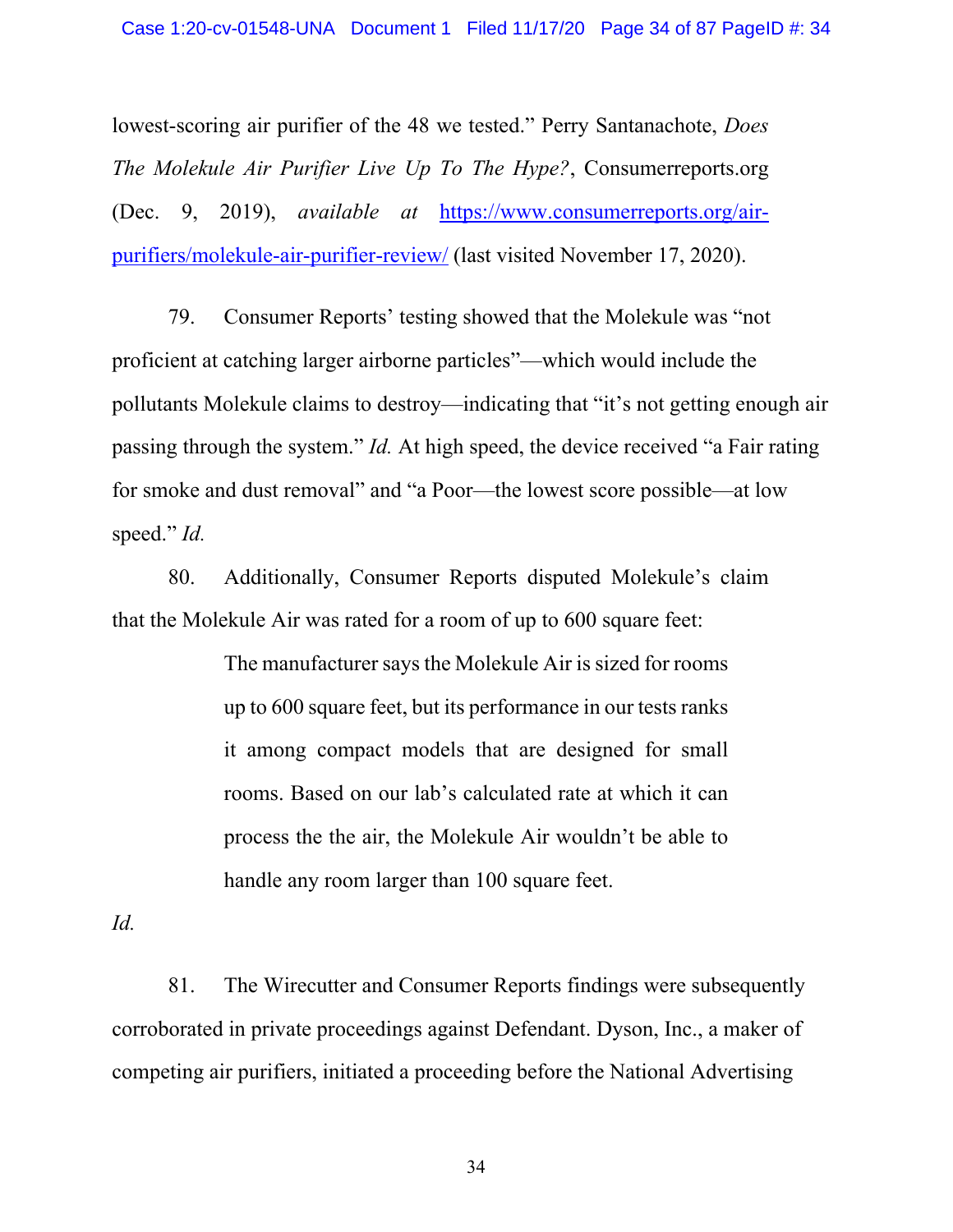Division ("NAD"), a Better Business Bureau affiliate organization that independently evaluates national advertising and enforces standards of truth and accuracy in advertising claims. Dyson challenged twenty-six claims made on Defendant's website, YouTube videos, and social media, in testimonials, and other online advertisements. Those claims fell into the following categories:

- a. Claims that the Air Purifier, or the PECO technology, as deployed in the Air Purifier, "completely 'eliminates,' 'destroys,' or 'permanently removes' all indoor air pollution or any specific bioaerosol;"
- b. Claims quantifying the Air Purifier performance, *e.g.*, claims such as a "specific bioaerosol was completely eliminated (reduced to 0%)" and that the Air Purifier "destroys 1 million allergens in 4 minutes;"
- c. VOC elimination claims, including the claim that "Independent lab results have shown that PECO destroys VOCs quickly and efficiently";
- d. Claims regarding the Air Purifier's performance in large rooms, such as "Made for large rooms. Molekule is able to completely replace the air in a 600 square foot room (large living room) once an hour;"
- e. Claims by Molekule that its PECO technology is superior to HEPA technology; and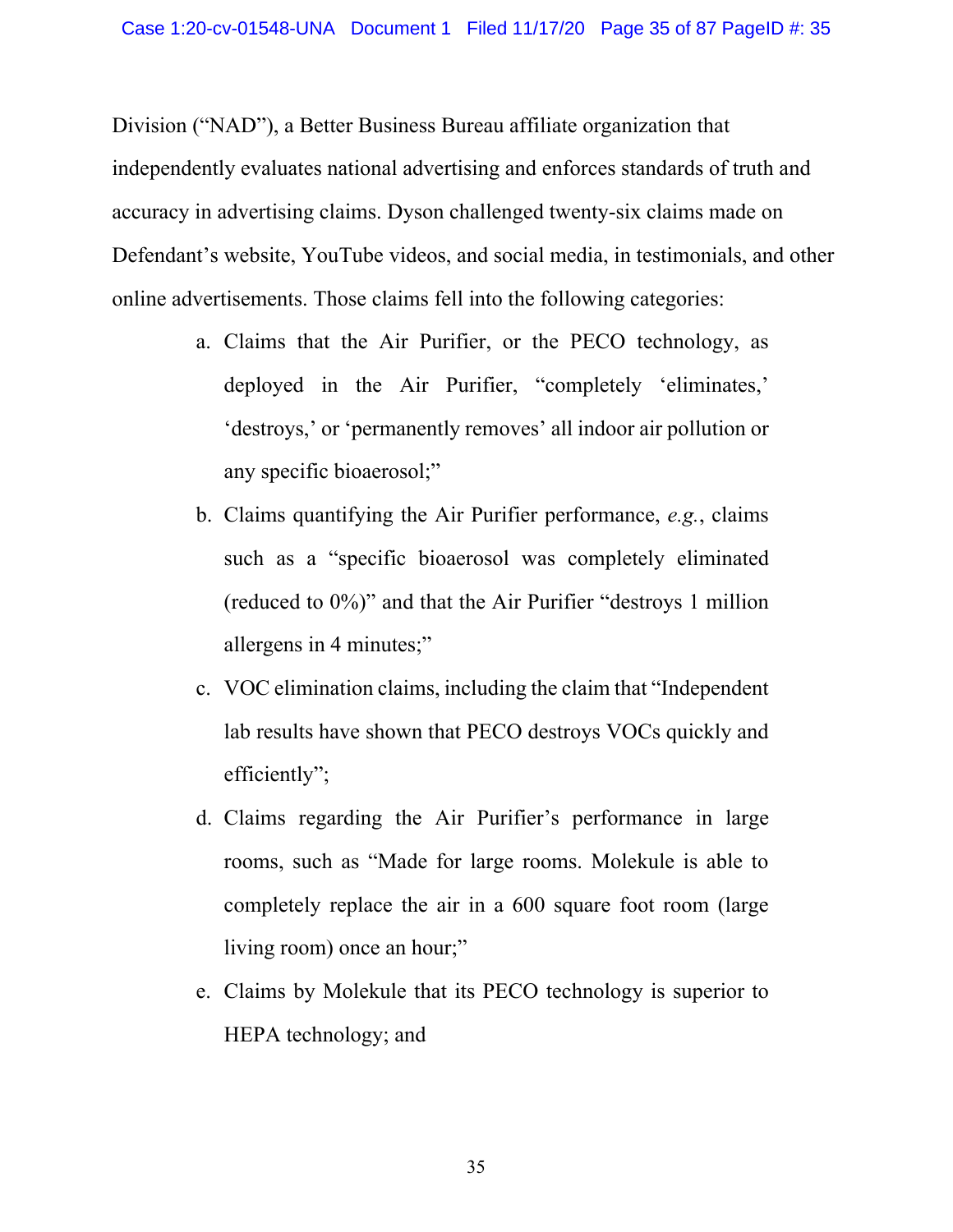f. Claims that the Air Purifier can provide allergy and asthma symptom relief.

82. On October 25, 2019, the NAD issued a decision finding all twentysix of Molekule's advertising claims to be unsubstantiated and recommending that they be withdrawn. For example, NAD concluded that Molekule had provided evidence that was "insufficiently reliable to provide a reasonable basis for" its claims regarding the efficacy of the Air Purifier and its ability to eliminate or destroy pollution, noting that the testing results submitted by Molekule called into question whether the Air Purifier would have the benefits claimed "under realworld conditions." *NAD Recommends Molekule Discontinue Pollution Elimination, Asthma and Allergy Symptom Relief Claims for its Molekule Home One Air Purifier; Advertiser to Appeal Certain Findings*, BBB National Programs Archive (Oct. 25, 2019) *available at* https://bbbprograms.org/archive/nadrecommends-molekule-discontinue-pollution-elimination-asthma-and-allergysymptom-relief-claims-for-its-molekule-home-one-air-purifier-advertiser-toappeal-certain-findings/ (last visited November 17, 2020). NAD also found that Molekule had provided evidence insufficient to "substantiate claims about product performance for either PECO or HEPA, or Molekule's comparative superiority claims of PECO versus HEPA . . . and recommended they be discontinued." *Id.*

83. NAD also considered Molekule's claims (including those based on Defendant's own studies, independent testing, and testimonials from doctors and patients) regarding the therapeutic benefits of the Air Purifiers for allergies and asthma. Molekule targeted asthma sufferers with its advertising, making claims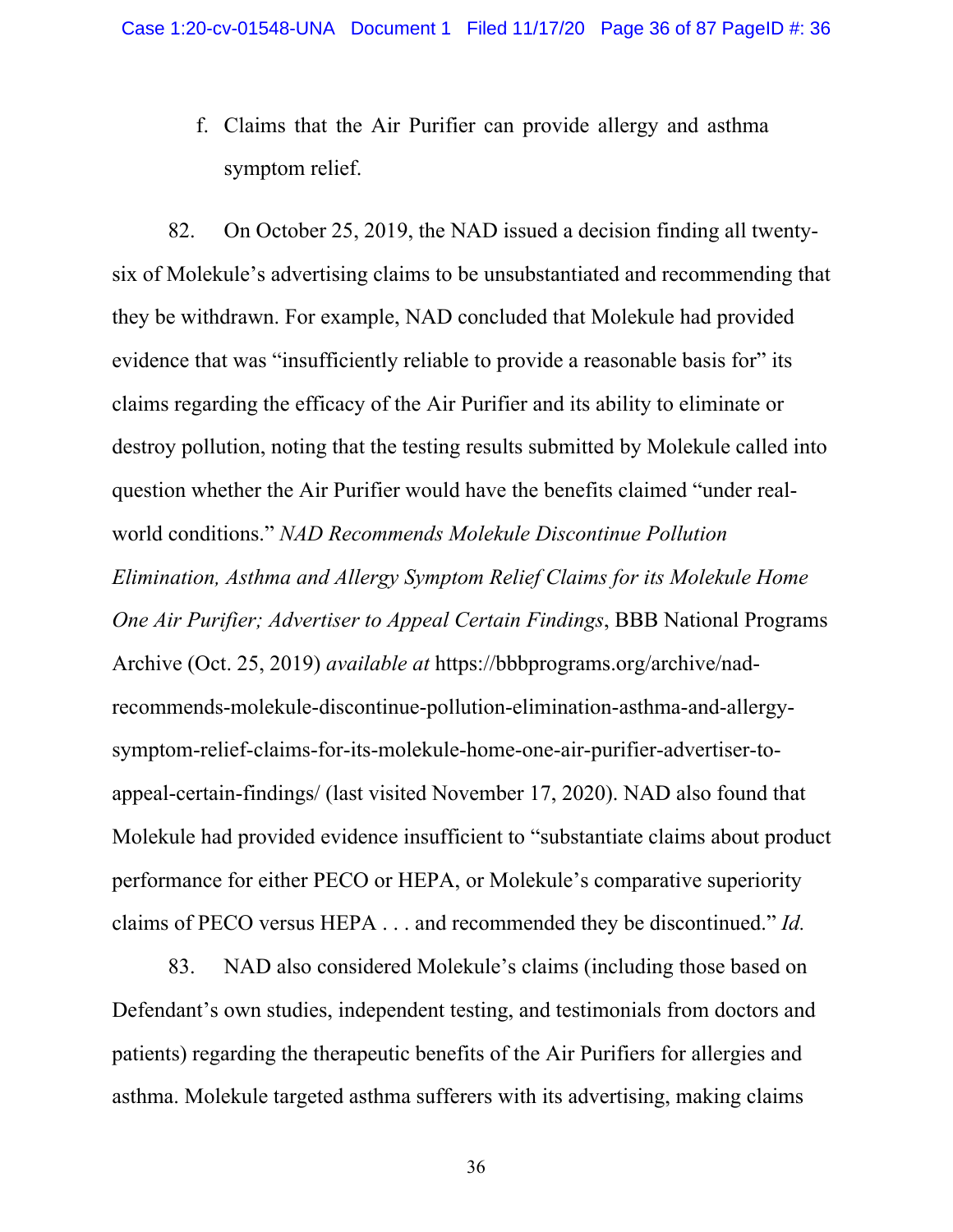such as:

Real people. Real proof. Our beta trial was conducted on 28 participants including asthma and allergy sufferers. After using Molekule, there was no difference in total symptom score between allergy and non-allergy sufferers. Results point to the potential for Molekule to immediately improve allergy sufferers['] quality of life.

NAD determined that Molekule's allergy and asthma symptom relief claims, including the "Real people. Real Proof" claim, "and claims referencing (explicitly or implicitly) its Beta Trial and Expanded Study, were unsupported and recommended that they be discontinued." *Id.*

84. NAD noted that Molekule did not provide important information on the two human studies it had conducted and found that both studies were insufficient basis for its claims, citing the small study populations and lack of blinding. NAD also found that much of the "independent" research on which Molekule's claims relied was done either at a lab where Molekule's founder is a director or at a lab that the company sponsors. NAD also concluded that the evidence submitted by Molekule failed to "provide reliable support for the consumer and doctor testimonials containing allergy and asthma symptom relief claims . . . ." *Id.*<sup>3</sup>

<sup>3</sup> For example, the "Real People. Real Proof" study was conducted by Dr. Nikhil G. Rao on a group of twenty eight participants. There was no blinding in the study and Dr. Rao is an interested party, as he "has been the chief medical advisor to Molekule . . .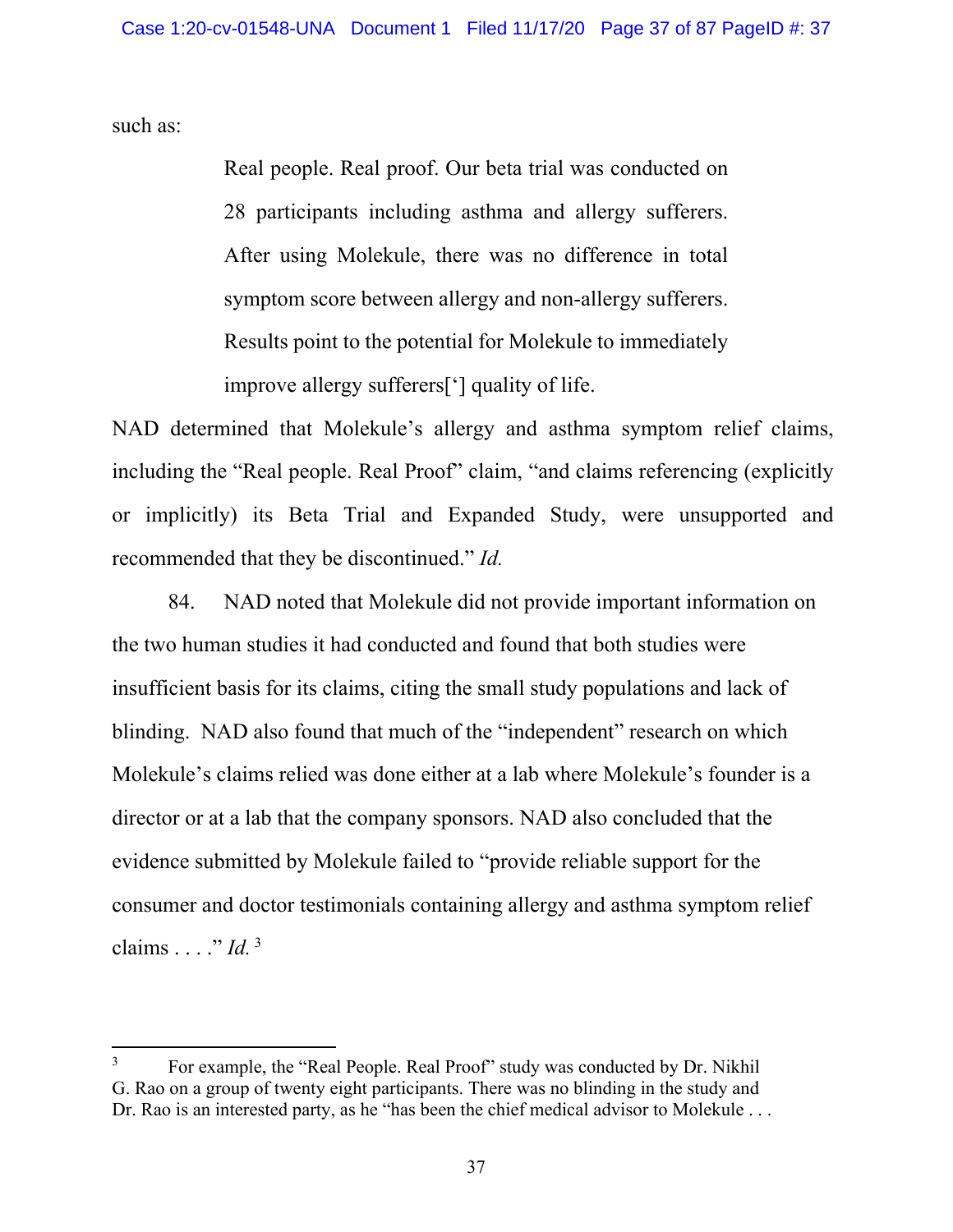85. Molekule agreed to withdraw the majority of the challenged representations from its advertising but appealed NAD's findings regarding its pollution elimination statements (excluding claims regarding quantified pollution elimination) and claims to the comparative superiority of PECO technology over HEPA technology.

86. On March 26, 2020, a panel of the National Advertising Review Board ("NARB"), the appellate body responsible for review of NAD decisions, issued a determination on Molekule's appeal. It upheld NAD's recommendation that "Molekule discontinue or modify certain non-quantified pollution elimination claims for [the Air Purifier], and discontinue the challenged comparative superiority claims versus air purifiers that contain HEPA filters." *NARB Finds Supported Claims by Molekule that the PECO Filter of its MH1 Air Purifier Can Address Bioaerosol and VOC Pollution; Recommends Discontinuance or Modification of Other Claims, Including Discontinuance of Superiority Claims vs. HEPA Filters*, BBB National Programs, Inc. (Mar 26, 2020), *available at* https://www.prnewswire.com/news-releases/narb-finds-supported-claims-bymolekule-that-the-peco-filter-of-its-mh1-air-purifier-can-address-bioaerosol-andvoc-pollution-recommends-discontinuance-or-modification-of-other-claimsincluding-discontinuance-of-superiority-clai-301030514.html (last visited November 17, 2020).

87. Although NARB determined that Molekule had sufficiently supported

since its inception." Nikhil Rao, MD, ISEAI.org, *available at* https://iseai.org/nikhilrao-md/ (last visited November 17, 2020).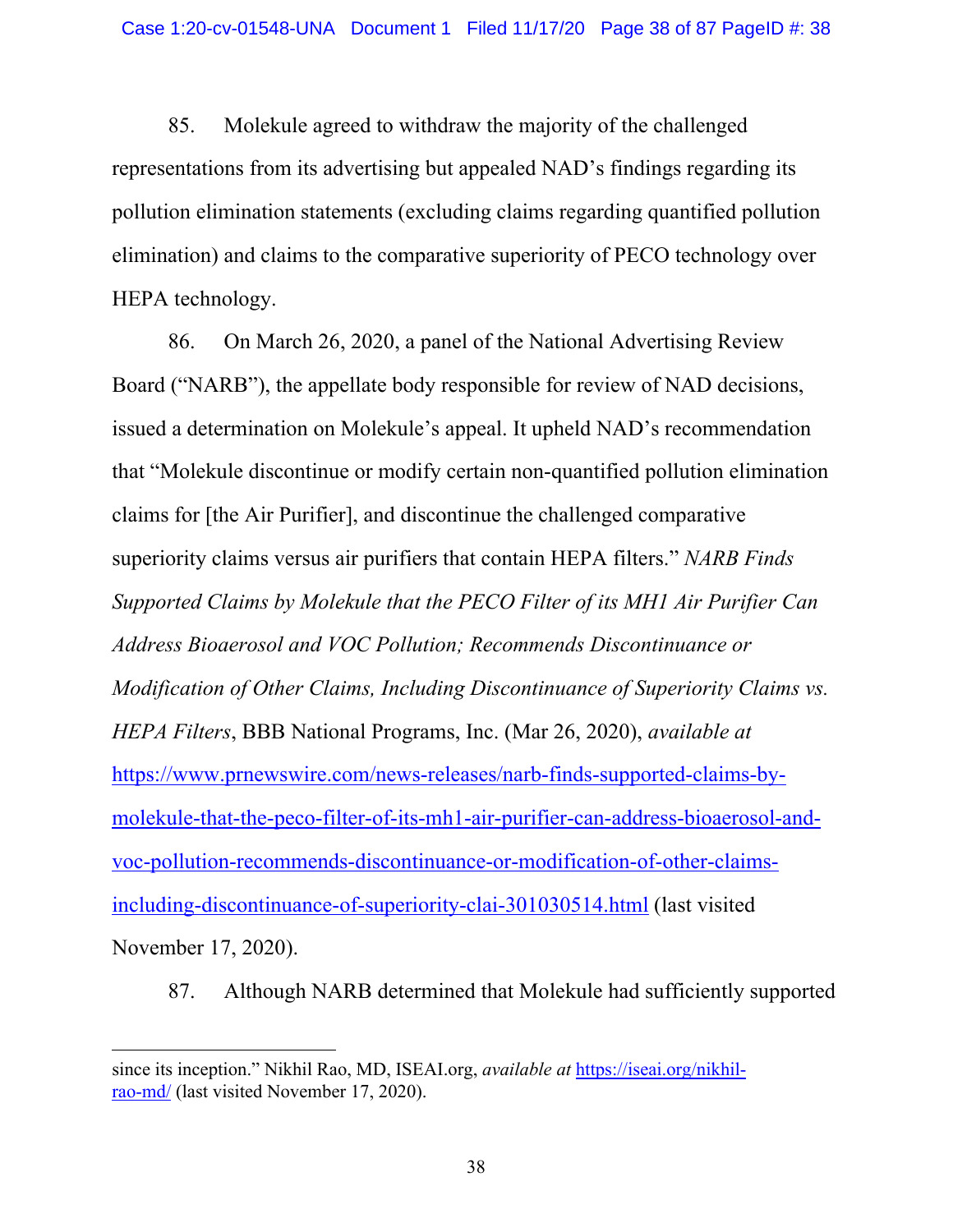its claim that PECO technology as deployed in the Air Purifier "can address bioaerosol and VOC pollution" and that the Air Purifiers can "destroy[] pollutants at the molecular level," the panel agreed with NAD's previous conclusions regarding Molekule's claims of superiority over HEPA and claims that the Air Purifier "removes or destroys all pollutants in a room or completely eliminates such pollutants." *Id.* NARB recommended that Molekule discontinue all such claims, and "Molekule stated that it will comply with the panel's recommendations." *Id.* 

# **D. Plaintiffs and Class Members Relied on Molekule's False Representations**

88. Defendant's misrepresentations and false statements were woven into an extensive and long-term advertising campaign that began on or before the launch of the Air Purifiers in May of 2016. Defendant spent at least hundreds of thousands of dollars—likely millions—to spread misrepresentations and material omissions about the Air Purifiers through its own website, social media, interviews with traditional media, YouTube, and other fora

89. Molekule and its founders authored these false and misleading representations and propagated them through various outlets, including through third party publications who repeated Molekule's claims without question. Molekule's intent was to cause a "buzz" that would attract customers and construct a veneer of credibility around their falsehoods. They largely succeeded.

90. These misleading ads were viewed by millions and drove sales of Air Purifiers across the country. As described above, Plaintiffs first saw Defendant's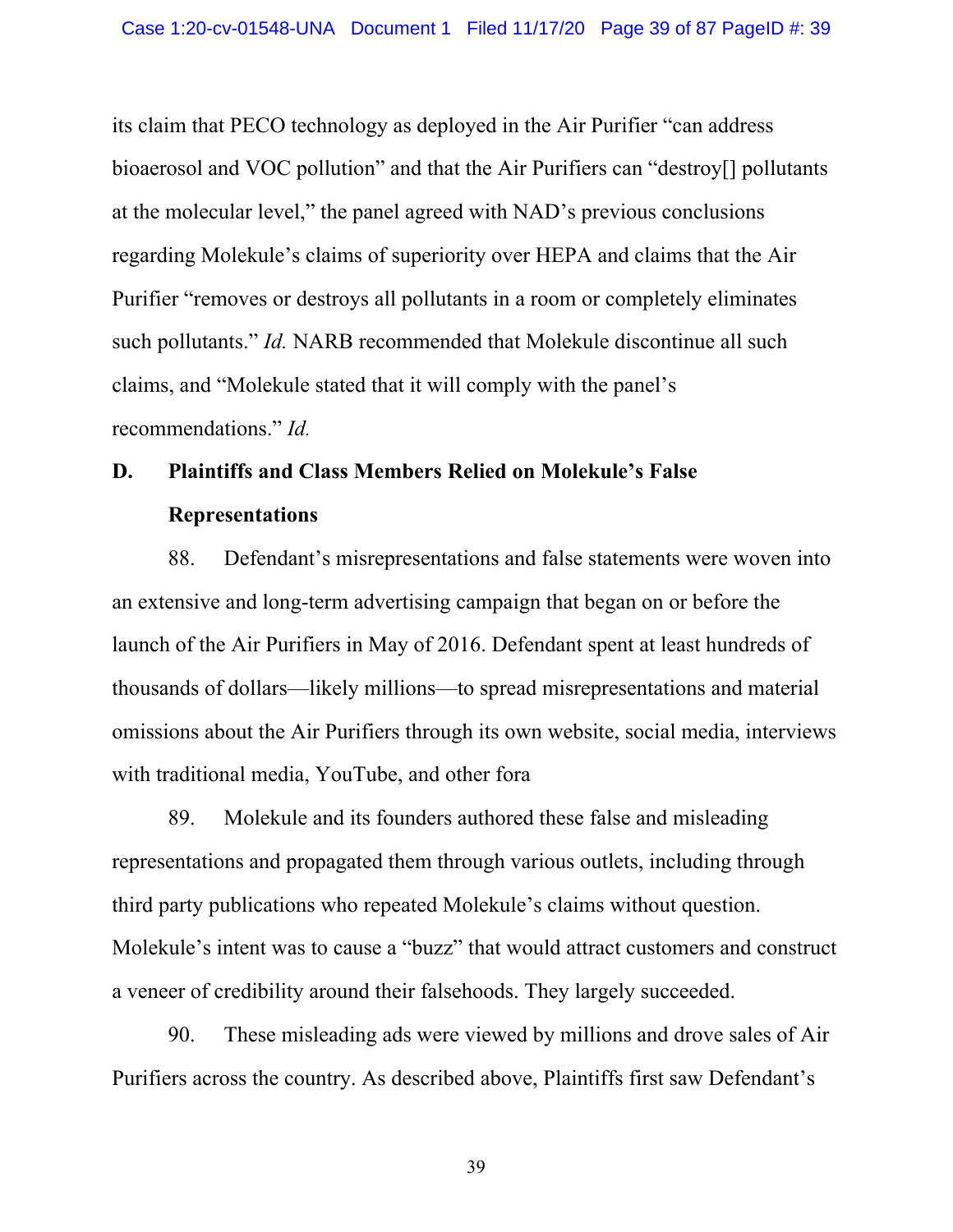wildfire-related advertisements in 2018 and found compelling Defendant's representation that the Air Purifier would "completely destroy dangerous pollutants and particulate matter leaving only pure air." Facebook Ad Library, Molekule Paid Advertisement (Beginning August 24, 2018) *available at* https://www.facebook.com/ads/library/?id=261833251110177 (last visited November 17, 2020). This was false. The Air Purifiers have been proven ineffective at removing particulates from the air and would not be able to "leav[e] only pure air."

91. Plaintiffs were familiar with Defendant's representations regarding the superiority of its PECO filters over HEPA filters. This was a critical selling point for them, as they hoped to purchase the most effective air purifier available. And this was a core theme in Defendant's advertising, at least until Wirecutter published its test results showing that the Air Purifiers are dramatically less effective than comparable HEPA air purifiers. After that review was released Defendant removed this claim from its website. But, by that point, Plaintiffs and class members had seen these false claims and purchased Air Purifiers in reliance on them.

92. Plaintiffs also believed, based on his familiarity with Defendant's claims, that the Air Purifiers would eliminate airborne allergens indoors and thereby completely ameliorate allergy symptoms. This claim is also false or, at the very least, made recklessly and without substantiation. NAD considered evidence submitted by Molekule in support of its allergy and asthma symptom relief claims and concluded that Molekule had failed to "provide reliable support for the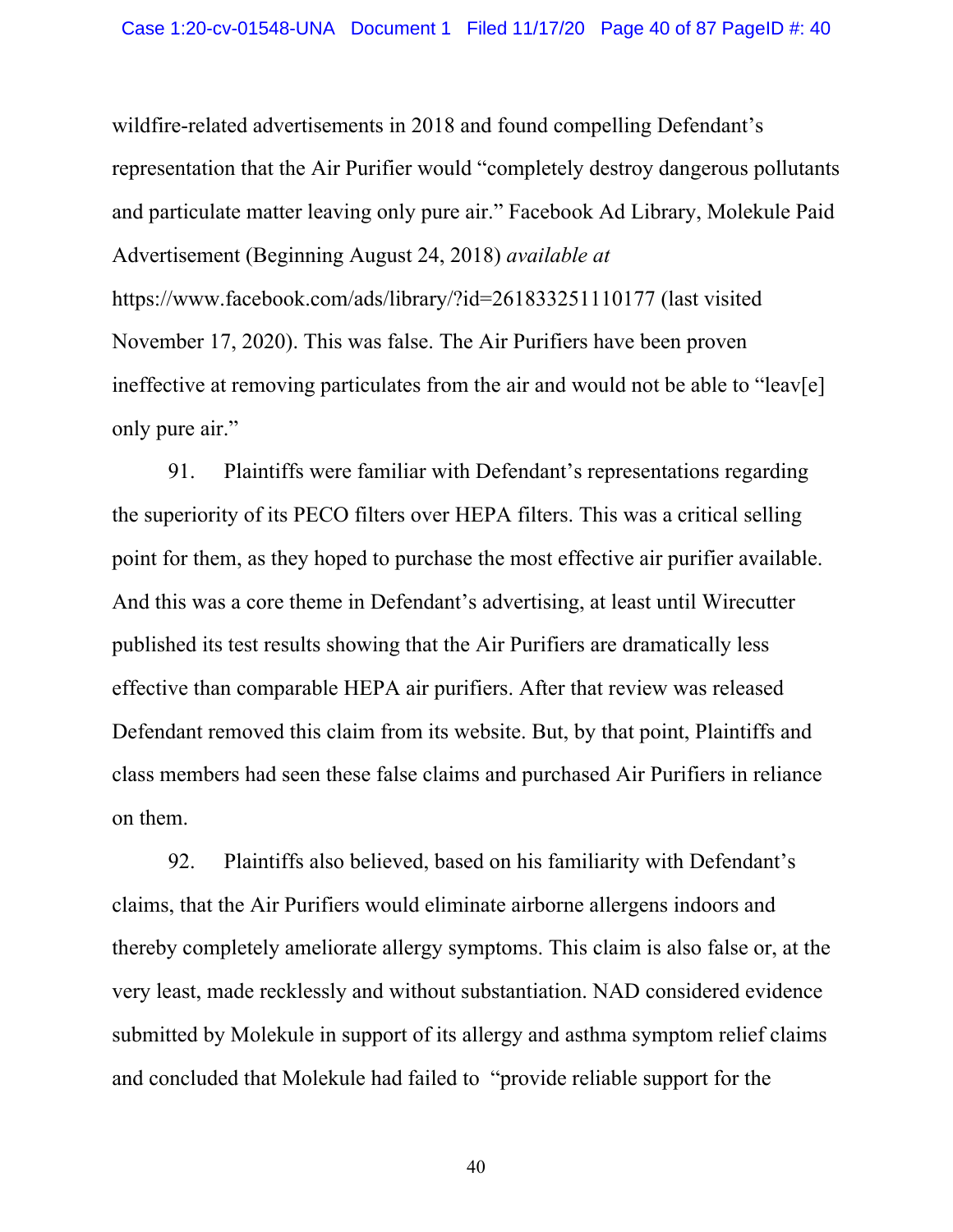consumer and doctor testimonials containing allergy and asthma symptom relief claims . . . ."*NAD Recommends Molekule Discontinue Pollution Elimination, Asthma and Allergy Symptom Relief Claims for its Molekule Home One Air Purifier; Advertiser to Appeal Certain Findings*, BBB National Programs Archive (Oct. 25, 2019) *available at* https://bbbprograms.org/archive/nad-recommendsmolekule-discontinue-pollution-elimination-asthma-and-allergy-symptom-reliefclaims-for-its-molekule-home-one-air-purifier-advertiser-to-appeal-certainfindings/ (last visited November 17, 2020). Moreover, this claim is contradicted by the fact the Air Purifiers are ineffective at removing particulates—like allergens from the air.

93. One critical factor in some class members' decision to purchase an Air Purifier was his belief that it could protect them from coronavirus. Many saw Defendant's claims regarding the ability of Air Purifiers kill ninety-nine per cent of viruses, a claim which Molekule began making as early as 2016. Many also read an interview with Jaya Rao, co-founder of Molekule, which described Ms. Rao receiving a "warm welcome" from passengers "freaked out about all this viral stuff" when she plugged in an Air Purifier for use on a cross-country flight. After detailing Defendant's purported efforts to test the ability of the Air Purifiers to kill coronavirus, Ms. Rao asserted that "Coronavirus is actually a rather simple structure for us to be able to be destroy." Hailey Waller, *This Air Purifier Maker Is Accelerating Tests on Coronavirus*, Bloomberg.com (February 23, 2020), *available at* https://www.bloomberg.com/news/articles/2020-02-23/this-airpurifier-maker-is-accelerating-tests-on-coronavirus (last visited November 17,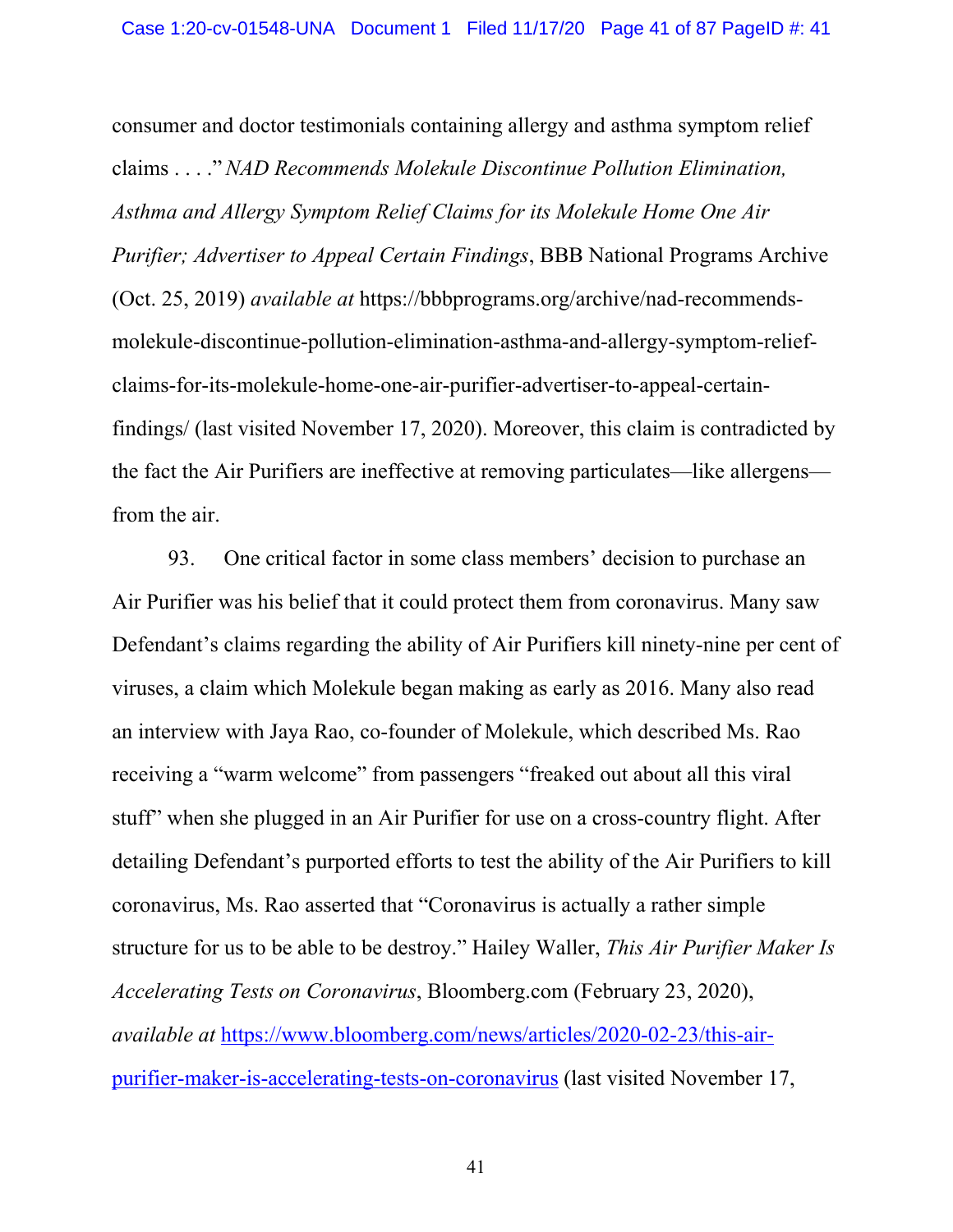2020). Based on this interview and Molekule's claims regarding the abilities of the Air Purifiers, many reasonably believed that an Air Purifier could serve as an effective prophylactic against coronavirus. They were not aware that Molekule's statements were false and/or misleading, as they were based on testing conducted by interested parties and/or under highly controlled conditions that do not mimic the actual operating environment in which an Air Purifier operates. Additionally, Molekule has admitted that it has not conducted such testing on the Covid-19 virus but only on "proxy viruses." *Id.*

94. The members of the Class also relied on various other misrepresentations and material omissions made by Molekule in purchasing Air Purifiers. Many class members were impressed by Molekule's claims that the Air Purifiers are capable of achieving quantified benchmarks (for example, that an Air Purifier "destroys 1 million allergens in 4 minutes"), which were typically communicated graphically. But, as confirmed in the NAD proceeding, these claims are misleading as they are the results of controlled test conditions and have little relevance to the capabilities of the Air Purifiers when operating in the real world.

95. Nearly all types of Molekule's claims were bolstered by Molekule's assertion it was communicating the results of "independent testing," and many class Members found this compelling. But it is now clear that these tests were anything but independent as they were conducted by parties connected to Defendant and were critically flawed.

96. Finally, Defendant has claimed from the launch of the Air Purifiers that the devices are capable of performing in rooms of up to a certain size—600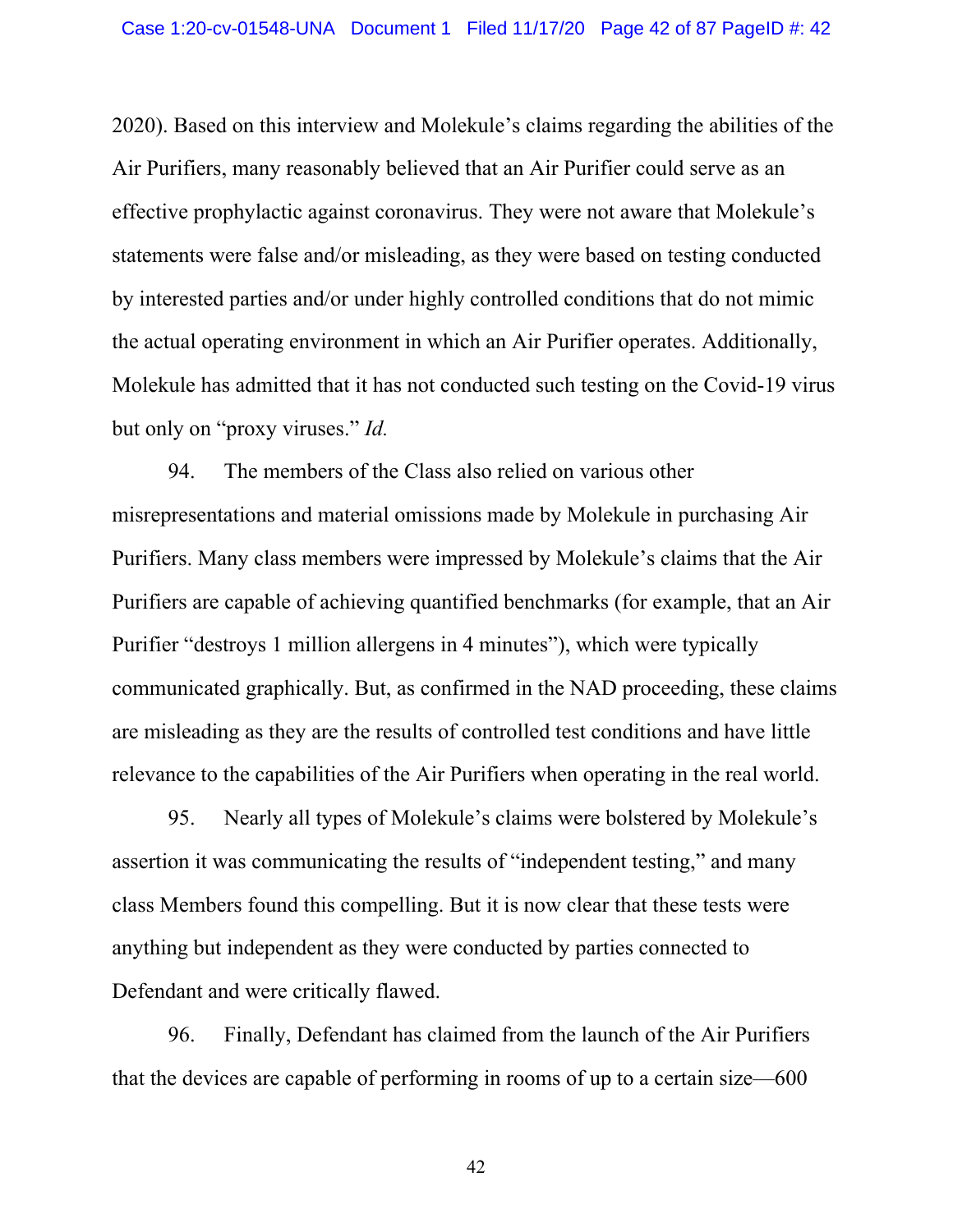square feet for the Molekule Air, and 250 square feet for the Air Mini and Air Mini+. Plaintiffs and members of the Class relied on these representations in choosing to purchase the Air Purifiers, but these claims are also false. Consumer Reports found that the Molekule Air would be capable of effectively cleaning a room of no more than 100 square feet, an 84 per cent reduction in performance capability.

97. Defendant amplified their misrepresentations in many venues over a multi-year period with the intent to instill in consumers the belief that the Air Purifiers were vastly superior to existing technology and capable of completely eradicating pollutants and other undesirable particles from indoor spaces. Plaintiffs and the members of the Class saw these claims and relied on them in purchasing the Air Purifiers, believing that they were buying the best air purifiers available when in fact they were purchasing air purifiers that are largely ineffective.

# **E. Molekule Concealed the Defect in the Air Purifiers**

98. Molekule designed, manufactured, marketed, and sold Air Purifiers across the United States while knowingly concealing the Defect in the Air Purifiers.

99. As described by Wirecutter and Consumer Reports testing and reviews, and the findings of NAD and NARB, the Air Purifiers are incapable of performing as advertised. The Air Purifiers are unable to clean air at anywhere near the efficacy claimed by Defendant, perform substantially worse than competing air purifiers, especially those utilizing HEPA filters, and do not offer the therapeutic benefits claimed by Molekule. Consequentially, Molekule's claims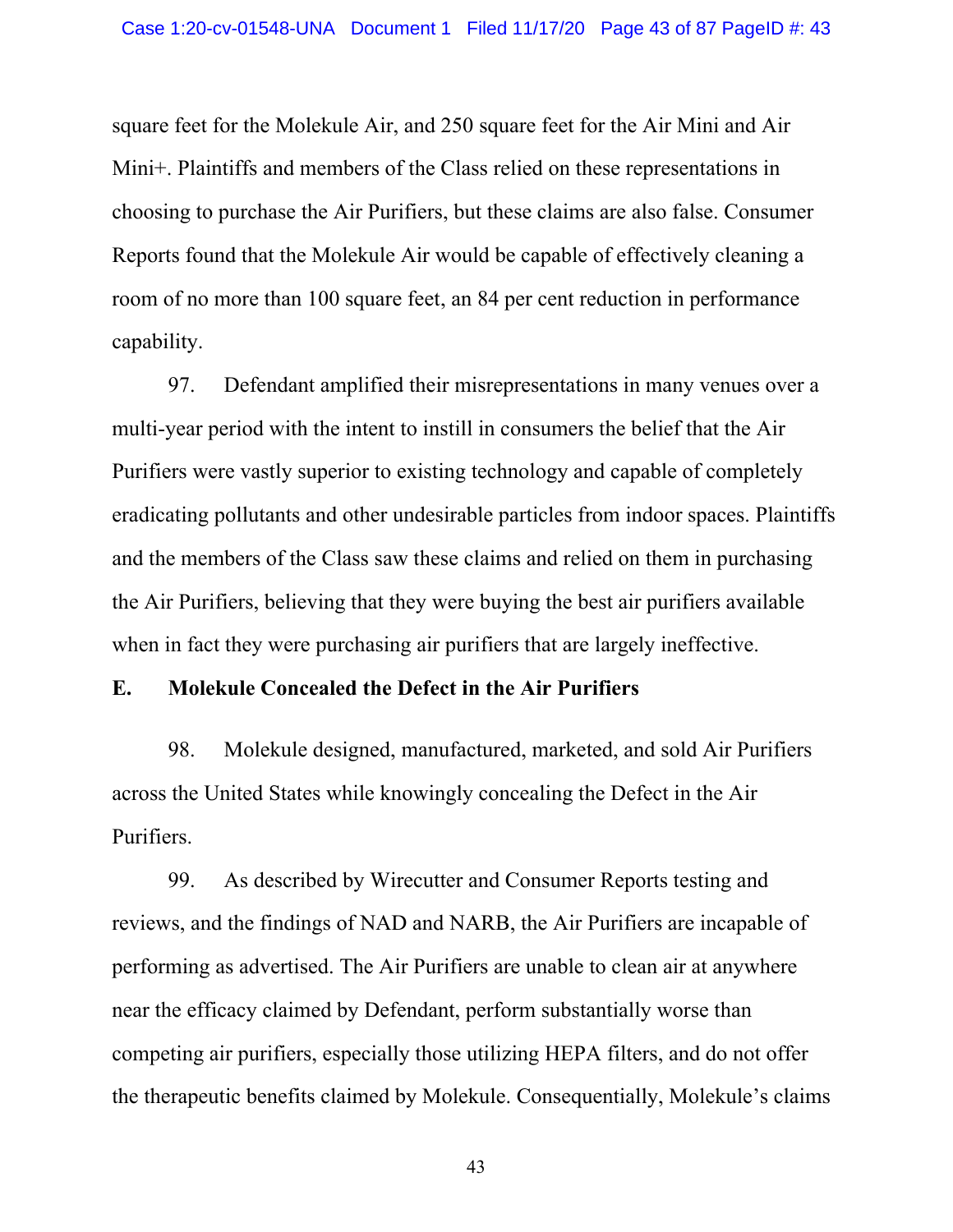regarding the performance, capabilities, and therapeutic benefits of the Air Purifiers were false and misleading.

100. Defendant's claims were material to Plaintiffs and the members of the Class but Molekule did not disclose to purchasers of the Air Purifiers that the devices were defective and unable to fulfill many of Molekule's advertising claims. As a result, Plaintiffs and the members of the class purchased devices that they would not have otherwise purchased or for which they would have paid less. Many members of the Class relied on Defendant's assertions that the Air Purifiers was capable of producing specific outcomes—*e.g.*, reducing asthma and allergy symptoms or "completely eliminating the full spectrum of indoor pollutants"—and received devices that were unfit for the purposes for which they were purchased.

101. Defendant's greed-driven scheme won the company acclaim, sales, and nearly a hundred million dollars in venture capital investments at the expense of Plaintiffs and Class members across the country and in violation of applicable law.

# **CLASS ACTION ALLEGATIONS**

102. Plaintiffs bring this lawsuit on behalf of himself and all similarly situated individuals and entities, pursuant to [Federal Rule of Civil Procedure 23\(a\),](http://www.google.com/search?q=FRCP++23(a))  $23(b)(2)$ ,  $23(b)(3)$ , and/or  $23(c)(4)$ . Specifically, the classes consist of:

### **Nationwide Class**

All persons in the United States who purchased an Air Purifier.

# **California Subclass**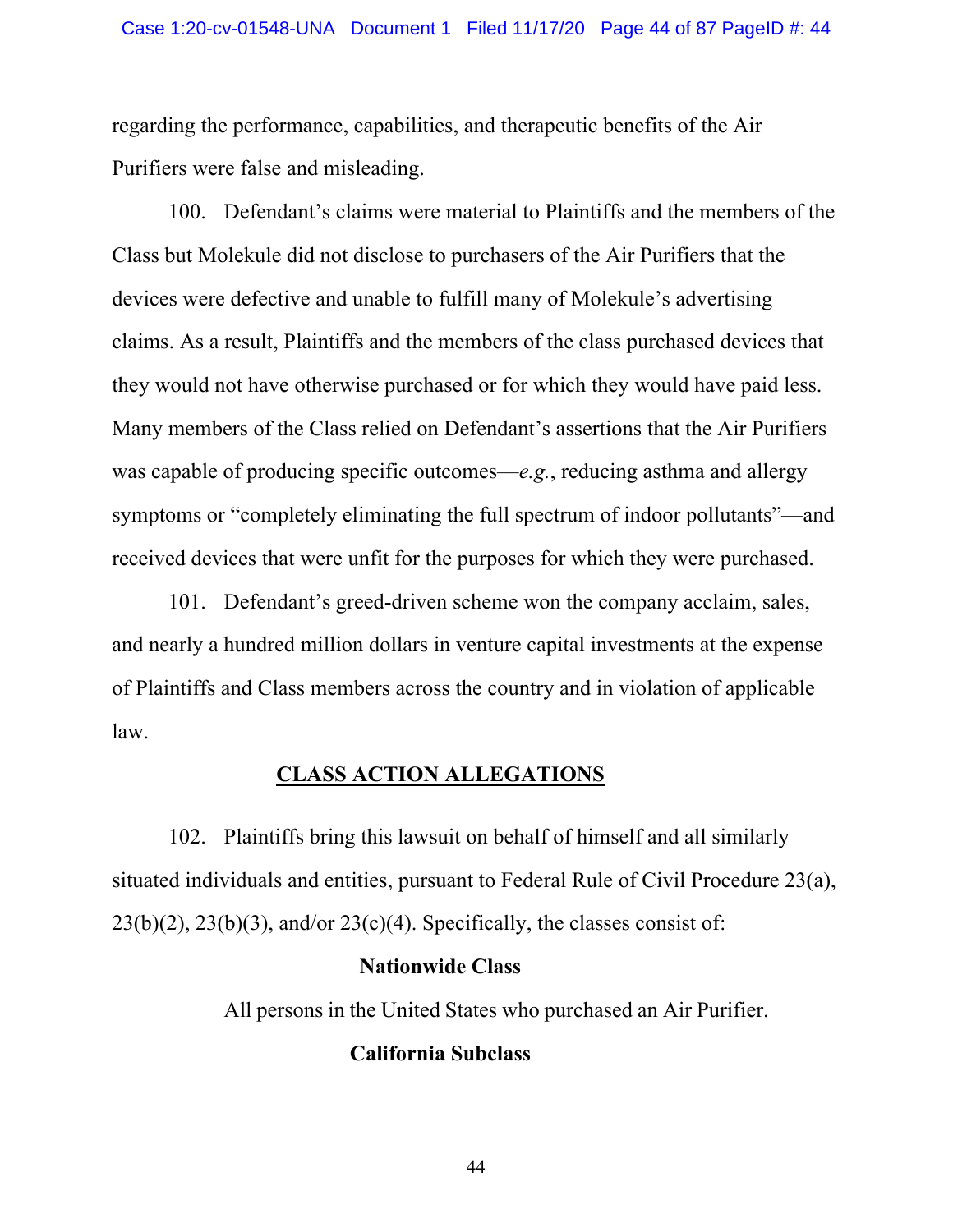All persons in the state of California who purchased an Air Purifier.

#### **Massachusetts Subclass**

All persons in the state of Massachusetts who purchased an Air Purifier.

### **Michigan Subclass**

All persons in the state of Michigan who purchased an Air Purifier.

### **Wildfire Subclass**

All persons in a county with at least one property at high or extreme risk from wildfire, as classified by Verisk Analytics.

103. The California, Massachusetts, and Michigan Subclasses are referred to herein as the "State Subclasses." The Nationwide Class, State Subclasses, and Wildfire Subclass are together referred to herein as the "Class." Excluded from the Class are: (a) any Judge presiding over this action and members of their immediate families; (b) Defendant and their subsidiaries and affiliates; and (c) all persons who properly execute and file a timely request for exclusion from the Class.

104. **Numerosity**: The Class is comprised of thousands of owners of Air Purifiers, making joinder of all Class members impractical. Moreover, the Class is composed of an easily ascertainable, self-identifying set of individuals and entities that purchased Air Purifiers. The precise number of Class members can be ascertained through discovery, which includes Molekule's records. The disposition of their claims through a class action will benefit both the parties and this Court.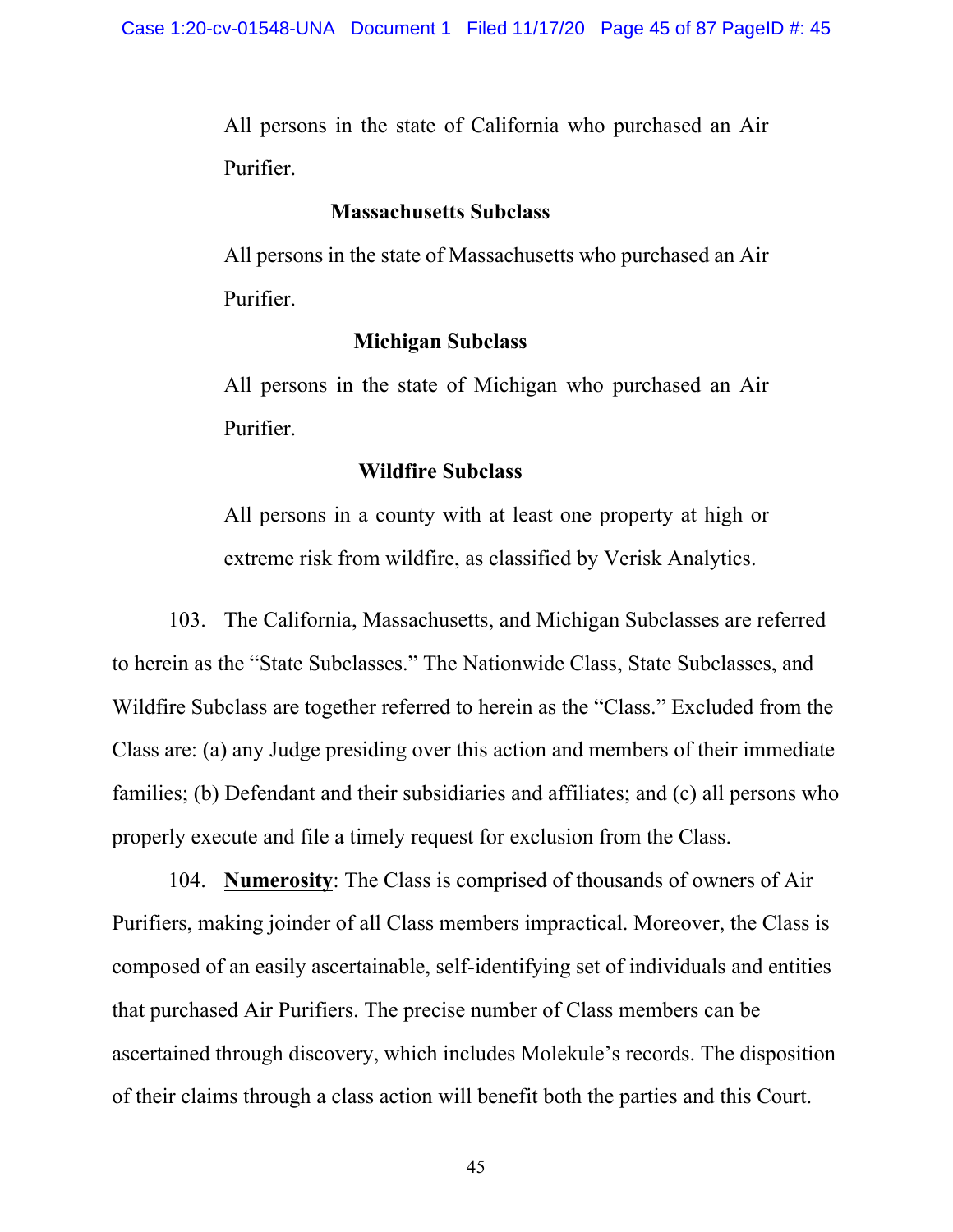105. **Commonality**: There are questions of law and fact common to the Class that will materially advance the litigation, and these common questions predominate over any questions affecting only individual Class members. Among the questions common to the Class are:

- a. Whether the PECO filter or Air Purifiers are defective;
- b. The origins and implementation of, and the justifications for, if any, Molekule's policies and technology relating to the Defect and its manifestation in the Air Purifiers;
- c. Whether Air Purifiers are plagued by a defect(s) that causes them to purify the air far less effectively than advertised;
- d. When Molekule became aware of the Defect in the Air Purifiers and how it responded to that knowledge;
- e. Whether Molekule actively concealed and/or failed to notify consumers of the Defect in the Air Purifiers;
- f. Whether Defendant knew of these issues but failed to disclose the problems and their consequences to their customers;
- g. Whether a reasonable consumer would consider the Defect and its consequences to be material;
- h. Whether Defendant's conduct violates state consumer protection laws as asserted herein;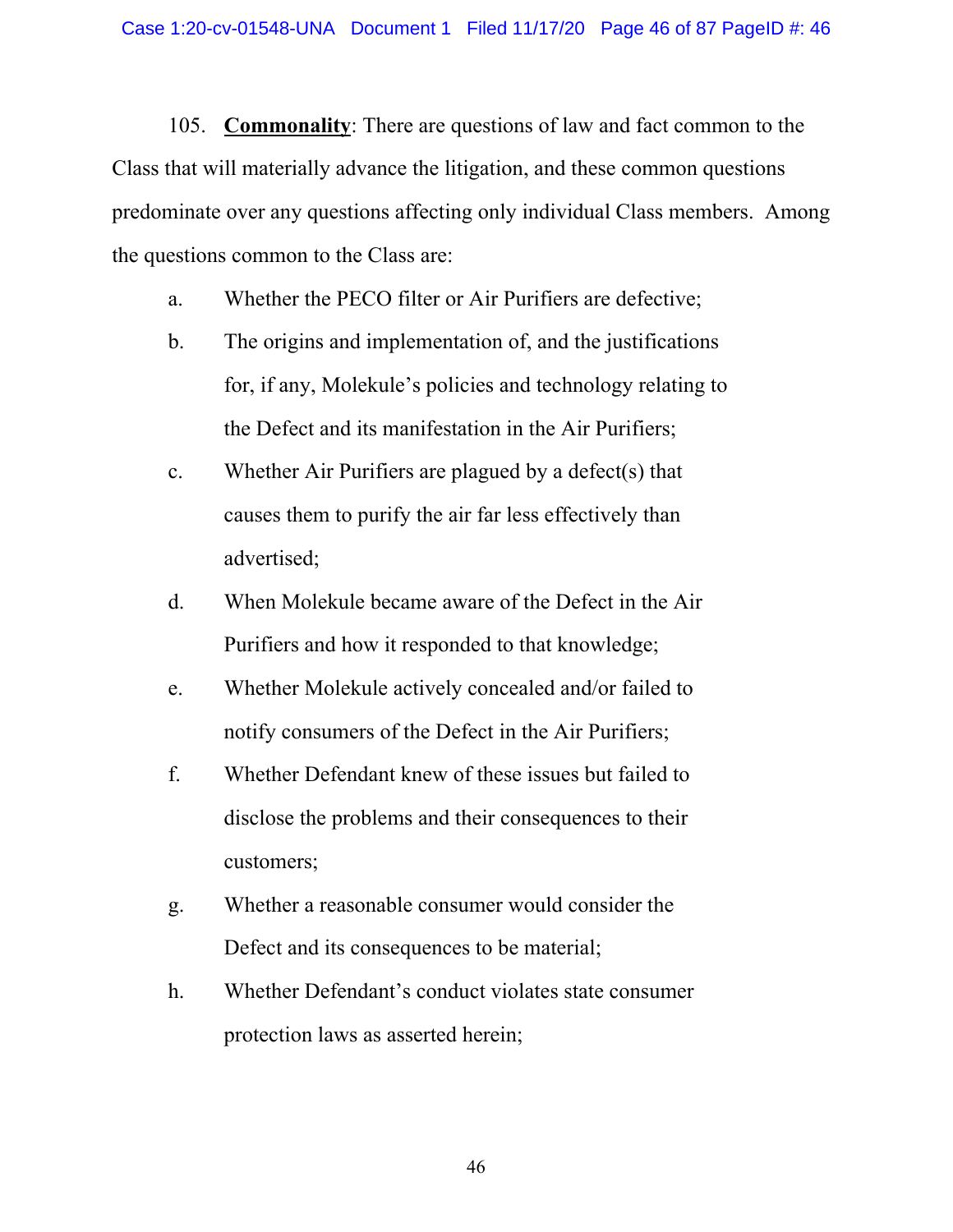- i. Whether Defendant's sale of defective Air Purifiers is unfair, false, misleading, or deceptive acts in the conduct of any trade or commerce;
- j. Whether Plaintiffs and the other Class members overpaid for their Air Purifiers as a result of the Defect alleged herein;
- k. Whether Plaintiffs and Class Members would have purchased their Air Purifiers, and whether they would have paid a lower price for them, had they known that they contained the Defect and were unable to effectively remove pollutants from the air at the time of purchase;
- l. Whether Plaintiffs and the Class are entitled to compensatory damages, including, among other things: (i) compensation for all out-of-pocket monies expended by members of the Class for replacement or repair of the Air Purifiers and filter replacement; and (ii) the failure of consideration in connection with and/or difference in value arising out of the variance between the Air Purifiers as merchantable and, and as actually manufactured and sold possessing the Defect; and
- m. Whether Plaintiffs and the other Class members are entitled to equitable relief, including, but not limited to, restitution or injunctive relief.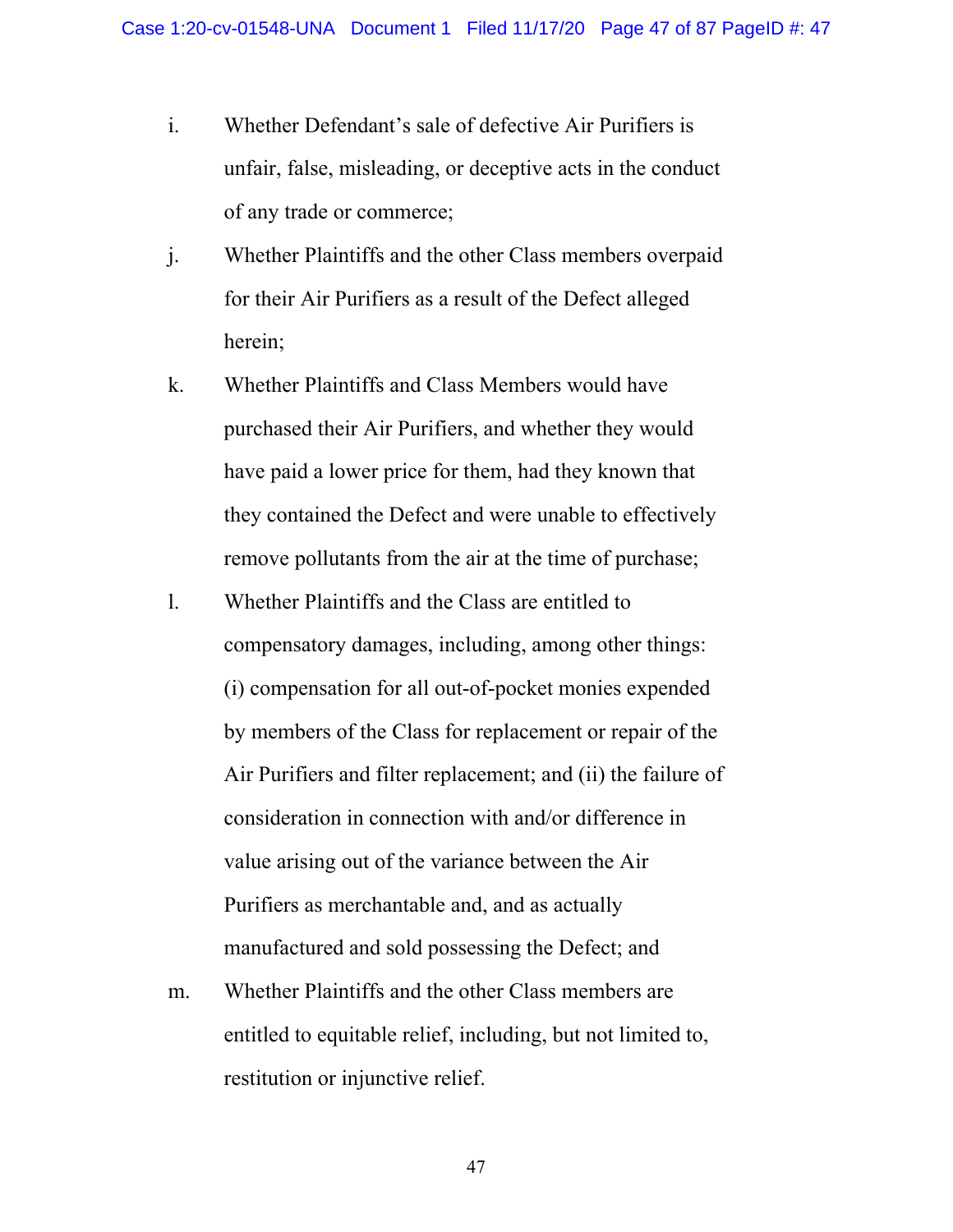106. **Typicality**: Plaintiff's claims are typical of the claims of the members of the Class, as all such claims arise out of Defendant's conduct in designing, manufacturing, marketing, advertising, warranting, and selling the Air Purifiers. All of Plaintiff's claims are typical of the claims of the Class since Plaintiffs and all Class members were injured in the same manner by Defendant's uniform course of conduct described herein. Plaintiffs and all Class members have the same claims against Defendant relating to the conduct alleged herein, and the same events giving rise to Plaintiffs' claims for relief are identical to those giving rise to the claims of all Class members. Plaintiffs and all Class members sustained monetary and economic injuries including, but not limited to, ascertainable losses arising out of Defendant's wrongful conduct as described herein. Plaintiffs are advancing the same claims and legal theories on behalf of themselves and all absent Class members.

107. **Adequate Representation**: Plaintiffs will fairly and adequately protect the interests of the Class members and have no interests antagonistic to those of the Class. Plaintiffs have retained counsel experienced in the prosecution of complex class actions including, but not limited to, consumer class actions involving, *inter alia*, breach of warranties, product liability, product design defects, and state consumer fraud statutes.

108. **Predominance**: This class action is appropriate for certification because questions of law and fact common to the members of the Class predominate over questions affecting only individual members.

109. **Superiority**: A class action is superior to other available methods for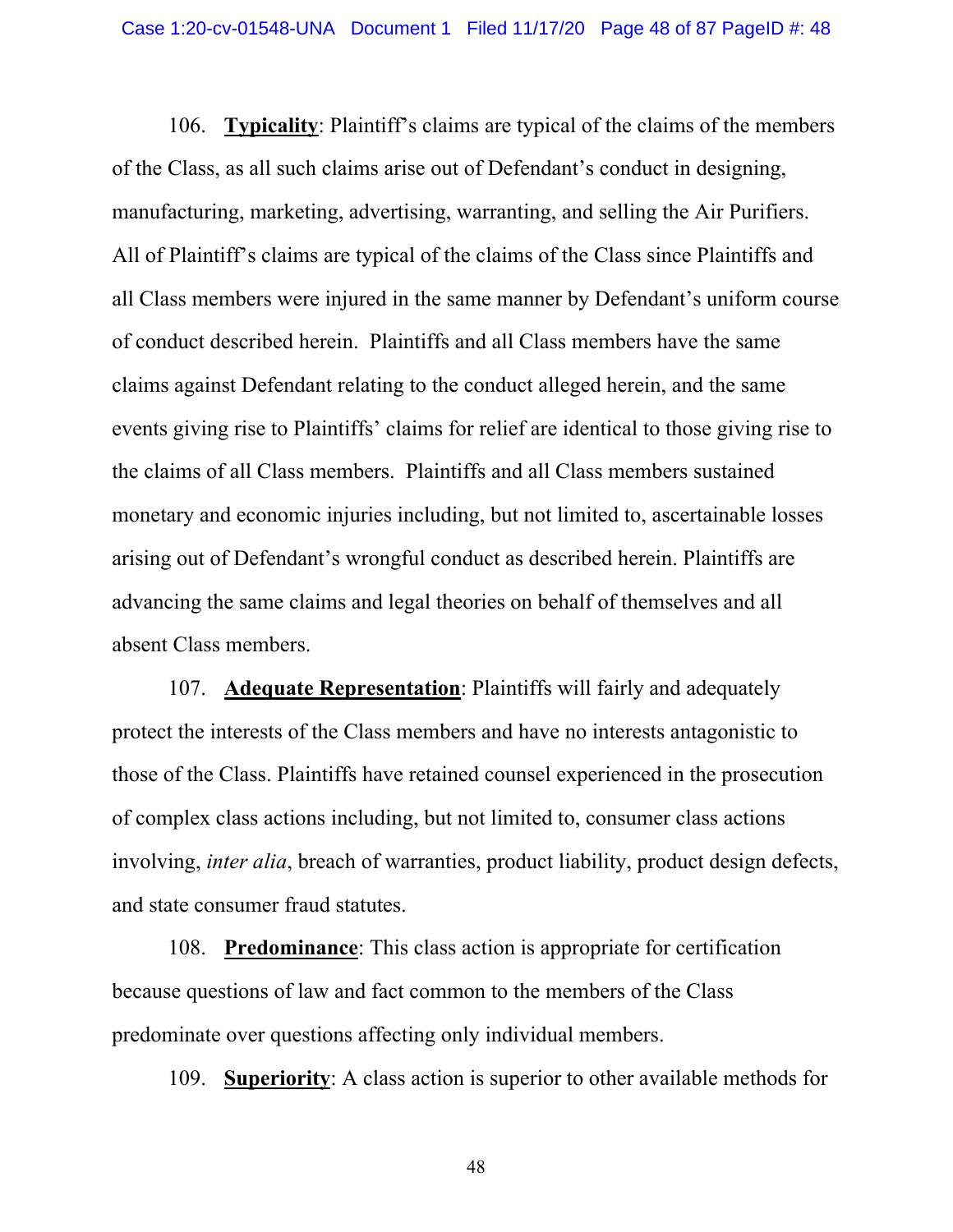the fair and efficient adjudication of this controversy, since individual joinder of all members of the Class is impracticable. Should individual Class Members be required to bring separate actions, this Court would be confronted with a multiplicity of lawsuits burdening the court system while also creating the risk of inconsistent rulings and contradictory judgments. In contrast to proceeding on a case-by-case basis, in which inconsistent results will magnify the delay and expense to all parties and the court system, this class action presents far fewer management difficulties while providing unitary adjudication, economies of scale and comprehensive supervision by a single court.

# **ESTOPPEL FROM PLEADING AND TOLLING OF APPLICABLE STATUTES OF LIMITATIONS**

110. Defendant has possessed exclusive knowledge about the defect, including from its customer complaint and warranty records, internal emails, reports, analyses, and assessment of product designers, that is unavailable to Plaintiffs and the proposed class members.

111. Defendant is estopped from relying on any statutes of limitation or repose due to its acts of concealment. Defendant knew about the defect for years but concealed it and/or failed to alert purchasers or potential purchasers. Defendant maintained exclusive control over information concerning the known, but nonpublic, defect and the number of Air Purifiers at issue; Plaintiffs and class members, therefore, could not reasonably have known about the defect or the number of Air Purifiers affected. Defendant is estopped from relying on any statutes of limitations or repose that might otherwise apply to the claims asserted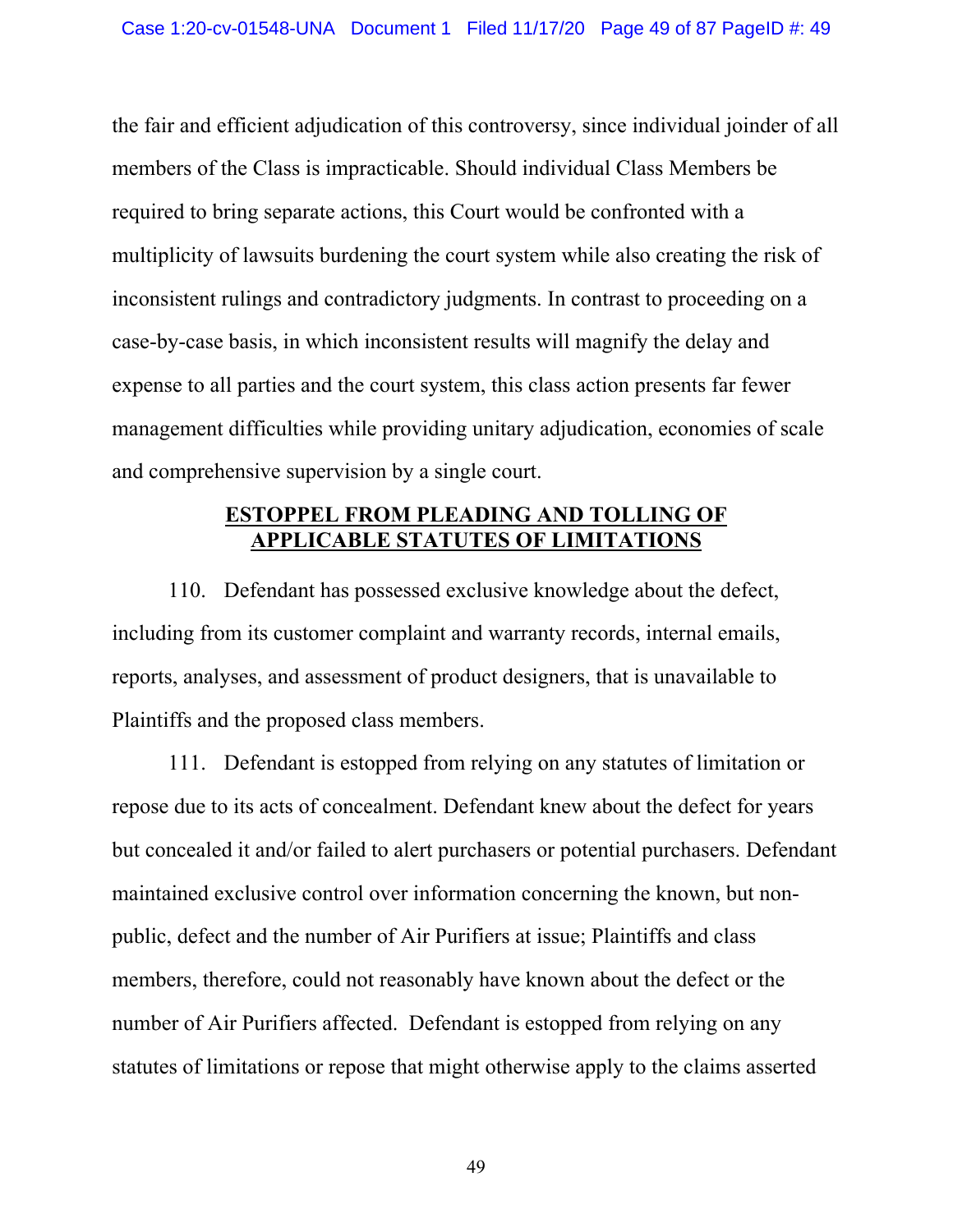herein.

#### **CAUSES OF ACTION**

## **COUNT I**

# **DECEIT AND FRAUDULENT CONCEALMENT (On Behalf of the Nationwide Class or, in the alternative, the State Subclasses)**

112. Plaintiffs repeat and realleges the above allegations as if fully set forth herein.

113. Plaintiffs assert this claim on behalf of the Nationwide Class. In the alternative, this claim is brought on behalf of the State Subclasses.

114. Defendant made false representations concerning the performance and quality of the Air Purifiers, and the quality of the Defendant's brand. Further, Defendant concealed and suppressed material facts concerning the performance and quality of the Air Purifiers, the quality of the Defendant's brand, the Air Purifiers' capabilities and benefits, and the Defect. Defendant knew, or in the exercise of reasonable diligence should have known, of the Defect and misrepresentations of the capabilities and benefits of the Air Purifiers, but failed to disclose these facts prior to or at the time it marketed Air Purifiers and sold them to consumers. Defendant engaged in this concealment in order to increase sales of its Air Purifiers and command a higher price for tis Air Purifiers.

115. Plaintiffs and class members had no reasonable way of knowing that Defendant's representations were false and misleading, or that Defendant had omitted to disclose highly important details relating to the Air Purifiers'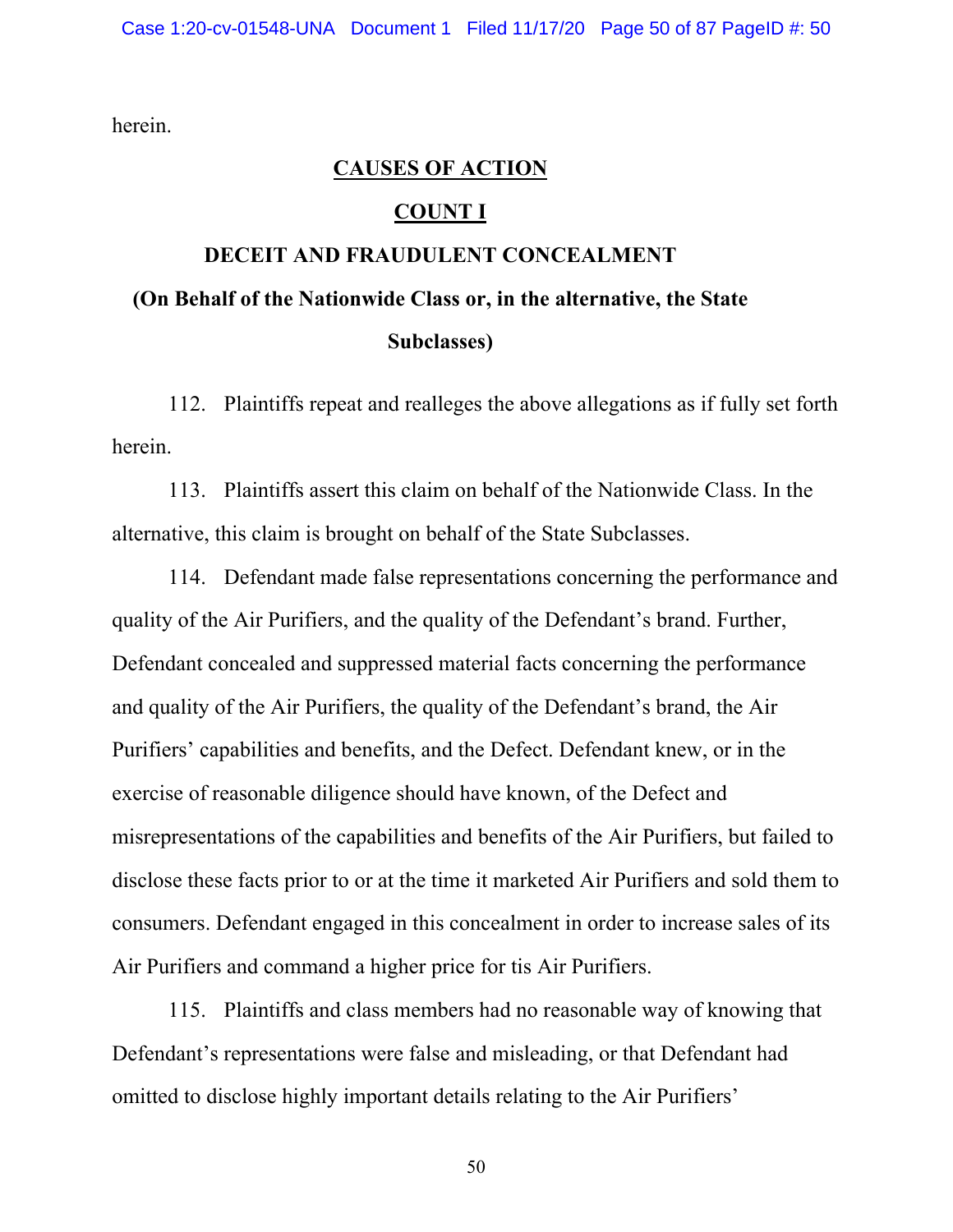performance and the Defect. Plaintiffs and class members did not and could not reasonably discover Defendant's deception on their own.

116. Defendant had a duty to disclose the true performance of the Air Purifiers because the scheme and its details were known and accessible only to Defendant; Defendant had superior knowledge and access to the relevant facts; and Defendant knew these facts were neither known to, nor reasonably discoverable by, Plaintiffs and the class members.

117. Defendant still has not made full and adequate disclosures and continue to defraud consumers by concealing material information regarding the true performance of Air Purifiers.

118. Plaintiffs and class members were unaware of the omitted material facts and would not have purchased the Air Purifiers had they known of the facts Defendant suppressed. Plaintiffs and class members' actions in purchasing Air Purifiers were justified. Defendant was in exclusive control of the material facts and such facts were not reasonably known to the public, Plaintiffs, or class members.

119. Plaintiffs and class members relied to their detriment upon Defendant's representations, fraudulent misrepresentations, and material omissions regarding the quality of Air Purifiers, the Air Purifier' effectiveness, and the Defect in deciding to purchase their devices.

120. Plaintiffs and class members sustained damage as a direct and proximate result of Defendant's deceit and fraudulent concealment. Among other damages, Plaintiffs and class members did not receive the value of the premium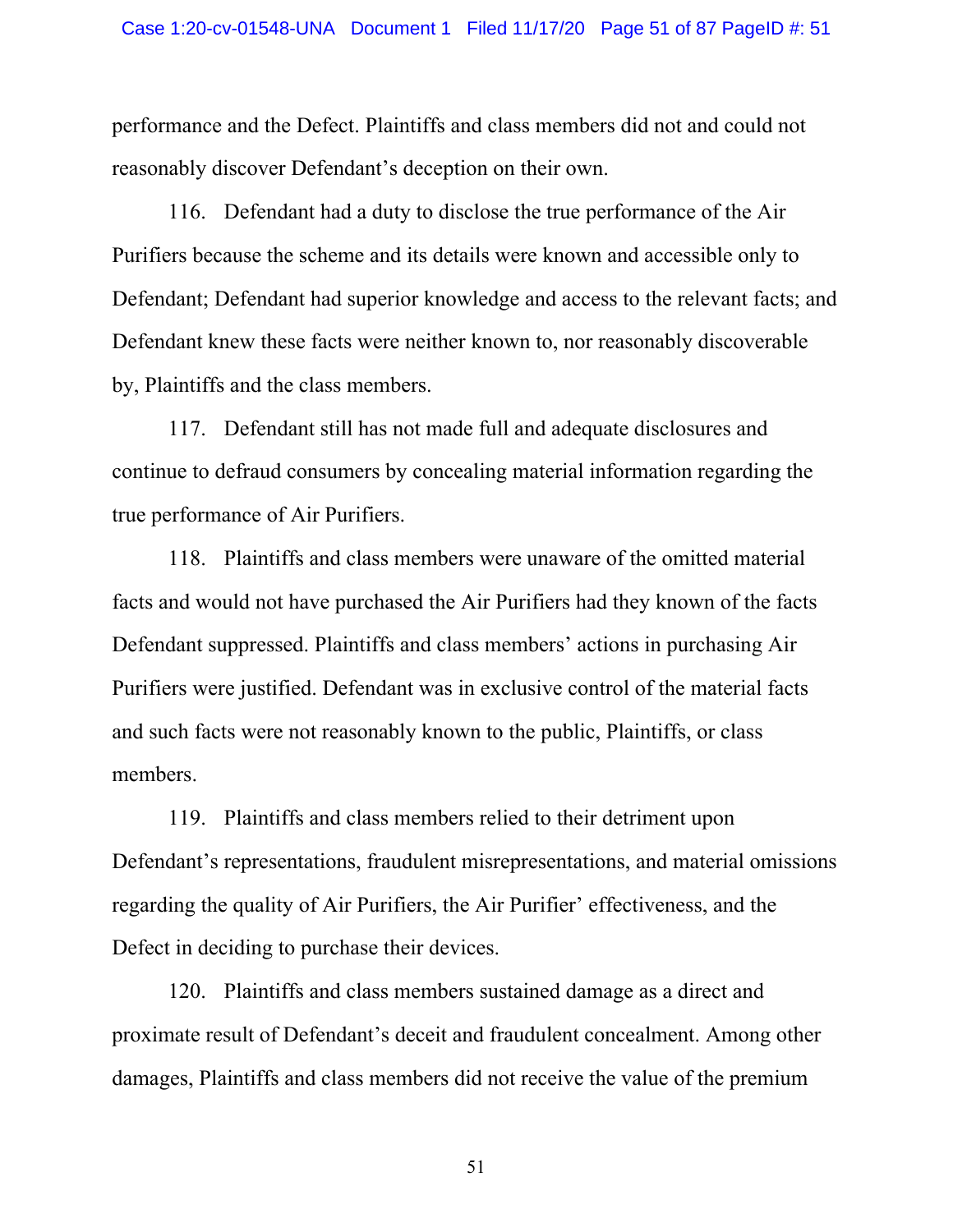price they paid for their Air Purifiers. Plaintiffs and class members would not have purchased Air Purifiers, or would have purchased them at a much lower price, had they known of the Air Purifiers' inability to effectively remove particulates from the air owing to the Defect.

121. Defendant's acts were done maliciously, oppressively, deliberately, with intent to defraud, and in reckless disregard of Plaintiff's and class members' rights and well-being, to enrich Defendant. Defendant's conduct warrants an assessment of punitive damages in an amount sufficient to deter such conduct in the future, which amount is to be determined according to proof.

### **COUNT II**

### **BREACH OF EXPRESS WARRANTY**

### **(On Behalf of the Nationwide Class or, in the alternative, the State**

# **Subclasses)**

122. Plaintiffs repeat and realleges the allegations above as if fully set forth herein.

123. Plaintiffs bring this claim on behalf of the Nationwide Class. In the alternative, this claim is brought on behalf of the State Subclasses, pursuant to their respective state provisions of the Uniform Commercial Code ("U.C.C.").4

124. Defendant is a "merchant" and "seller" as those terms are

<sup>4</sup> *See, e,g.,* [Cal. Comm. Code §§ 2313,](http://www.google.com/search?q=ca+s+coml+2313) [10210;](http://www.google.com/search?q=cal.+comm.+code10210) [Mich. Comp. Laws § 440.2313;](http://www.google.com/search?q=mich.+comp.+laws++440.2313) Mass. Ann. Laws ch. 106, § 2-313, 2A-210.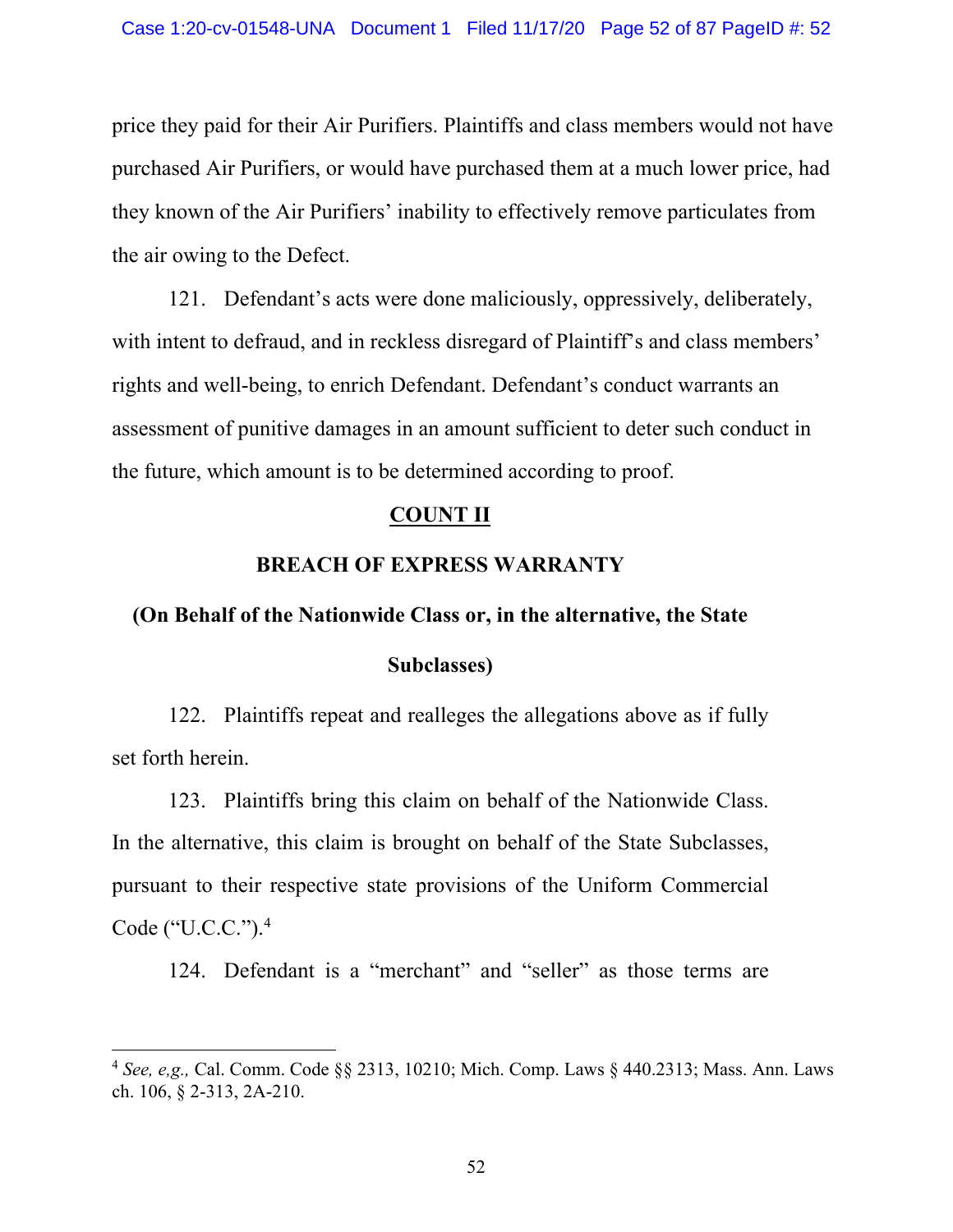defined under the Uniform Commercial Code ("U.C.C.") and by the respective state statutes under which Plaintiffs alternatively pleads this claim, *e.g.*, [Cal. Comm. Code §§ 2103](http://www.google.com/search?q=ca+s+coml+2103) and [2104.](http://www.google.com/search?q=cal.++comm.++code2104)

125. Plaintiffs and the class members were "buyers" of "goods" as defined under the U.C.C. and by the respective state statutes under which Plaintiffs alternatively asserts this claim.

126. Defendant created an express warranty within the meaning of the U.C.C. and the respective state statutes under which Plaintiffs alternatively assert this claim.

127. In particular, Plaintiffs, and those similarly situated, who purchased an Air Purifier received materially similar, if not identical, written warranties from Defendant. The Air Purifiers' written warranties state, in pertinent part, in similar or identical terms, as follows:

> Molekule warrants that for a period of two years from shipment, the Product will be free from defects in materials and workmanship under normal use in accordance with the documentation provided with the Product. . . . Molekule's sole obligation under this warranty will be at its option to repair or replace the Product and the replaced product will be warranted for the remaining period of the original warranty.

*Product Limited Warranty*, Molekule.com, available at https://molekule.com/returns-and-warranty (last visited November 17, 2020).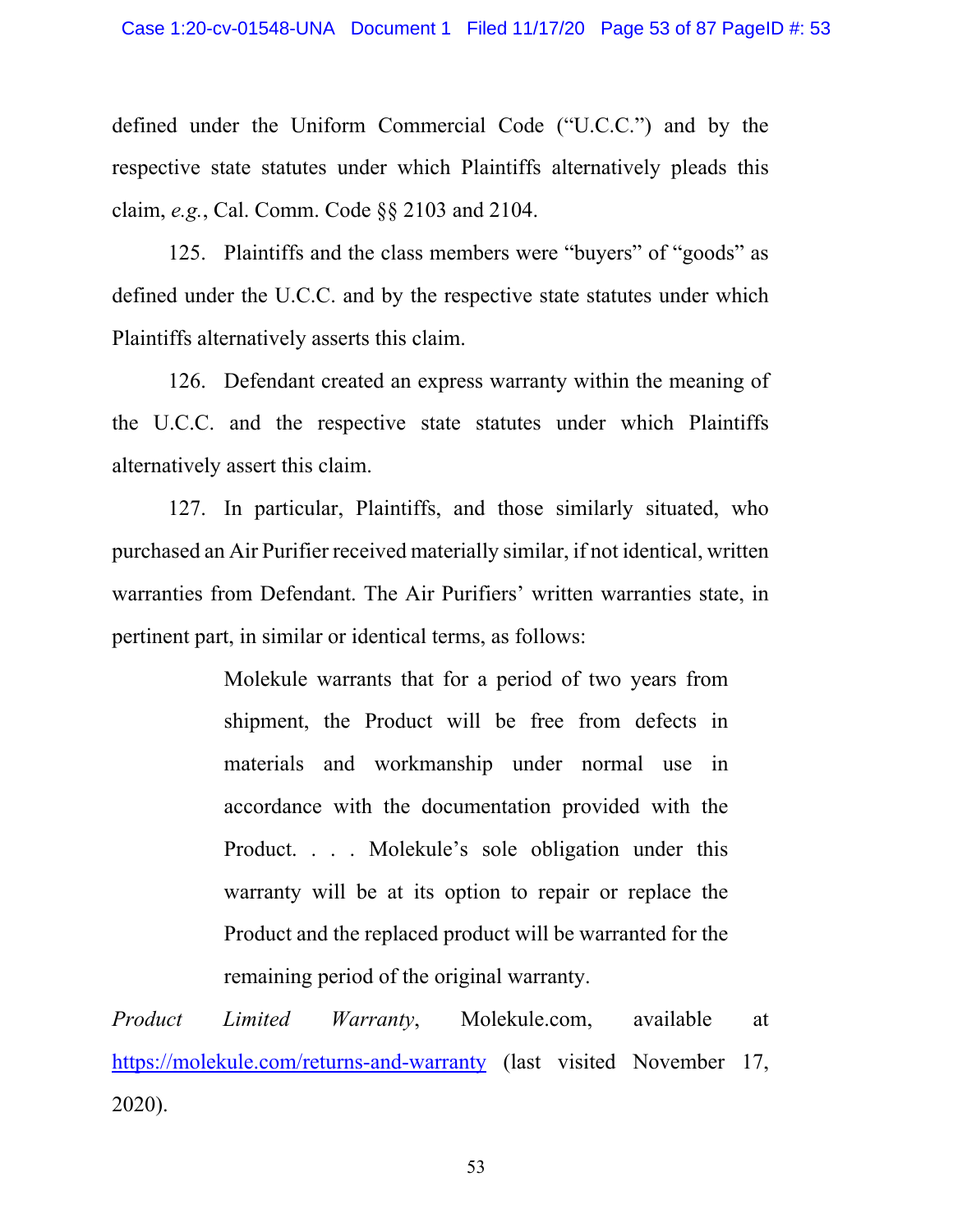128. At all relevant times, including prior to and at the time of their purchases of Air Purifiers, Plaintiffs and class members relied on Defendant's claims, promises, and representations. These promises were part of the basis of the bargain connected with these transactions for the sale of goods, and thus qualify as "express warranties" as defined by the U.C.C.

- 129. Defendant breached its express warranty by:
	- a. selling Plaintiffs and class members Air Purifiers that were unable to effectively remove particulates from the air after representing that the Air Purifiers use the "only technology that eradicates the full spectrum of indoor air pollutants" and "completely eliminate[] even the most microscopic pollutants."
	- b. selling Plaintiffs and class members Air Purifiers containing defective materials responsible for the Defect, which caused the Air Purifiers to fail to function properly; and
	- c. failing to adequately repair or replace Air Purifiers affected by the Defect.

130. Defendant did not furnish an effective remedy to Plaintiffs and Class members. Despite opportunities to honor the promises in its express warranty, Defendant failed to provide Plaintiffs and Class members with conforming Air Purifiers free of defects and failed to repair the Air Purifiers to make them conform to the representations made at the time of sale.

131. Plaintiffs and class members experienced the Defect within the warranty period. In breach of its express warranty, Defendant failed to inform Plaintiffs and class members that the Air Purifiers contained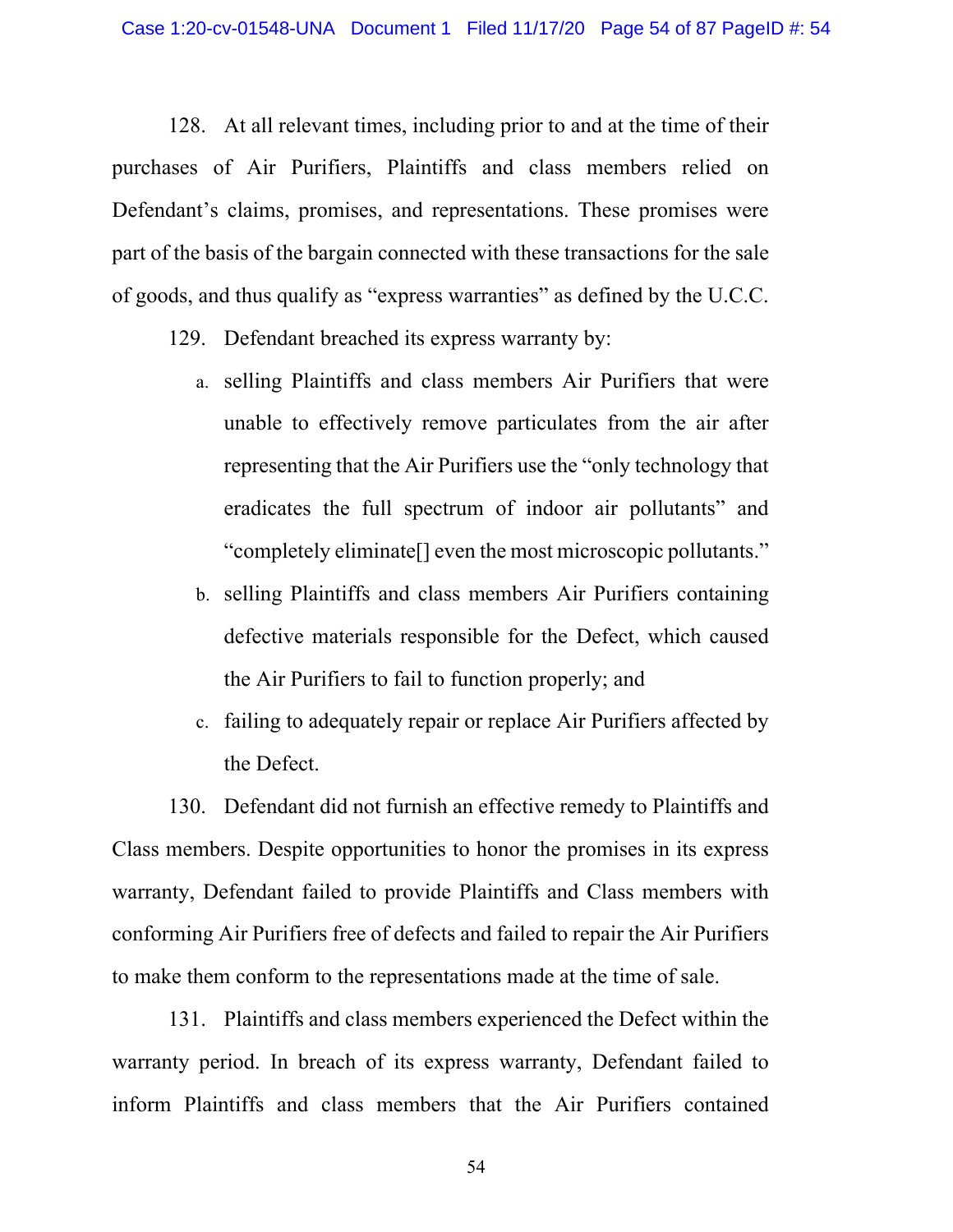defective materials and workmanship and failed to replace or repair the defective Air Purifiers.

132. Defendant breached its express warranty that promised to replace or repair and correct manufacturing, materials or workmanship defects, and to provide Air Purifiers conforming to the warranty. To date, Defendant has not replaced nor repaired or adjusted the Air Purifiers, and has been unable to repair or adjust, the Defect in the Air Purifiers.

133. Through advertisements, public statements, and other statements disseminated through print and online media, Defendant expressly warranted several attributes and qualities of the Air Purifiers by representation as detailed above, such as:

- a. "Our scientifically-proven nanotechnology outperforms HEPA filters in every category of pollutant."
- b. "[PECO is] the only technology that eradicates the full spectrum of indoor air pollutants."
- c. "[An Air Purifier] could 100 percent disinfect the air completely."
- d. "[an Air Purifier] completely eliminates even the most microscopic pollutants"
- e. "Molekule doesn't just offer noticeable relief to asthma and allergy sufferers but provides a safe living environment for everyone."

134. Class members were exposed to and relied on the foregoing statements when they decided to buy the Air Purifiers. Accordingly,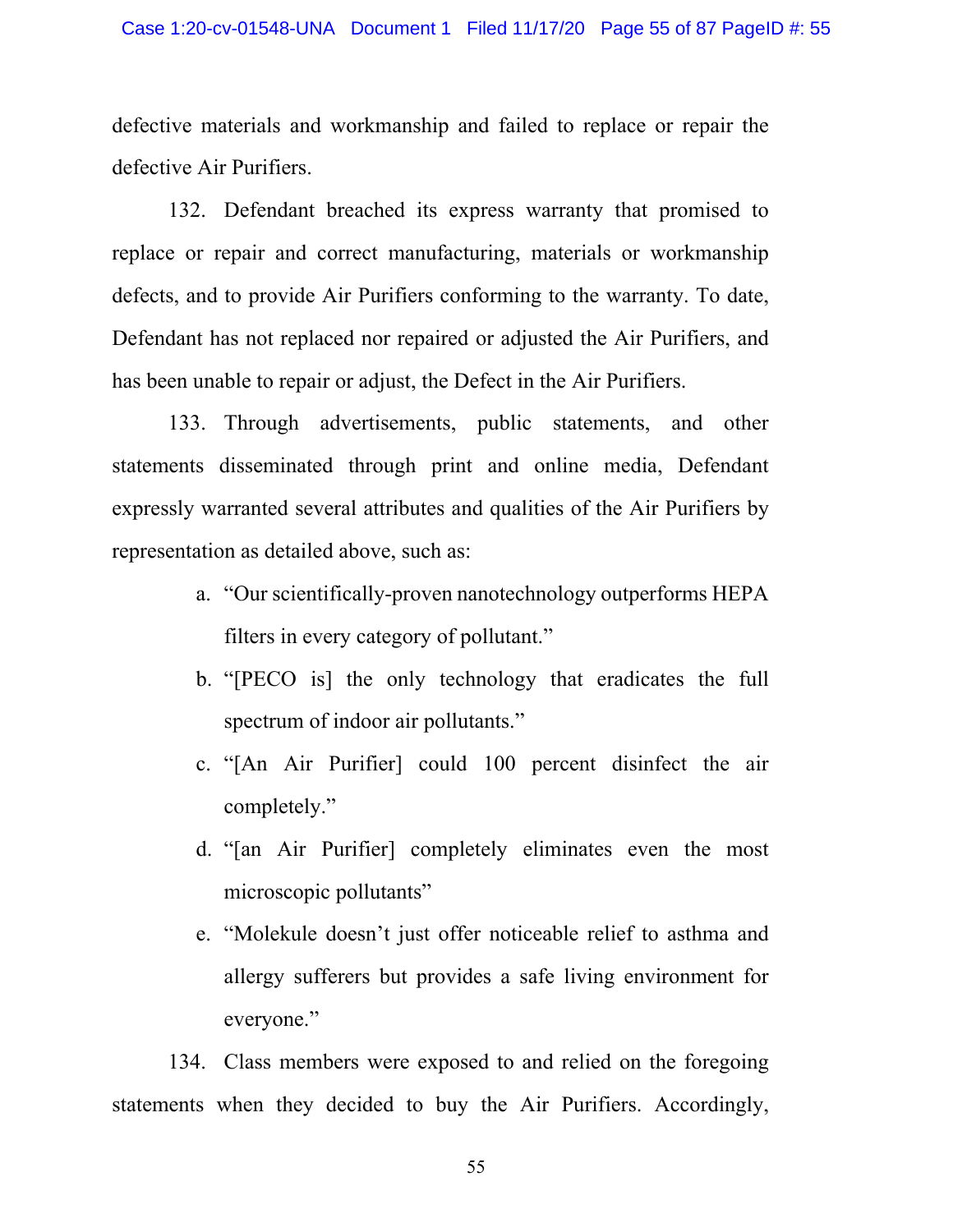Defendant's express warranties formed part of the basis of the bargain that was reached when Plaintiffs and class members purchased their Air Purifiers.

135. Defendant breached these express warranties because the Air Purifiers did not, in fact, "outperform[] HEPA filters in every category of pollutant," "eradicate[] the full spectrum of indoor air pollutants," or "offer noticeable relief to asthma and allergy sufferers." Defendant failed to adequately repair or replace Plaintiffs' and Class members' Air Purifiers when they reported that they suffered from the Defect during the warranty period. Despite reasonable opportunities to honor the promises in their express warranties, Defendant failed to provide Plaintiffs and class members with conforming, non-defective Air Purifiers.

136. Defendant received timely notice of the breaches experienced by Plaintiffs and class members. Defendant had exclusive knowledge of the Defect before the Air Purifiers were sold. Defendant also received notice of the Defect by the large volume of complaints lodged by consumers about the Defect shortly after the product was publicly. These complaints were received directly from consumers as well as from vendors who sold the Air Purifiers who received the complaints and relayed them to Defendant.

137. Plaintiffs and class members used their Air Purifiers in a manner consistent with the Air Purifiers' operating instructions. Plaintiffs and class members performed their duties under the terms of the foregoing express warranties or have been excused from such performance as a result of Defendant's conduct described herein.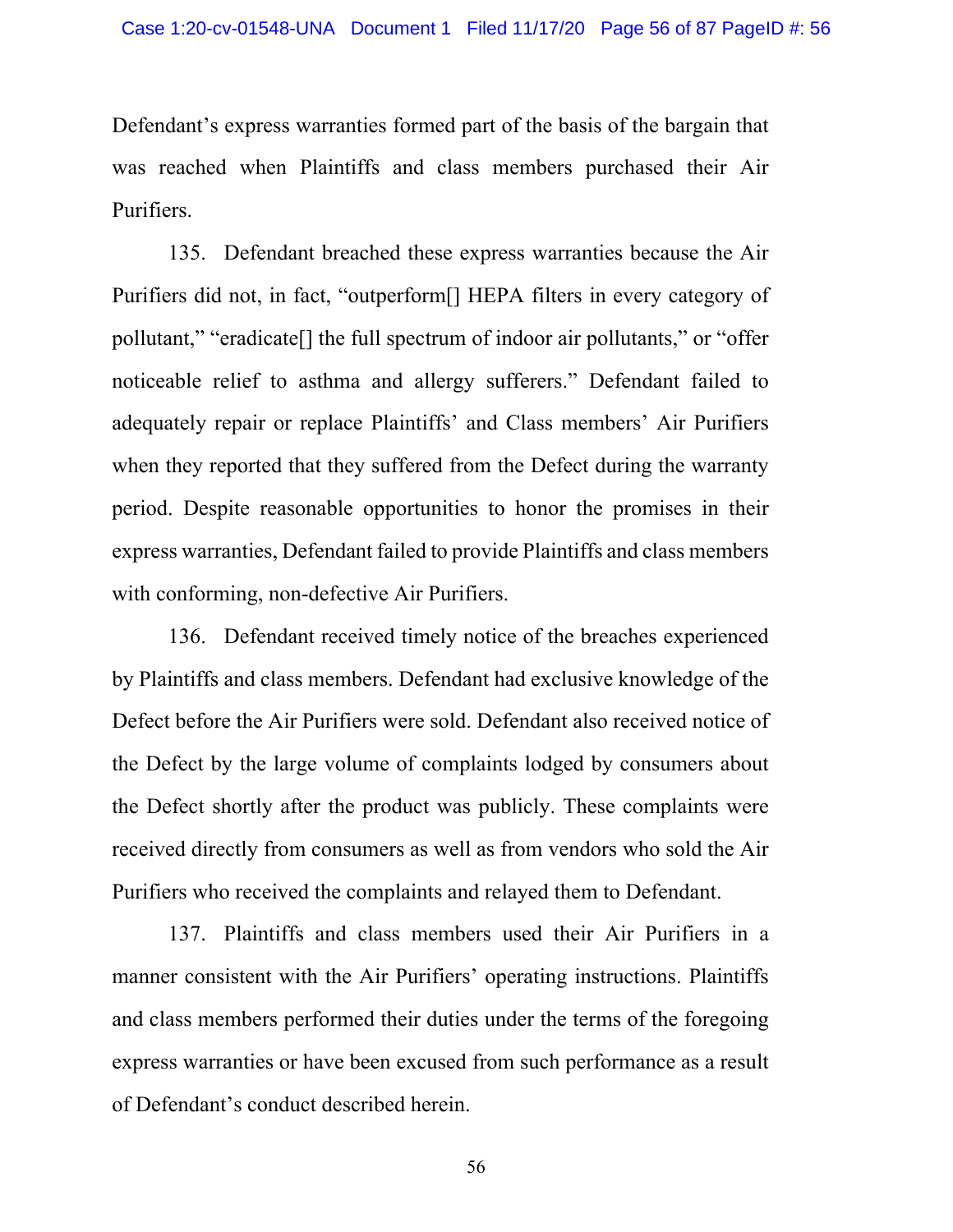138. Any attempt by Defendant to disclaim or limit their express warranties vis-à-vis consumers would be inappropriate under these circumstances. Any such asserted limitation is unconscionable and unenforceable because Defendant knowingly sold a defective product without informing consumers and because Defendant failed to honor their express promises.

139. As a direct and proximate result of Defendant's breaches of express warranty, Plaintiffs and class members have suffered economic damages, including costly repairs, loss of use, replacement costs, substantial loss in value and resale value of the Air Purifiers, and other harm.

### **COUNT III**

# **BREACH OF THE IMPLIED WARRANTY OF MERCHANTABILITY**

# **(On Behalf of the Nationwide Class or, in the alternative, the State Subclasses)**

140. Plaintiffs repeat and reallege the allegations above as if fully set forth herein.

141. Plaintiffs assert this claim on behalf of the Nationwide Class. In the alternative, this claim is brought on behalf of the State Subclasses.<sup>5</sup>

142. Defendant is a "merchant" as defined under the U.C.C. and by the respective state statutes under which Plaintiffs alternatively assert this

<sup>5</sup> *See* [Cal. Com. Code §§ 2314](http://www.google.com/search?q=ca+s+coml+2314), [10212](http://www.google.com/search?q=cal.+com.+code10212); Mass. Ann. Laws ch. 106, § 2-314, 2A-212; [Mich. Comp.](http://www.google.com/search?q=mich.+comp.+laws++++440.2314) [Laws § 440.2314,](http://www.google.com/search?q=mich.+comp.+laws++++440.2314) § 440.2315.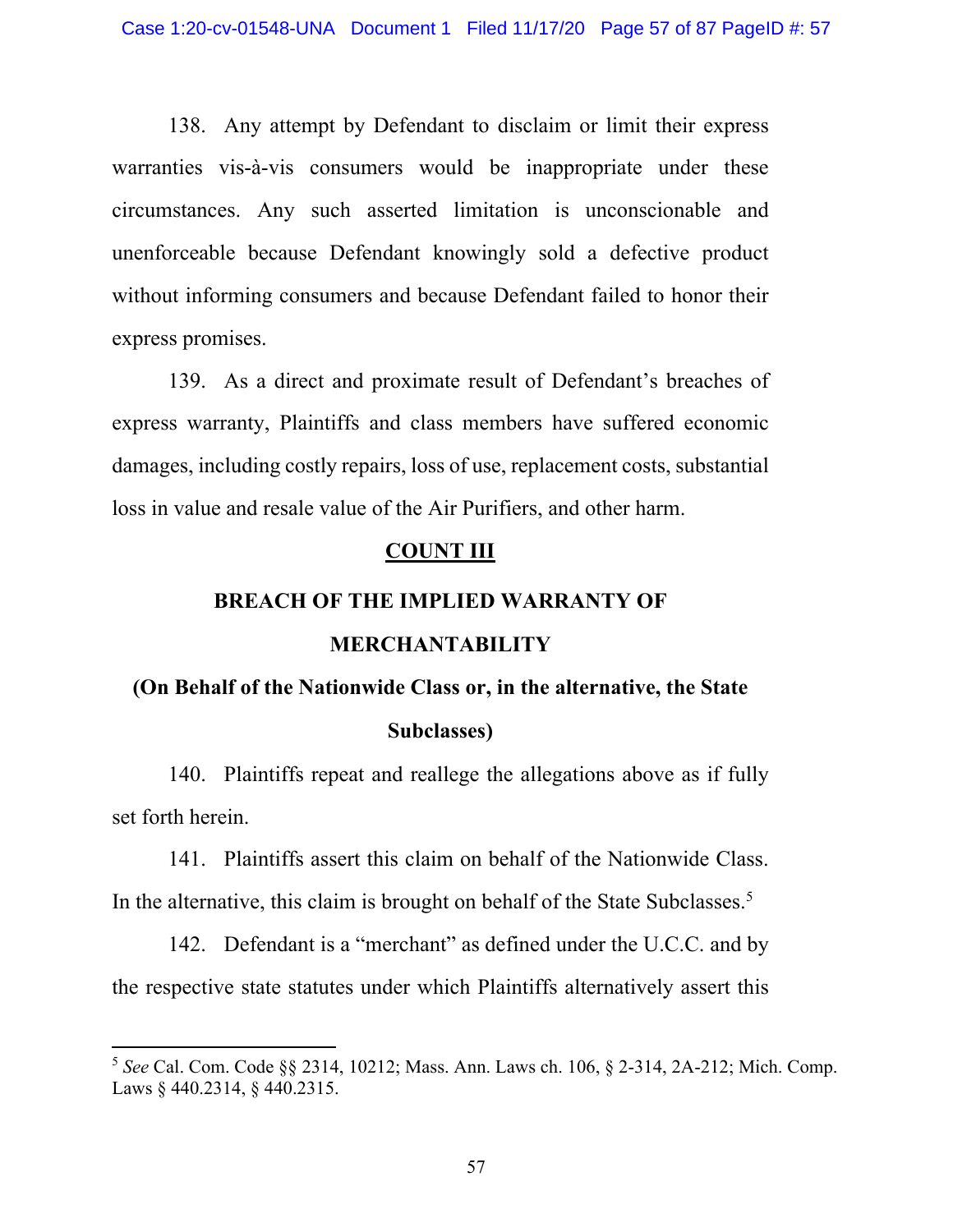claim.

143. The Air Purifiers are "goods" as defined under the U.C.C. and by the respective state statutes under which Plaintiffs alternatively bring this claim, including for Plaintiffs Apaliski and Waterman under the Song-Beverly Consumer Warranty Act, [Cal. Civ. Code §§ 1790,](http://www.google.com/search?q=ca+civil+s+1790) *et seq*. and the Consumer Legal Remedies Act, [Cal. Civ. Code § 1761\(a\)](http://www.google.com/search?q=ca+civil+s+1761(a)).

144. Defendant impliedly warranted that the Air Purifiers were of a merchantable quality. The law implies a warranty that the Air Purifiers were merchantable in the relevant transactions. The Air Purifiers, when sold and at all times thereafter, were not in merchantable condition due to the Defect and other conditions as alleged above and are not fit for the ordinary purpose for which air purifiers are used, *e.g.*, to remove particulate matter from the air.

145. At the point of sale, the Air Purifiers contained unseen manufacturing or materials defects whose manifestation renders the product ineffective. These defects in the Air Purifiers existed when the Air Purifiers left Defendant's possession and rendered them unfit for their ordinary and intended purpose. At all relevant times, including when the Air Purifiers entered the stream of commerce and were purchased by Plaintiffs and Class members, the Air Purifiers were defective and not capable of functioning as advertised.

146. Defendant breached the implied warranty of merchantability because the Air Purifiers are not of a merchantable quality, but instead contained the Defect. Had Plaintiffs and class members known of the Defect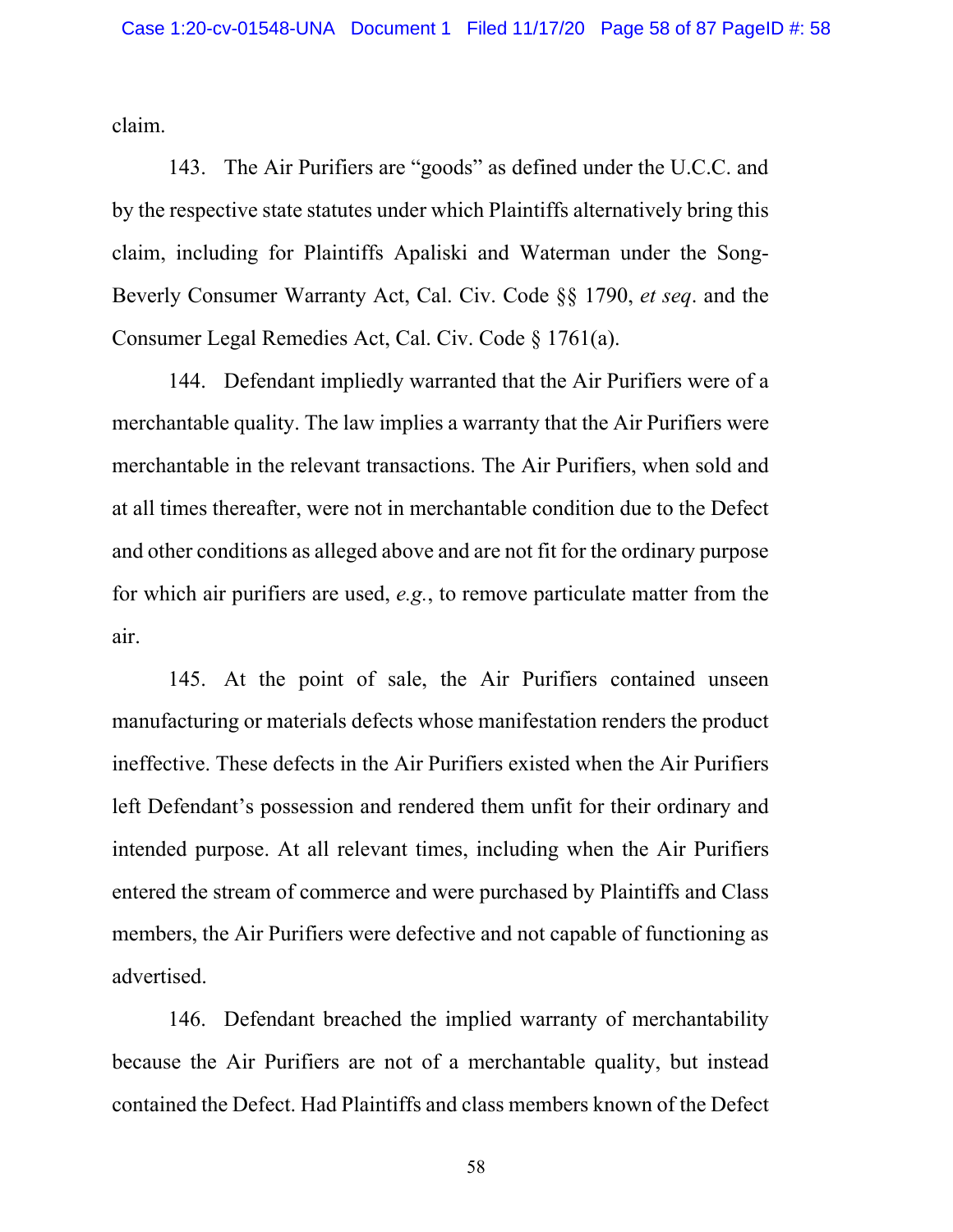they would not have purchased their Air Purifiers, or would have paid less for them.

147. Plaintiffs and class members' interactions with Molekule suffice to create privity of contract between Plaintiffs and class members, on the one hand, and Defendant, on the other hand; however, privity of contract need not be established nor is it required because Plaintiffs and class members are intended third party beneficiaries of contracts (including implied warranties) between Molekule and the retailers who sell the Air Purifiers. Defendant's warranties were designed for the benefit of consumers who purchase(d) Air Purifiers.

148. As a direct and proximate result of the breach of said warranties, Plaintiffs and Class members were injured and are entitled to damages.

149. Defendant's attempts to disclaim or limit the implied warranty of merchantability vis-à-vis consumers are unconscionable and unenforceable. Specifically, Defendant's warranty limitations are unenforceable because Defendant knowingly sold a defective product without informing consumers about the Defect.

150. The time limits contained in Defendant's warranty period were also unconscionable and inadequate to protect Plaintiffs and members of the Class. Among other things, Plaintiffs and members of the Class had no meaningful choice in determining these time limitations, terms which unreasonably favor Defendant. A gross disparity in bargaining power existed between Defendant and Class members, as only Defendant knew or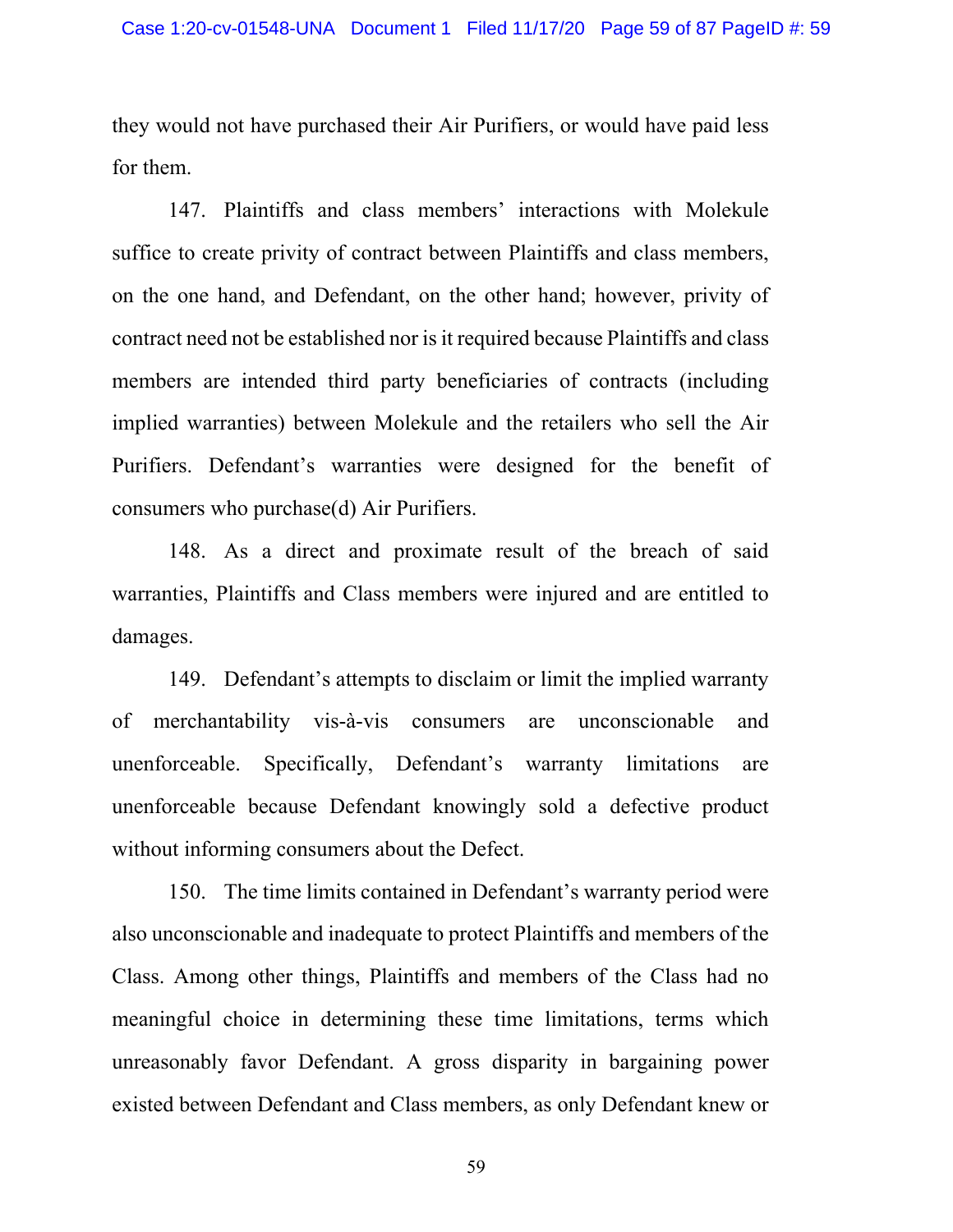should have known that the Air Purifiers were defective at the time of sale and that the devices were not of merchantable quality.

151. Plaintiffs and Class members have complied with all obligations under the warranty or otherwise have been excused from performance of said obligations as a result of Defendant's conduct described herein.

152. Defendant was provided notice of these issues. Defendant had exclusive knowledge of the Defect before the Air Purifiers were sold. Defendant also received notice of the Defect by the large volume of complaints lodged by consumers about the Defect shortly after the product was publicly. These complaints were received directly from consumers as well as from vendors who sold the Air Purifiers who received the complaints and relayed them to Defendant.

153. Prior to the filing of this Complaint, Plaintiffs' counsel sent a pre-suit notice letter concerning the Defect, consumers' experiences with the Defect and their intention to file the instant complaint on behalf of consumers alleging a breach of the implied warranty of merchantability on behalf of the Nationwide Class.

154. Defendant's breach of the implied warranty of merchantability damaged Plaintiffs and Class members in an amount to be determined at trial.

# **COUNT IV VIOLATIONS OF THE MAGNUSSON-MOSS WARRANTY ACT, [15 U.S.C. §§ 2301](http://www.google.com/search?q=15++u.s.c.++++2301)** *et seq.* **("MMWA")**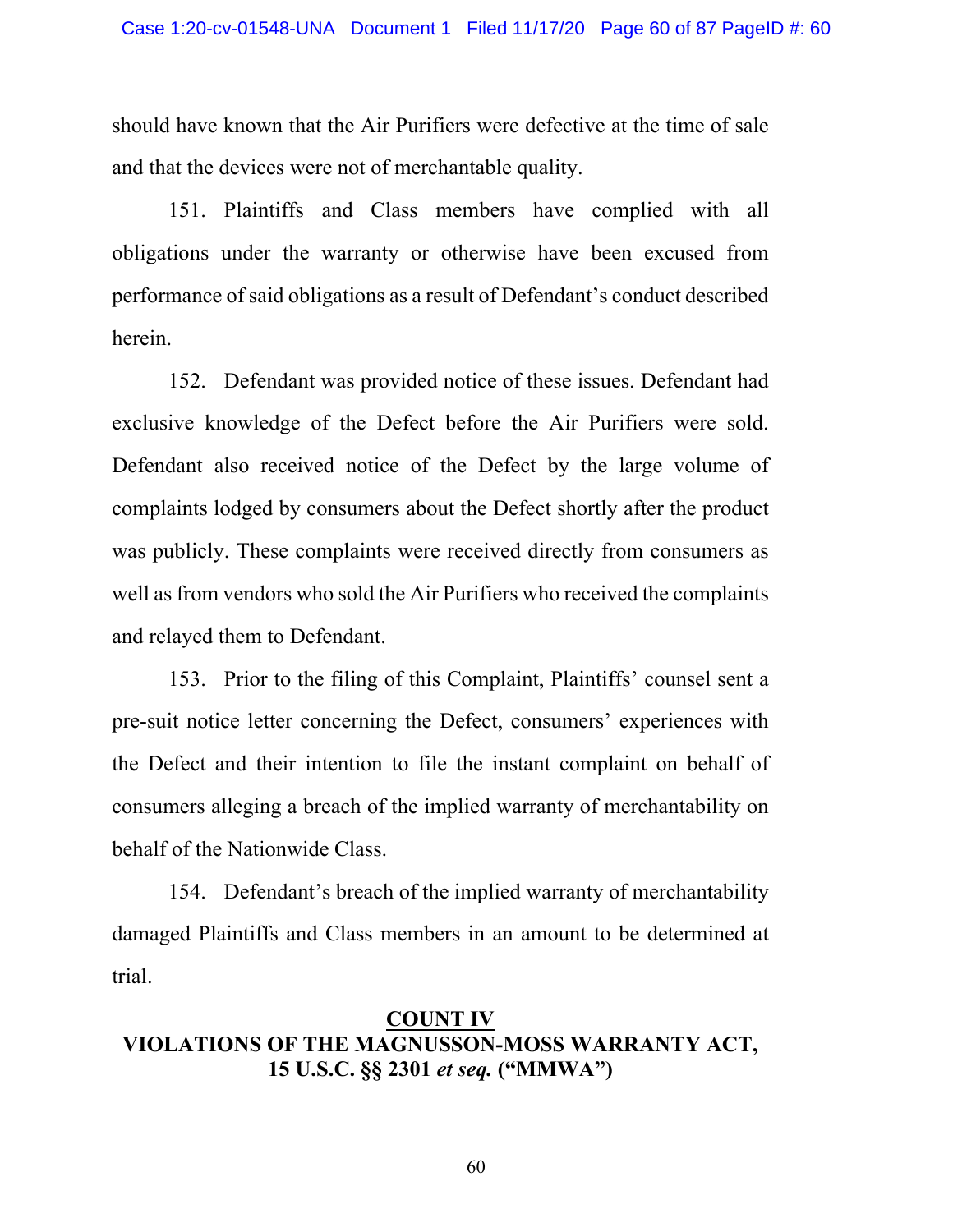# **(On Behalf of the Nationwide Class or, in the alternative, the State Subclasses)**

155. Plaintiffs repeat and realleges the above allegations as if fully set forth herein.

156. Plaintiffs assert this claim on behalf of the Class. In the alternative, this claim is brought on behalf of the State Subclasses.

157. Plaintiffs and class members are "consumers" within the meaning of the MMWA. [15 U.S.C. § 2301\(3\)](http://www.google.com/search?q=15++u.s.c.++++2301(3)).

158. The Air Purifiers are "consumer products" within the meaning of the MMWA. [15 U.S.C. § 2301\(1\)](http://www.google.com/search?q=15++u.s.c.++++2301(1)).

159. Molekule is a "supplier" and "warrantor" within the meaning of the MMWA. [15 U.S.C. § 2301\(4\)-\(5\)](http://www.google.com/search?q=15++u.s.c.++++2301(4)).

160. Defendant's express warranties are written warranties within the meaning of Section 2301(6) of the MMWA. The Air Purifiers' implied warranties are accounted for under Section 2301(7) of the MMWA. Defendant cannot disclaim implied warranties under the MMWA because Defendant knowingly sold a defective product without informing consumers about the defects.

161. As set forth herein, Molekule breached its warranties with Plaintiffs and class members. Additionally, [15 U.S.C. § 2304\(d\)](http://www.google.com/search?q=15++u.s.c.++++2304(d)) provides in pertinent part:

[T]he warrantor may not assess the consumer for any costs the warrantor or his representatives incur in connection with the required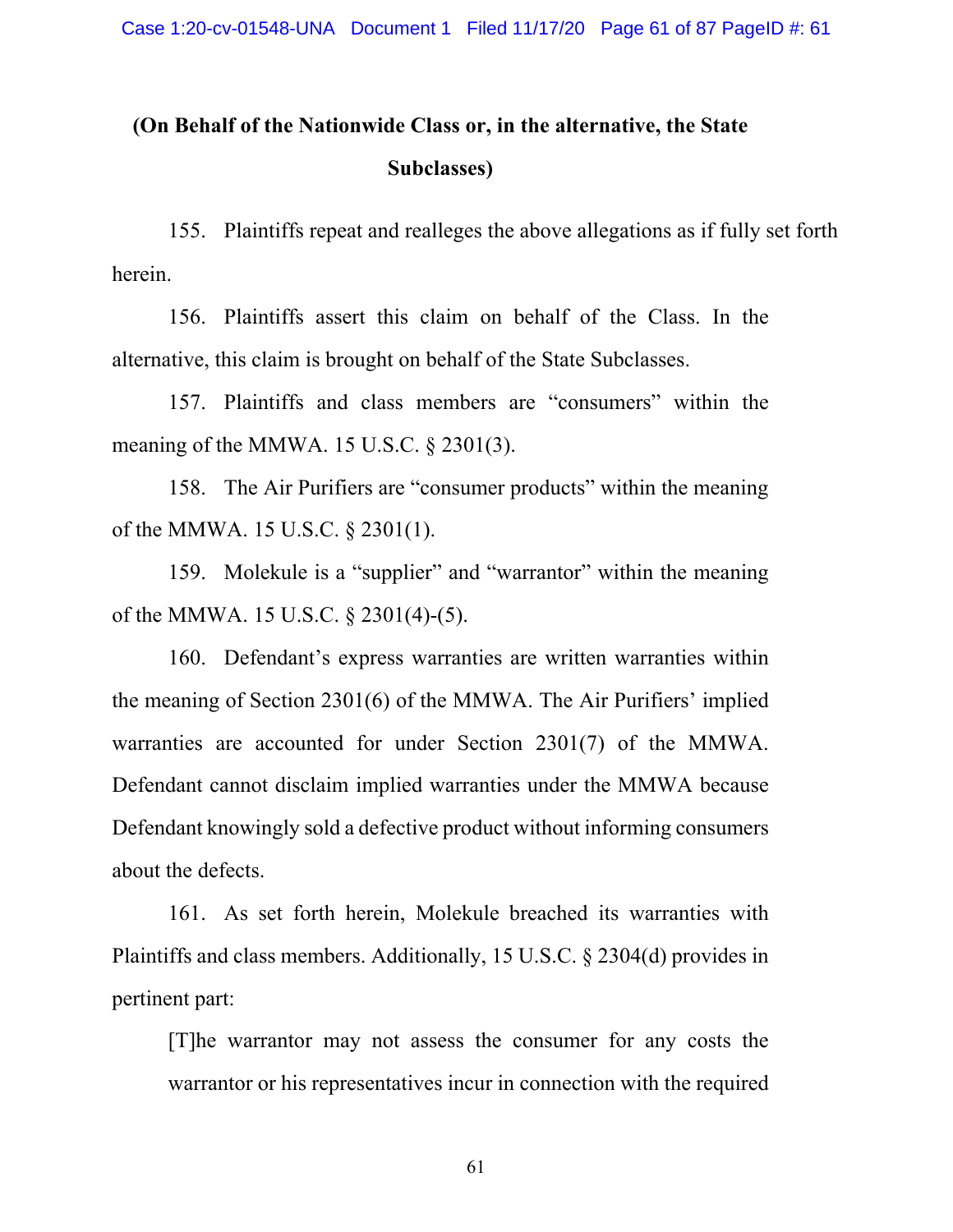remedy of a warranted consumer product. . . . [I]f any incidental expenses are incurred because the remedy is not made within a reasonable time or because the warrantor imposed an unreasonable duty upon the consumer as a condition of securing remedy, then the consumer shall be entitled to recover reasonable incidental expenses which are so incurred in any action against the warrantor. *Id.*

162. The Air Purifiers share a common defect in that they are unable to effectively remove particulates from the air and otherwise fail to satisfy Defendant's advertising claims.

163. Despite notice by Plaintiffs and the Class to Molekule of the defective nature of the Air Purifiers, Molekule did not replace or repair the defective Air Purifiers. Instead, the costs of the Defect were borne by consumers.

164. As a direct and proximate result of Molekule's breach of implied and express warranties pursuant to 15 U.S.C.  $\S$  2310(d)(1), Plaintiffs and class members have suffered damages in an amount to be proven at trial.

165. At least one of the Plaintiffs and the other class members would suffer economic hardship if they returned their Air Purifiers but did not receive the return of all payments made by them. Because Molekule is refusing to acknowledge any revocation of acceptance and immediately return any payments made, Plaintiffs and the other class members have not reaccepted their Air Purifiers by retaining them.

166. The amount in controversy for each Plaintiffs' and class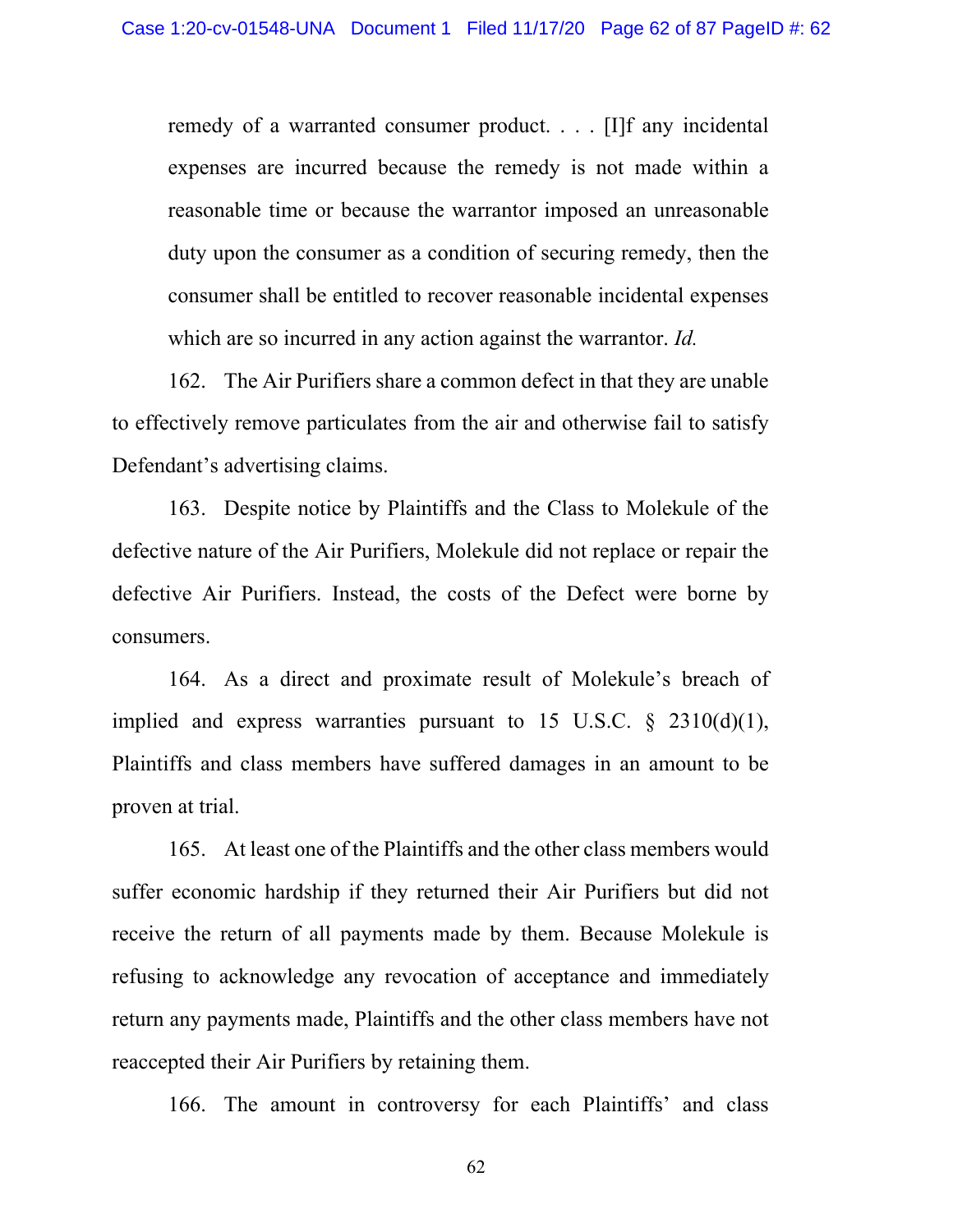members' individual claims meets or exceeds the sum of \$25. The total amount in controversy of this action in sum exceeds \$50,000, exclusive of interest and costs, computed on the basis of all claims to be determined in this lawsuit.

167. Plaintiffs and class members are entitled to recover damages as a result of Defendant' breach of warranties.

168. Plaintiffs and class members are also entitled to seek costs and expenses, including attorneys' fees, under the MMWA. [15 U.S.C. §](http://www.google.com/search?q=15++u.s.c.+++2310(d)(2))  $2310(d)(2)$ .

# **COUNT V**

# **BREACH OF THE IMPLIED WARRANTY OF FITNESS FOR A PARTICULAR PURPOSE**

### **(On Behalf of the Wildfire Subclass)**

169. Plaintiffs repeat and reallege the allegations above as if fully set forth herein.

170. Plaintiffs Apaliski and Waterman bring this claim on behalf of the Wildfire Subclass.

171. Molekule is a "merchant" as defined under the UCC.

172. The Air Purifiers are "goods" as defined under the UCC.

173. Molekule engaged in a concerted marketing campaign to consumers concerned about air quality from wildfire smoke and has reason to know that Plaintiffs Apaliski and Waterman and Wildfire Subclass members purchased the Air Purifiers for a particular purpose, *e.g.*, to remove airborne pollutants from the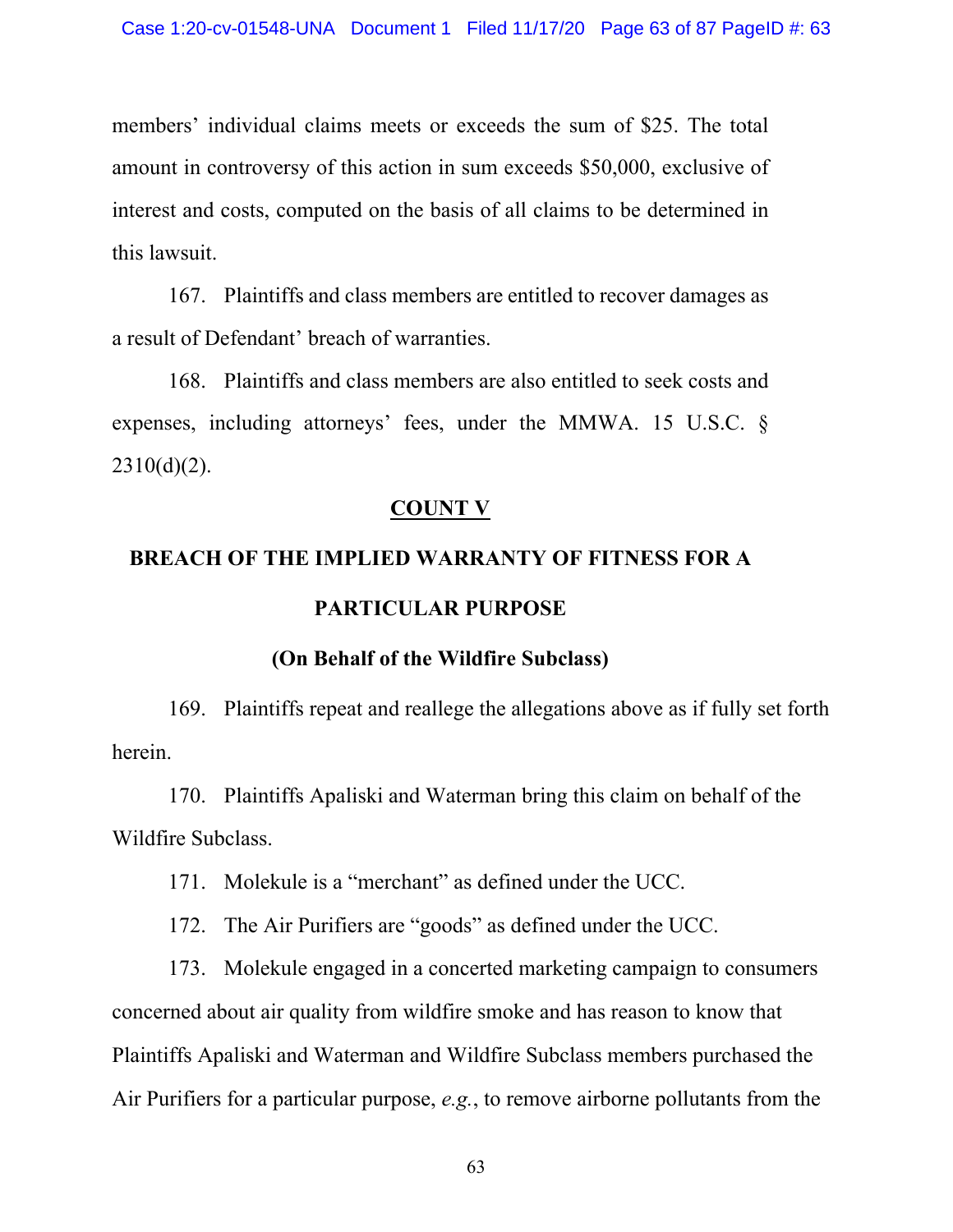air in order to improve air quality that was reduced by the presence of wildfire smoke, and that Plaintiffs Apaliski and Waterman relied on Molekule's skill or judgment to furnish devices that accomplished that purpose and others.

174. Plaintiffs did in fact rely on Molekule's skill or judgment to furnish devices that accomplished that purpose and others

175. Molekule breached the implied warranty of fitness because the Air Purifiers were incapable of satisfying that purpose, among others, due to the Defect and other conditions as alleged above.

176. Plaintiffs were harmed by Molekule's breach of the implied warranty of fitness by, *inter alia*, overpaying for the Air Purifiers.

177. Plaintiffs and Class members' interactions with Molekule suffice to create privity of contract between Plaintiffs and Class members, on the one hand, and Defendant, on the other hand; however, privity of contract need not be established nor is it required because Plaintiffs and Class members are intended third party beneficiaries of contracts (including implied warranties) between Molekule and the retailers who sell the Air Purifiers. Defendant's warranties were designed for the benefit of consumers who purchase(d) Air Purifiers.

178. As a direct and proximate result of the breach of said warranties, Plaintiffs and Class members were injured and are entitled to damages.

179. Defendant's attempts to disclaim or limit the implied warranty of fitness vis-à-vis consumers are unconscionable and unenforceable. Specifically, Defendant's warranty limitations are unenforceable because Defendant knowingly sold a defective product without informing consumers about the Defect.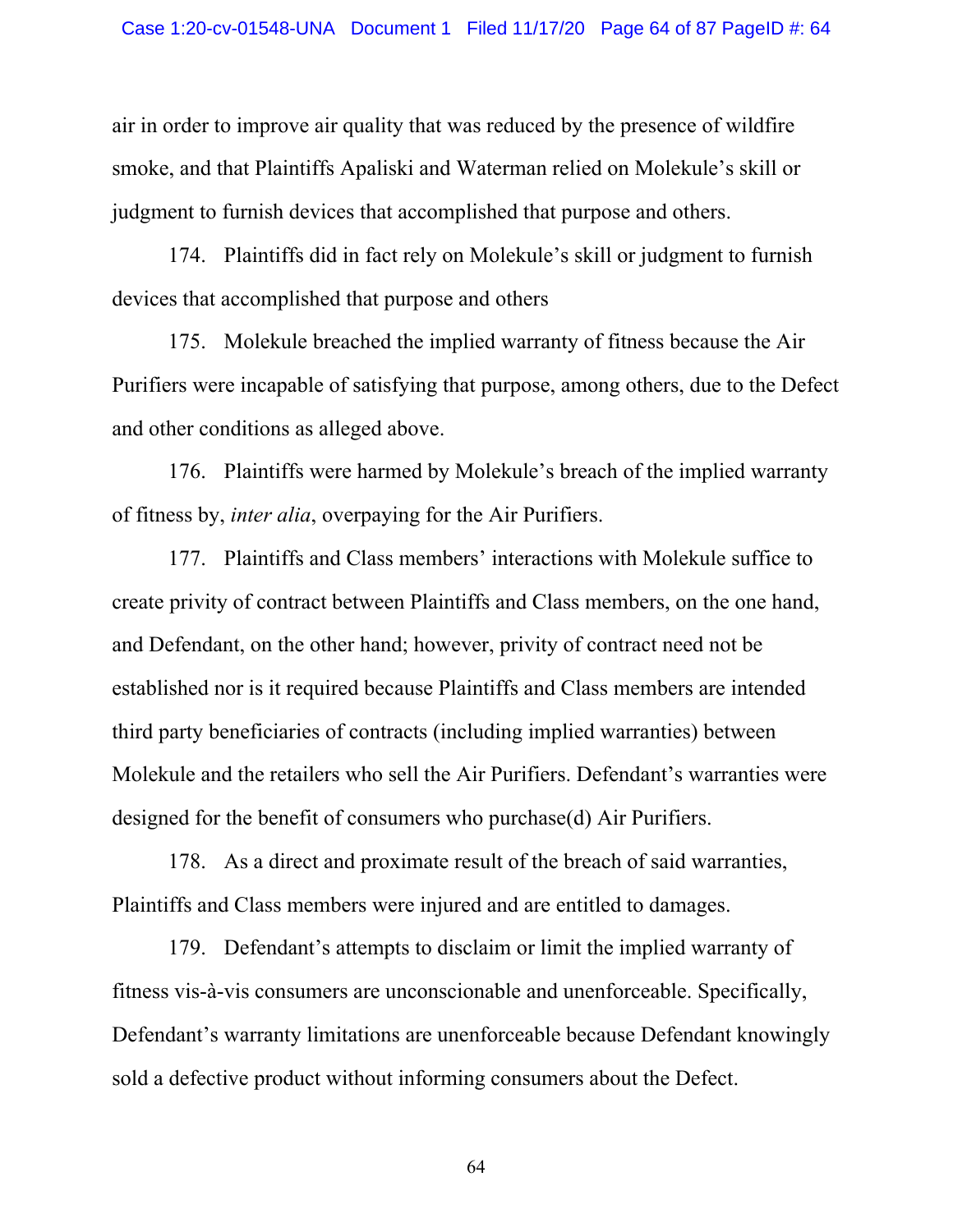180. The time limits contained in Defendant's warranty period were also unconscionable and inadequate to protect Plaintiffs and members of the Class. Among other things, Plaintiffs and members of the Class had no meaningful choice in determining these time limitations, terms which unreasonably favor Defendant. A gross disparity in bargaining power existed between Defendant and Class members, as only Defendant knew or should have known that the Air Purifiers were defective at the time of sale and that the devices were not of merchantable quality.

181. Plaintiffs and Class members have complied with all obligations under the warranty or otherwise have been excused from performance of said obligations as a result of Defendant's conduct described herein.

182. Defendant was provided notice of these issues by complaints lodged by consumers before or within a reasonable amount of time after the allegations of the Defect became pub[lic.](http://www.google.com/search?q=ic.+++183)

[183](http://www.google.com/search?q=ic.+++183). Prior to the filing of this Complaint, Plaintiffs' counsel sent a pre-suit notice letter concerning the Defect, consumers' experiences with the defect and their intention to file a complaint alleging all claims arising from this conduct, including breach of implied warranty.

### **COUNT VI**

# **VIOLATIONS OF THE CALIFORNIA CONSUMERS LEGAL REMEDIES ACT**

**([Cal. Bus. & Prof. Code § 1750](http://www.google.com/search?q=ca+bus++prof+s+1750), et seq.) ("CLRA")**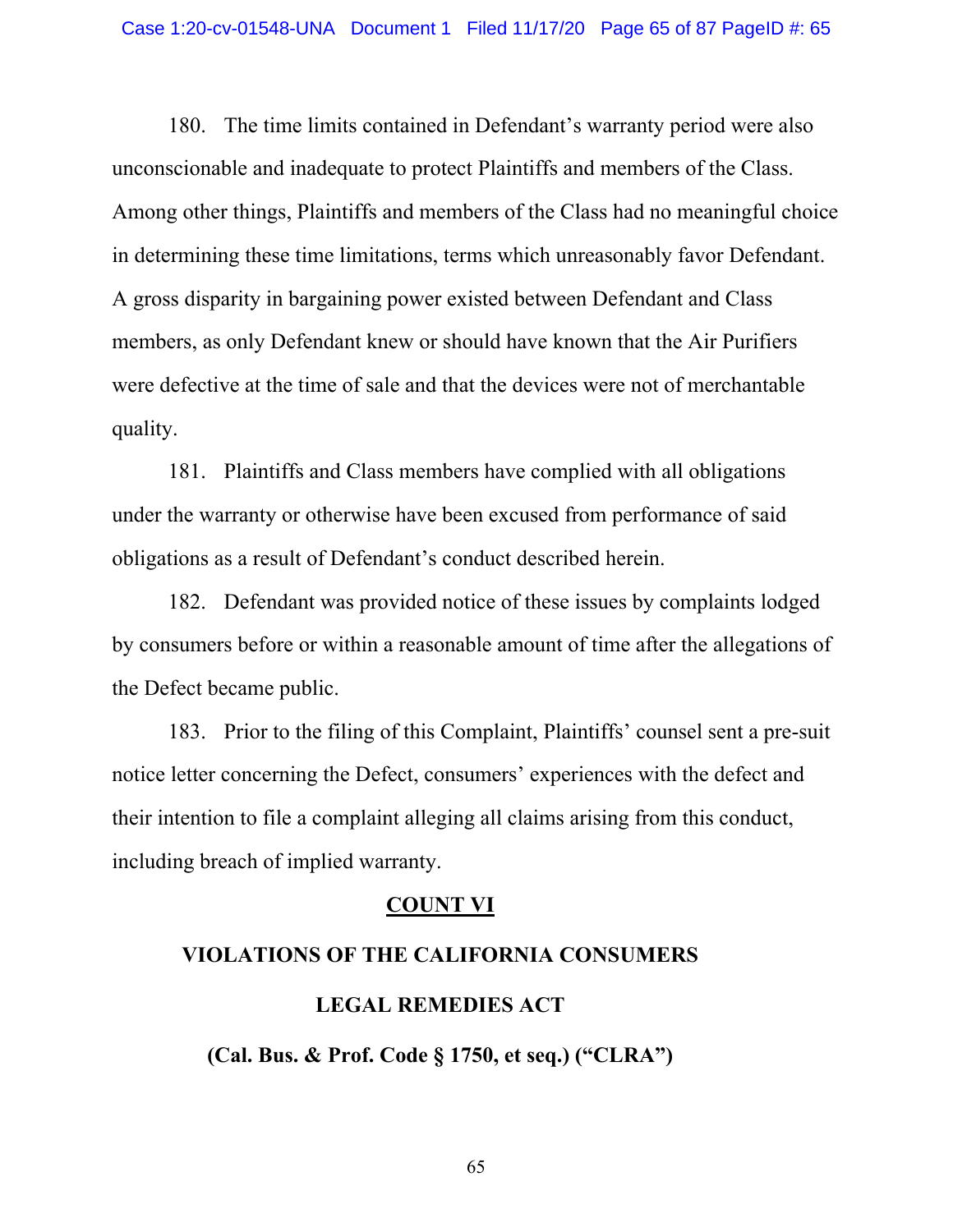#### **(On Behalf of the California Subclass)**

184. Plaintiffs repeat and reallege the above allegations as if fully set forth herein.

185. Plaintiffs Apaliski and Waterman bring this Count individually and on behalf of the California Subclass.

186. The CLRA proscribes "unfair methods of competition and unfair or deceptive acts or practices undertaken by any person in a transaction intended to result or which results in the sale of goods or services to any consumer."

187. The Air Purifiers are "goods" as defined in [Cal. Bus. & Prof. Code](http://www.google.com/search?q=ca+bus++prof+s+1761(a)) § [1761\(a\).](http://www.google.com/search?q=ca+bus++prof+s+1761(a))

188. Plaintiffs and the members of the California Subclass are "consumers" as defined in [Cal. Bus. & Prof. Code](http://www.google.com/search?q=ca+bus++prof+s+1761(d)) § 1761(d), and Plaintiffs, the members of the California Subclass, and Defendant are "persons" as defined in [Cal. Bus. & Prof.](http://www.google.com/search?q=ca+bus++prof+s+1761(c)) Code [§ 1761\(c\)](http://www.google.com/search?q=ca+bus++prof+s+1761(c)).

189. As alleged above, Defendant made numerous false and misleading representations and material omissions concerning the benefits, performance, and capabilities of the Air Purifiers. In purchasing the Air Purifiers, Plaintiffs and the other the members of the California Subclass were deceived by Defendant's failure to disclose that the Air Purifiers are defective and not effective at improving air quality affected by wildfire smoke.

190. Defendant's conduct, as described herein, was and is in violation of the CLRA. Defendant's conduct violates at least the following enumerated CLRA provisions: (a)  $\S 1770(a)(2)$ : Misrepresenting the approval or certification of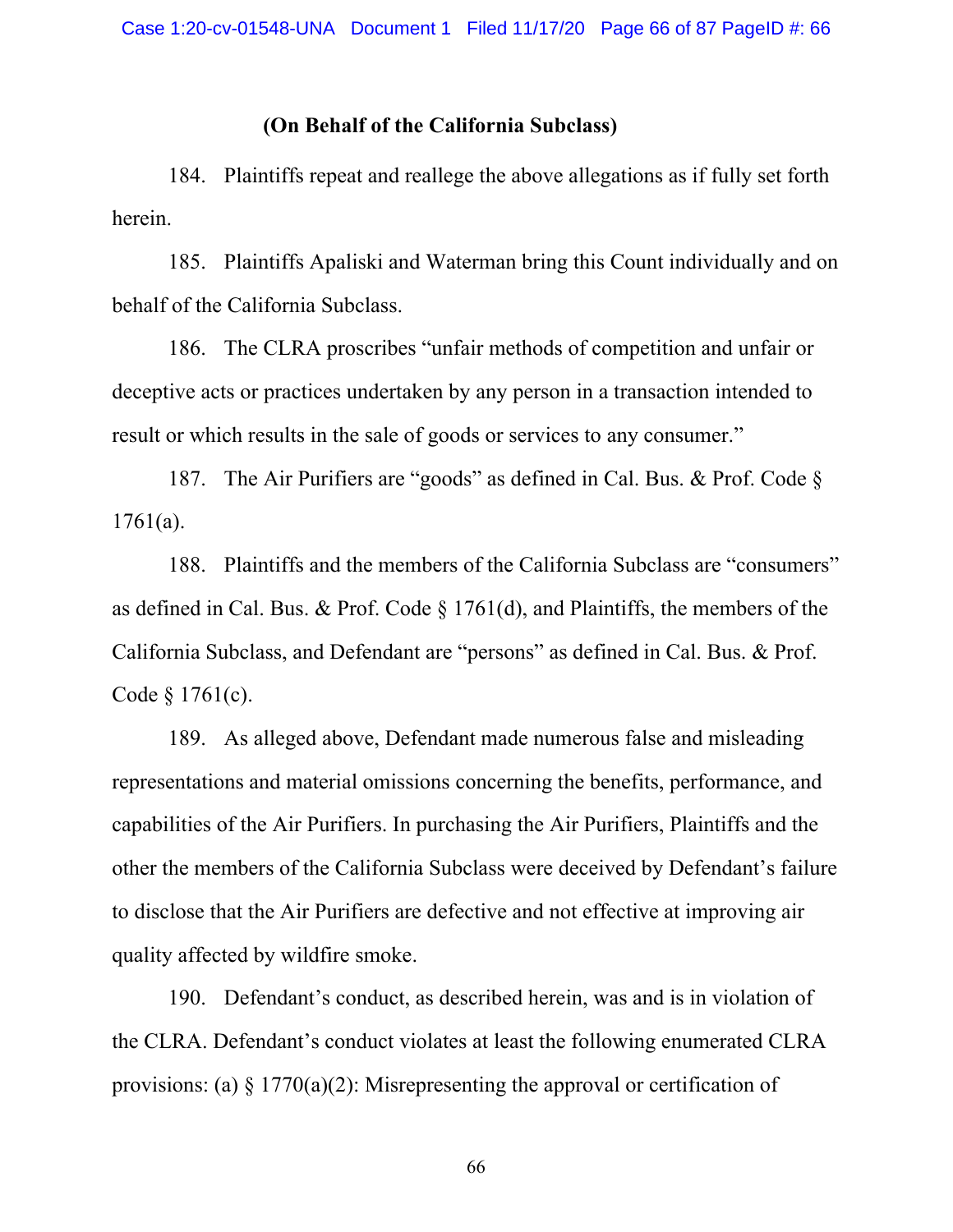goods; (b)  $\S 1770(a)(5)$ : Representing that goods have sponsorship, approval, characteristics, uses, benefits, or quantities which they do not have; (c) § 1770(a)(7): Representing that goods are of a particular standard, quality, or grade, if they are of another; (d)  $\S 1770(a)(8)$ : Disparaging the goods, services, or business of another by false or misleading representation of fact; (e)  $\S 1770(a)(9)$ : Advertising goods with intent not to sell them as advertised; and (f)  $\frac{1770(a)(16)}{2}$ : Representing that goods have been supplied in accordance with a previous representation when they have not.

191. Plaintiffs and the members of the California Subclass have suffered injury in fact and actual damages resulting from Defendant's material omissions and misrepresentations because, *inter alia*, they lost money when they purchased their Air Purifiers, paid an inflated purchase price for the Air Purifiers, and/or later expended sums of monies to repair their defective Air Purifiers and/or replace filters.

192. Defendant knew, should have known, or were reckless in not knowing, that the Defect in the Air Purifiers rendered them not suitable for their intended use.

193. Defendant had a duty to disclose these issues because Molekule had exclusive knowledge of the defect prior to making sales of Air Purifiers, and because Defendant made partial representations about the quality of the Air Purifiers but failed to fully disclose their defect.

194. The facts concealed and omitted by Defendant to Plaintiffs and the members of the California Subclass—that the Air Purifiers are defective—are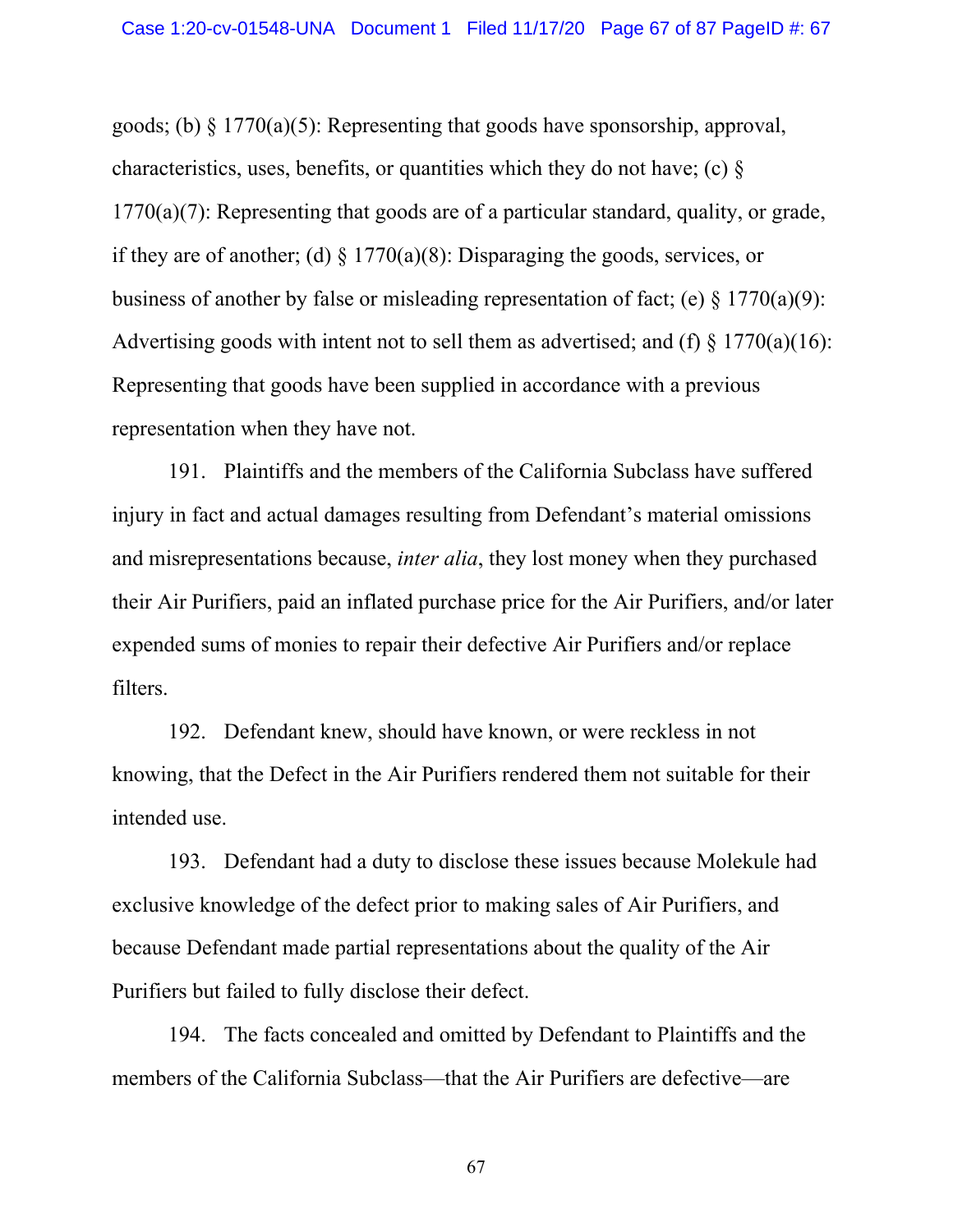material in that a reasonable consumer would have considered them to be important in deciding whether to purchase the Air Purifiers or pay a lower price. Had Plaintiffs and the members of the California Subclass known about the defective nature of the Air Purifiers, they would not have purchased their Air Purifiers, or would not have paid the prices they paid.

195. This cause of action seeks injunctive relief and monetary damages. Plaintiffs' counsel sent demand letters to Defendant via certified mail on or about May 20, 2020 and August 8, 2020 pursuant to the requirements of the CLRA in order to provide the notice required by [Cal. Civ. Code § 1782\(a\)](http://www.google.com/search?q=ca+civil+s+1782(a)). The CLRA letters advised Defendant that it is in violation of the CLRA and must correct, replace or otherwise rectify the goods alleged to be in violation of [Cal. Civ. Code §](http://www.google.com/search?q=ca+civil+s+1770) [1770](http://www.google.com/search?q=ca+civil+s+1770). Defendant was further advised therein that in the event the relief requested was not provided within thirty days, Plaintiffs would file a complaint to include a request for monetary damages pursuant to the CLRA. Over thirty days have now passed, and Defendant did not correct, replace, or otherwise rectify the goods and issues alleged in the CLRA notice or this complaint within the statutorily prescribed 30-day period. Plaintiffs therefore seek both injunctive relief and monetary damages against Defendant pursuant to the CLRA, [Cal. Civ. Code §§](http://www.google.com/search?q=ca+civil+s+1781)  [1781](http://www.google.com/search?q=ca+civil+s+1781) and [1782](http://www.google.com/search?q=cal.++civ.++code1782).

196. Plaintiffs further seek an order awarding costs of court and attorneys' fees pursuant to [Cal. Civ. Code](http://www.google.com/search?q=ca+civil+s+1780(e)) § 1780(e).

197. Plaintiffs Apaliski and Waterman's CLRA venue declarations are attached hereto as Exhibit 1 in accordance with [Cal. Civ. Code §§ 1780\(d\).](http://www.google.com/search?q=ca+civil+s+1780(d))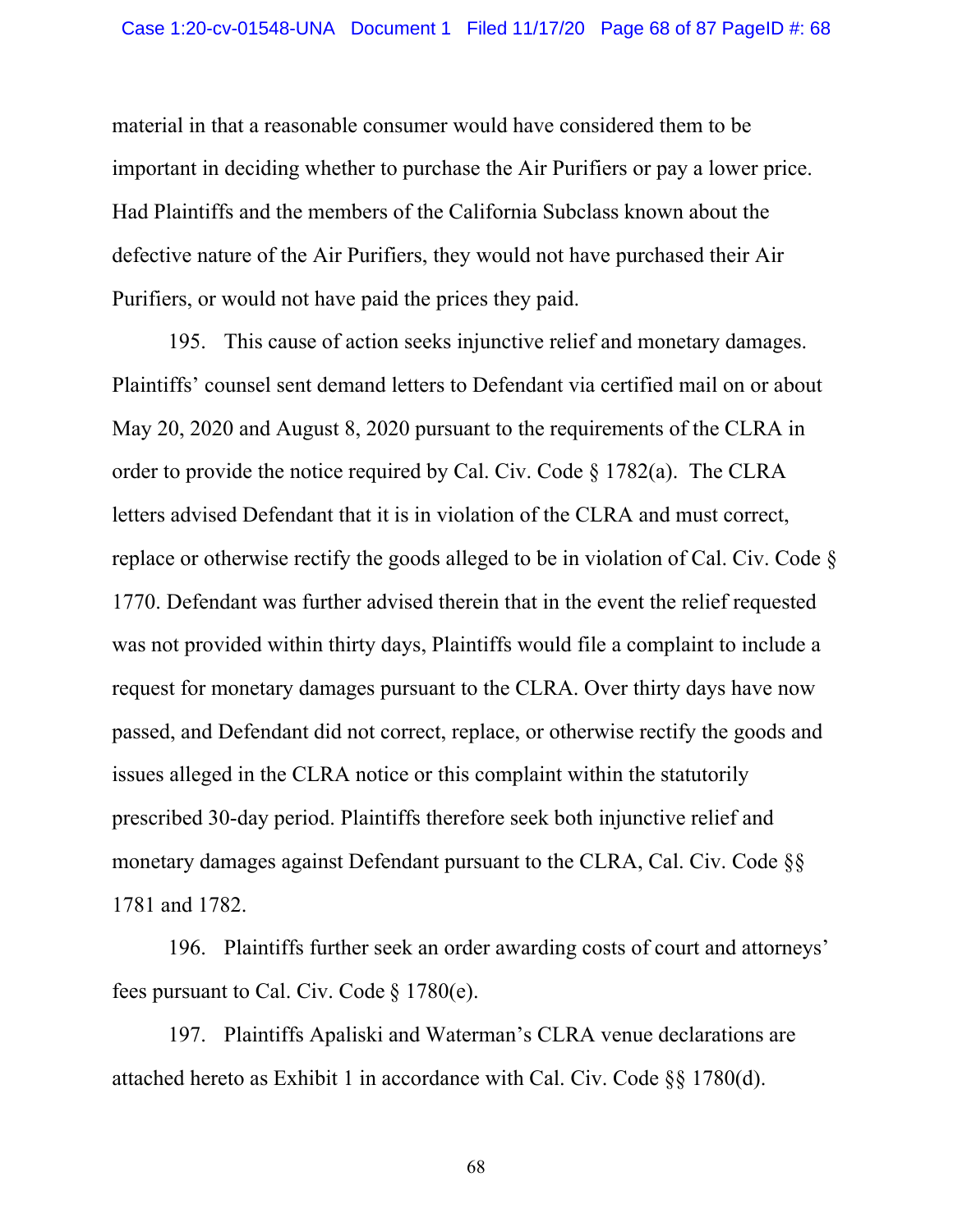### **COUNT VII**

# **VIOLATIONS OF CALIFORNIA'S FALSE ADVERTISING LAW [\(Cal. Bus. & Prof. Code §17500,](http://www.google.com/search?q=ca+bus++prof+s+17500)** *et seq***.) (On Behalf of the California Subclass)**

198. Plaintiffs repeat and reallege the above allegations as if fully set forth herein

199. Plaintiffs Apaliski and Waterman bring this Count individually and on behalf of the California Subclass.

200. Defendant's acts and practices as described herein have deceived and/or are likely to deceive Plaintiffs and Class members. Defendant engaged in public advertising and marketing that made material misrepresentations and omissions regarding the performance and benefits of the Air Purifiers. Such advertisements deceived and continue to deceive the consuming public for the reasons detailed above.

201. In marketing the Air Purifiers and failing to disclose the Defect, Defendant knew or should have known that their representations and omissions were misleading.

202. Defendant intended Plaintiffs and Class members to rely upon the advertisements and numerous material misrepresentations as set forth more fully elsewhere in the Complaint. In fact, Plaintiffs and Class members did rely upon the advertisements and misrepresentations to their detriment.

203. As a result of Defendant's misrepresentations and omissions, Plaintiffs and the Class suffered real financial damages.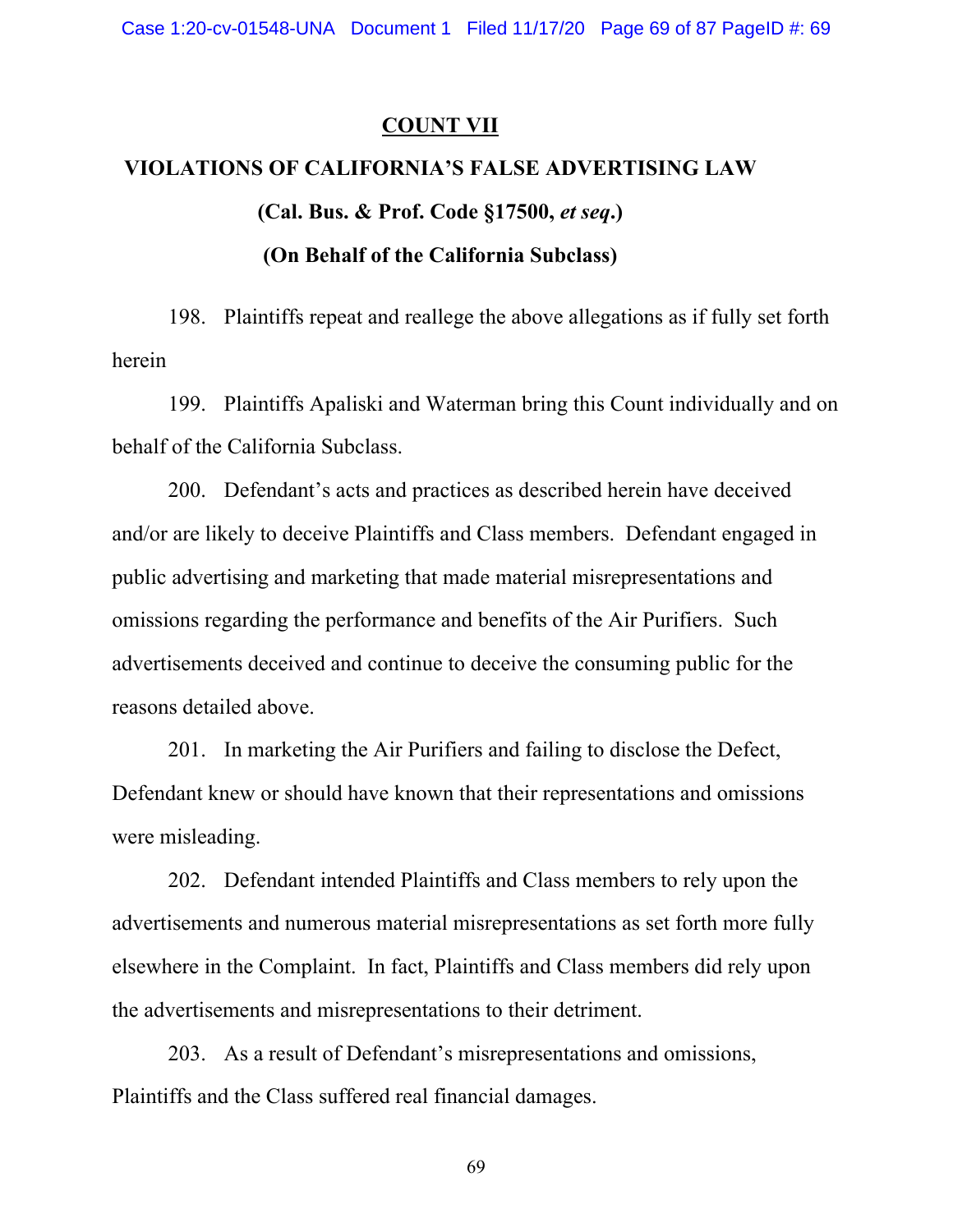204. Pursuant to the CFAL, Plaintiffs and the Class seek an order or judgment as necessary to restore any monies acquired by unfair competition, including restitution and/or disgorgement, rescission and/or any other relief that this Court deems proper.

### **COUNT VIII**

# **VIOLATIONS OF THE CALIFORNIA UNFAIR COMPETITION LAW**

**[\(Cal. Bus. & Prof. Code § 17200,](http://www.google.com/search?q=ca+bus++prof+s+17200) et seq.) ("UCL")** 

#### **(On Behalf of the California Subclass)**

205. Plaintiffs repeat and allege the above allegations as if fully set forth herein

206. Plaintiffs Apaliski and Waterman bring this Count individually and on behalf of the California Subclass.

207. The UCL proscribes acts of unfair competition, including "any unlawful, unfair or fraudulent business act or practice and unfair, deceptive, untrue or misleading advertising."

208. Defendant's conduct, as described herein, was and is in violation of the UCL. Defendant's conduct violates the UCL in at least the following ways: (a) knowingly and intentionally concealing from Plaintiffs and the members of the California Subclass the existence of the Defect in the Air Purifiers; (b) marketing the Air Purifiers as being functional and not possessing a defect that would render them unable to perform as Defendant claimed; and (c) violating other California laws, including California laws governing false advertising and consumer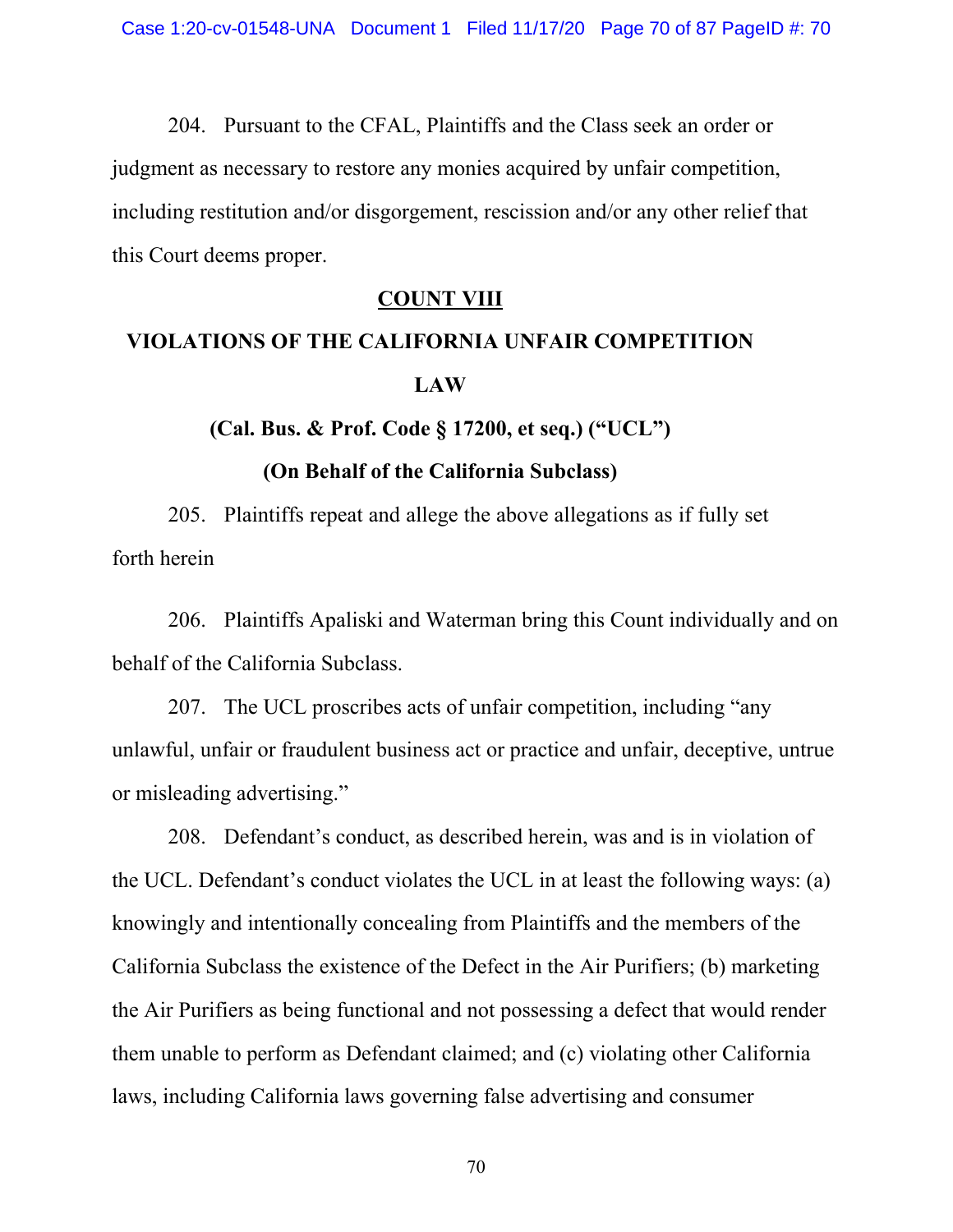protection.

209. Defendant's acts and omissions are unfair in that they (1) offend public policy; (2) are immoral, unethical, oppressive, or unscrupulous; and (3) cause substantial injury to consumers. Defendant has, through knowing, intentional, material omissions, concealed the true defective nature of the Air Purifiers.

210. Defendant's acts and omissions are also unfair in that they cause substantial injury to consumers far in excess of any conceivable benefit; and are injuries of a nature that they could not have been reasonably avoided by consumers.

211. Defendant's misrepresentations and omissions alleged herein caused Plaintiffs and the members of the California Subclass to purchase their Air Purifiers. Absent these misrepresentations and omissions, Plaintiffs and the members of the California Subclass would not have purchased their Air Purifiers at the prices they paid (or purchased them at all).

212. Defendant had a duty to disclose these issues because it had exclusive knowledge of the Defect prior to making sales of Air Purifiers, and because Defendant made partial representations about the quality of the Air Purifiers, but failed to fully disclose the problems as well.

213. As a result of Defendant's misrepresentations and omissions, Plaintiffs and the members of the California Subclass have suffered injury in fact, including lost money or property.

214. Plaintiffs seeks to enjoin further unlawful, unfair, and/or fraudulent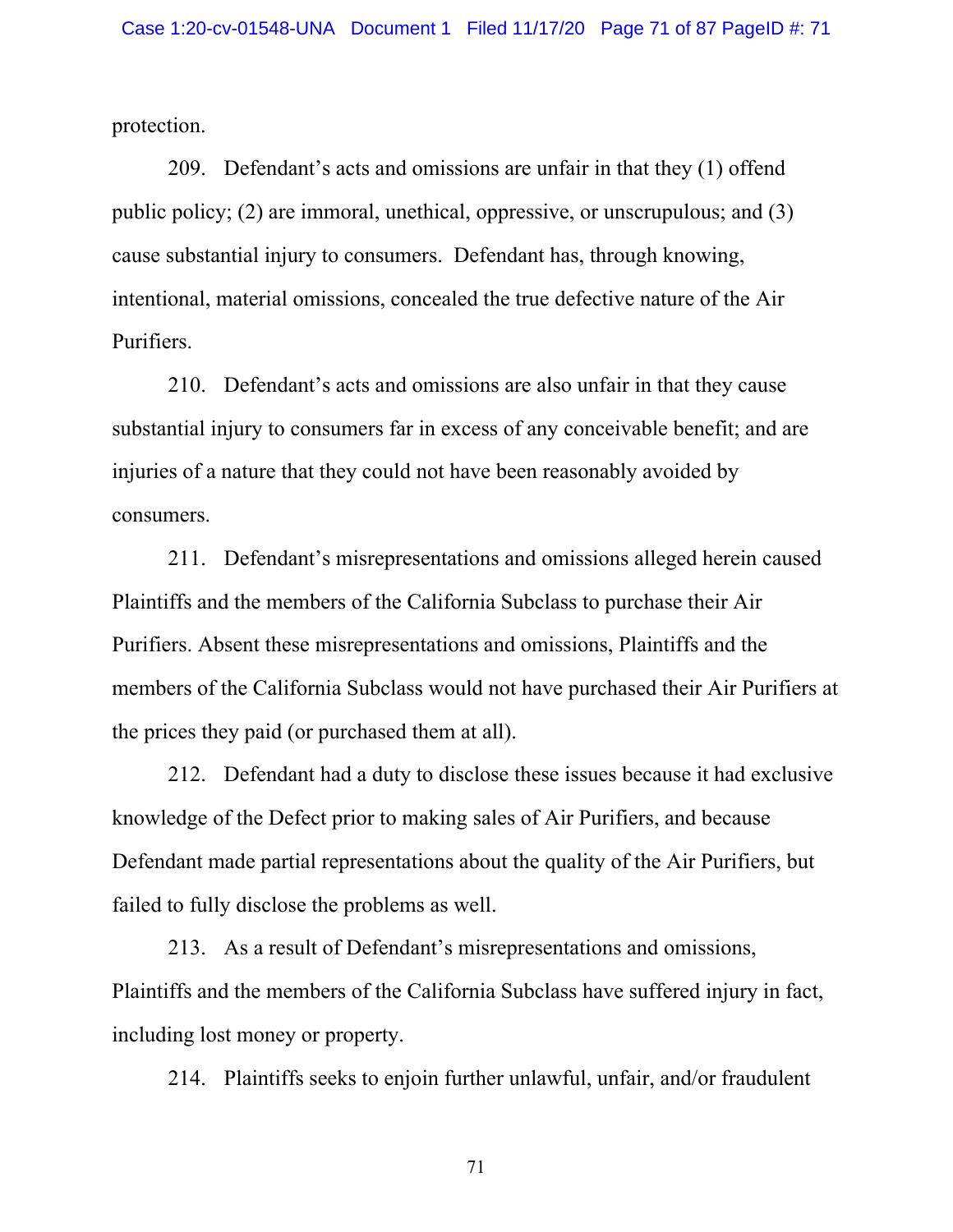acts or practices by Defendant under [Cal. Bus. & Prof. Code](http://www.google.com/search?q=ca+bus++prof+s+17200) § 17200.

215. Plaintiffs request that this Court enter such orders or judgments as may be necessary to enjoin Defendant from continuing their unfair, unlawful, and/or deceptive practices, and to restore to Plaintiffs and the members of the California Subclass any money they acquired by unfair competition, including restitution and/or restitutionary disgorgement, as provided for under [Cal. Bus. &](http://www.google.com/search?q=ca+bus++prof+s+17203)  [Prof. Code](http://www.google.com/search?q=ca+bus++prof+s+17203)  $\S$  17203 & [3345;](http://www.google.com/search?q=cal.++bus.+++prof.++code3345) and for such other relief set forth below.

## **COUNT IX**

# **VIOLATIONS OF THE SONG-BEVERLY CONSUMER WARRANTY ACT**

### **FOR BREACH OF IMPLIED WARRANTY**

**[\(Cal. Civ. Code §§ 1790](http://www.google.com/search?q=ca+civil+s+1790)** *et seq***.)** 

# **(On Behalf of the California Subclass)**

216. Plaintiffs Apaliski and Waterman repeat and reallege the above allegations as if fully set forth herein.

217. Plaintiffs bring this Count individually and on behalf of the California Subclass.

218. Plaintiffs and the other Class members who purchased Air Purifiers in California are "buyers" within the meaning of [Cal. Civ. Code](http://www.google.com/search?q=ca+civil+s+1791(b)) § 1791(b).

219. The Air Purifiers are "consumer goods" within the meaning of [Cal.](http://www.google.com/search?q=ca+civil+s+1791(a))  [Civ. Code](http://www.google.com/search?q=ca+civil+s+1791(a)) § 1791(a).

220. Molekule is a "manufacturer" of the Air Purifiers within the meaning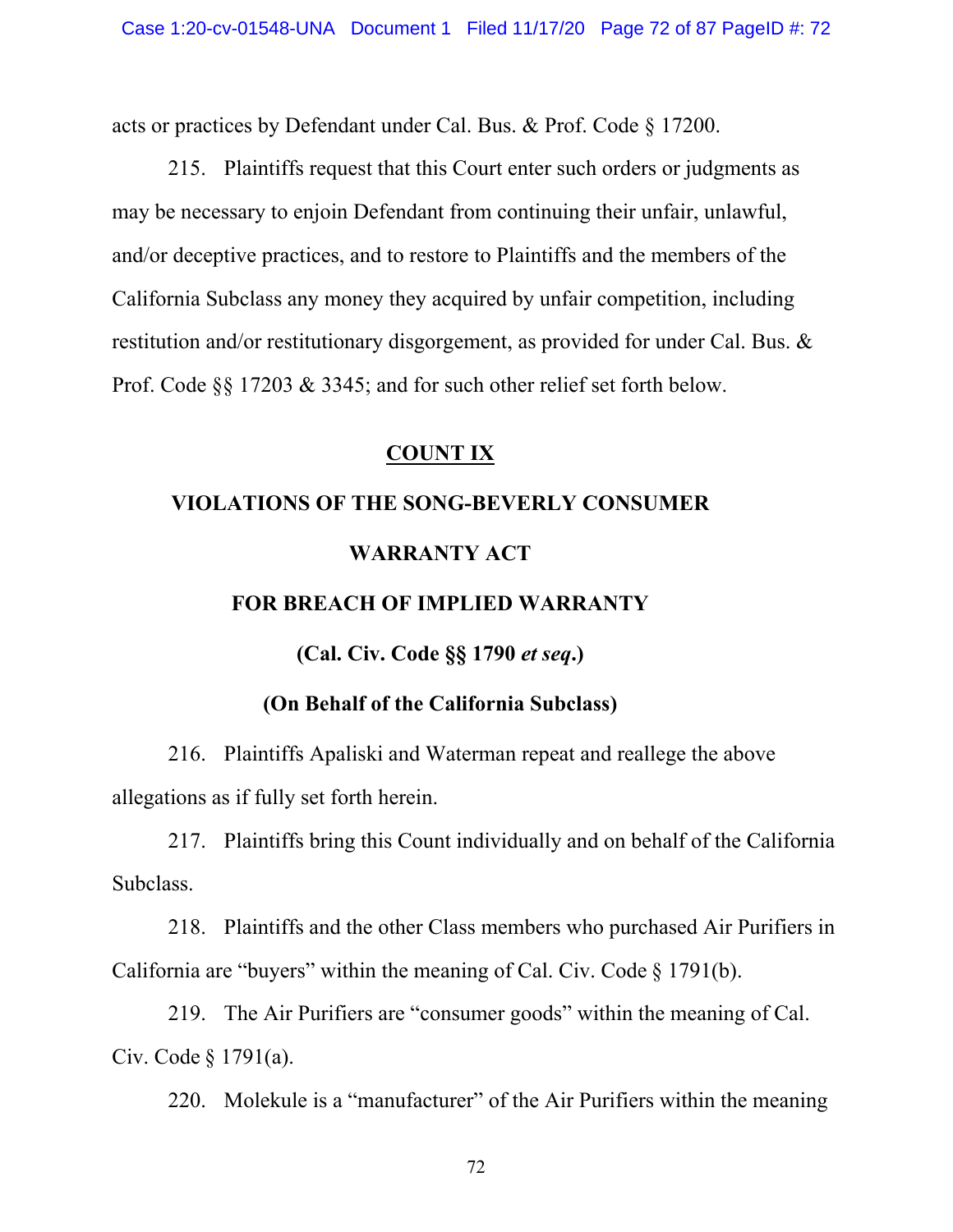of [Cal. Civ. Code](http://www.google.com/search?q=ca+civil+s+1791(j)) § 1791(j).

221. Defendant impliedly warranted to Plaintiffs and members of the California Subclass that their Air Purifiers were "merchantable" within the meaning of [Cal. Civ. Code](http://www.google.com/search?q=ca+civil+s+1791.1(a)) §§ 1791.1(a) & [1792](http://www.google.com/search?q=cal.++civ.++code1792); however, the Air Purifiers are not of the quality that a buyer would reasonably expect.

222. [Cal. Civ. Code](http://www.google.com/search?q=ca+civil+s+1791.1(a)) § 1791.1(a) states: "Implied warranty of merchantability" or "implied warranty that goods are merchantable" means that the consumer goods meet each of the following: (1) Pass without objection in the trade under the contract description; (2) are fit for the ordinary purposes for which such goods are used; (3) are adequately contained, packaged, and labeled; and (4) conform to the promises or affirmations of fact made on the container or label.

223. An implied warranty of merchantability arose out of and was related to Defendant's sales of the Air Purifiers. Defendant has not validly disclaimed, excluded, or modified the implied warranties, and any attempted disclaimer or exclusion of the implied warranties was and is ineffective. Accordingly, under sections 1792 and 1792.1 of the Act, an implied warranty of fitness and an implied warranty of merchantability arose out of and was related to each and every sale of the Air Purifiers. In particular, by operation of the law, the sale of the Defendant's products includes an implied warranty that the Air Purifiers would be usable for their intended and particular purpose for at least two years after the products were sold. Accordingly, Defendant warrantied, as implied as a matter of law, that the Air Purifiers would serve the particular purpose of "eradicate[ing] the full spectrum of indoor air pollutants," and "completely eliminat [ing] even the most microscopic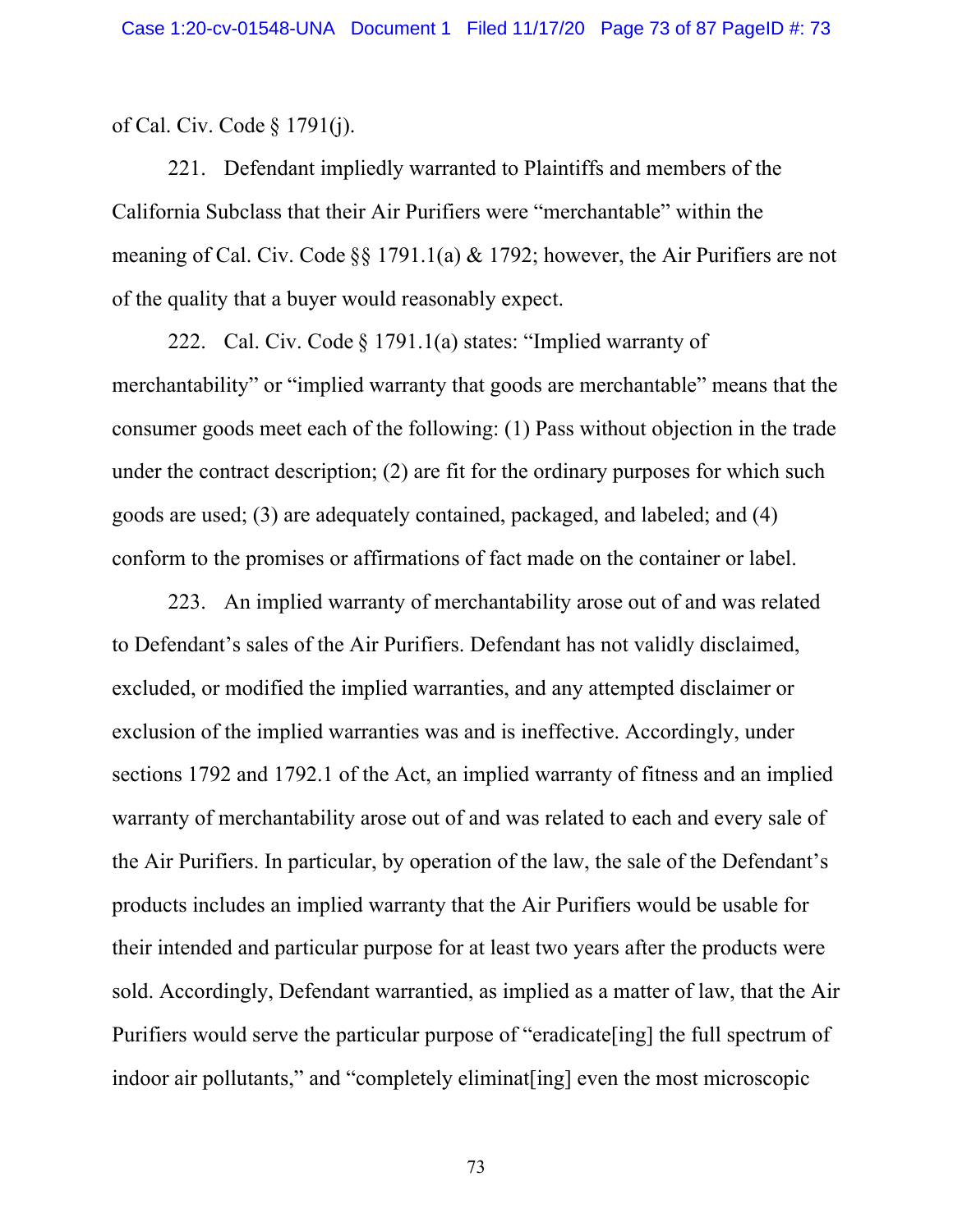pollutants," and "offer[ing] noticeable relief to asthma and allergy sufferers."

224. The Air Purifiers would not pass without objection in the premium air purifier trade because of the Defect, are not fit for the ordinary purposes for which such goods are used and identified above, and/or fail to conform to the promises or affirmations of fact made by Defendant.

225. Defendant breached the implied warranty of merchantability by manufacturing and selling Air Purifiers containing the Defect.

226. Defendant impliedly warranted to Plaintiffs and members of the California Subclass that their Air Purifiers were "required for a particular purpose and that the buyer is relying on the manufacturer's skill or judgment to select or furnish suitable goods" within the meaning of [Cal. Civ. Code](http://www.google.com/search?q=ca+civil+s+1791.1(a))  $\S$ § 1791.1(a) & [1792.1;](http://www.google.com/search?q=cal.++civ.++code1792.1) however, the Air Purifiers are not of suitable for the purposes of Plaintiffs and the members of the California Subclass.

227. [Cal. Civ. Code](http://www.google.com/search?q=ca+civil+s+1791.1(b)) § 1791.1(b) states: "Implied warranty of fitness" means "(1) that when the retailer, distributor, or manufacturer has reason to know any particular purpose for which the consumer goods are required, and further, that the buyer is relying on the skill and judgment of the seller to select and furnish suitable goods, then there is an implied warranty that the goods shall be fit for such purpose . . . ."

228. Molekule was aware that many consumers purchased the Air Purifiers for a specific purpose, *e.g.*, to remove airborne pollutants from the air in order to improve air quality that was reduced by the presence of wildfire smoke. Defendant further knew that those consumers were relying on Molekule to furnish goods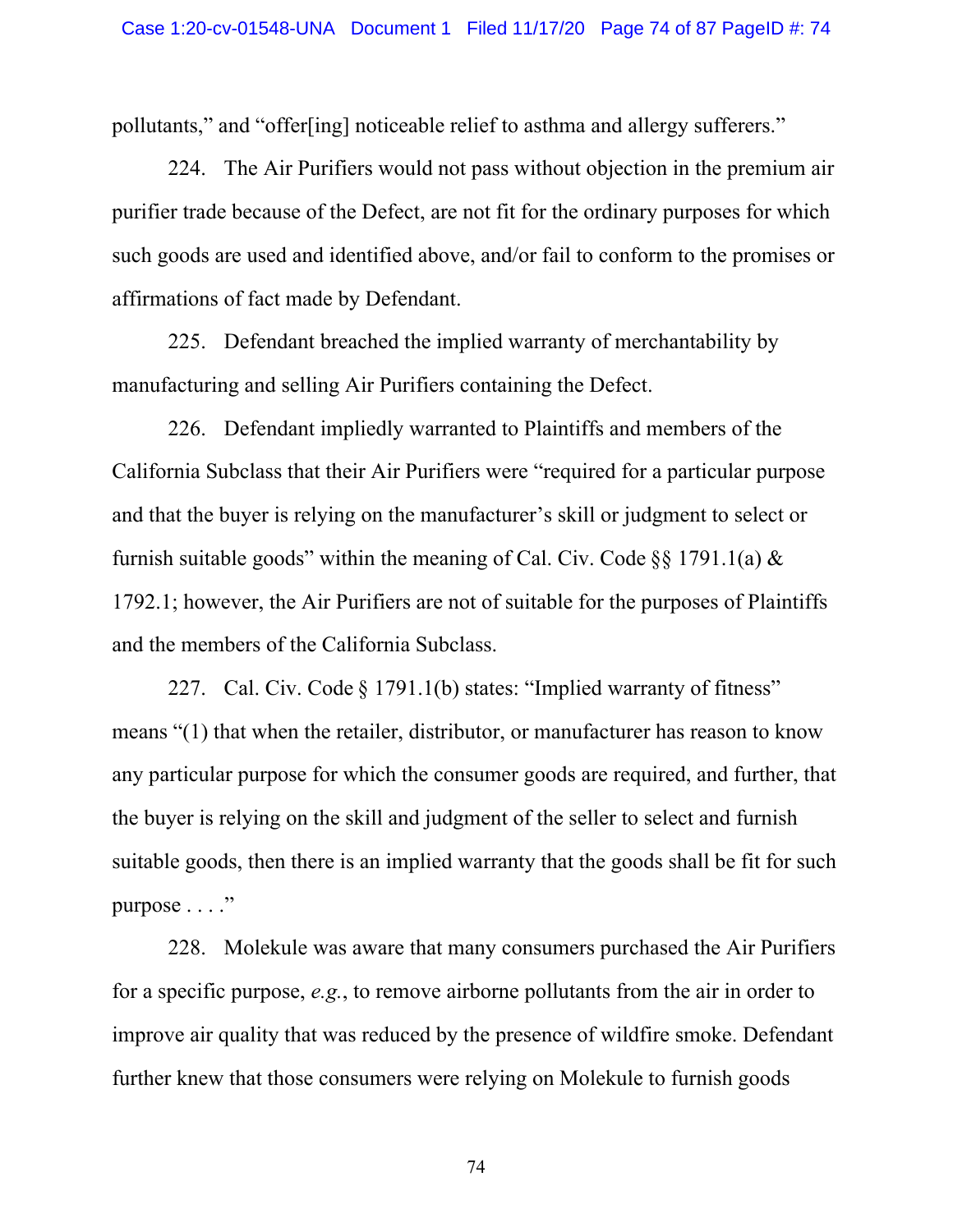suitable to that purpose.

229. Defendant breached the implied warranty of fitness by manufacturing and selling Air Purifiers containing the Defect.

230. Furthermore, the Defect has caused Plaintiffs and members of the California Subclass to not receive the benefit of their bargain.

231. As a direct and proximate result of Defendant' breaches of implied warranties, Plaintiffs and members of the California Subclass received goods whose defective condition substantially impairs their value to consumers. Plaintiffs and members of the California Subclass have been damaged as a result of the diminished value of Defendant's Air Purifiers and the Air Purifiers's malfunctioning.

232. Defendant also made "express warranties" (set forth above) as defined by § 1791.2 of the Act in connection with the sales of consumer goods to Plaintiffs and those similarly situated. By manufacturing and selling Air Purifiers with the Defect, Defendant breached this written warranty because the Air Purifiers were not free from defects in workmanship and materials for the warranty period and were not suitable for the purpose of "eradicat<sup>[ing]</sup> the full spectrum of indoor air pollutants," and "completely eliminat[ing] even the most microscopic pollutants," and "offer[ing] noticeable relief to asthma and allergy sufferers" because the Air Purifiers suffered from the Defect.

233. As a result of Defendant's sale of defective products that do not perform as warranted and are unfit for normal use, Plaintiff, and those similarly situated, have suffered damages.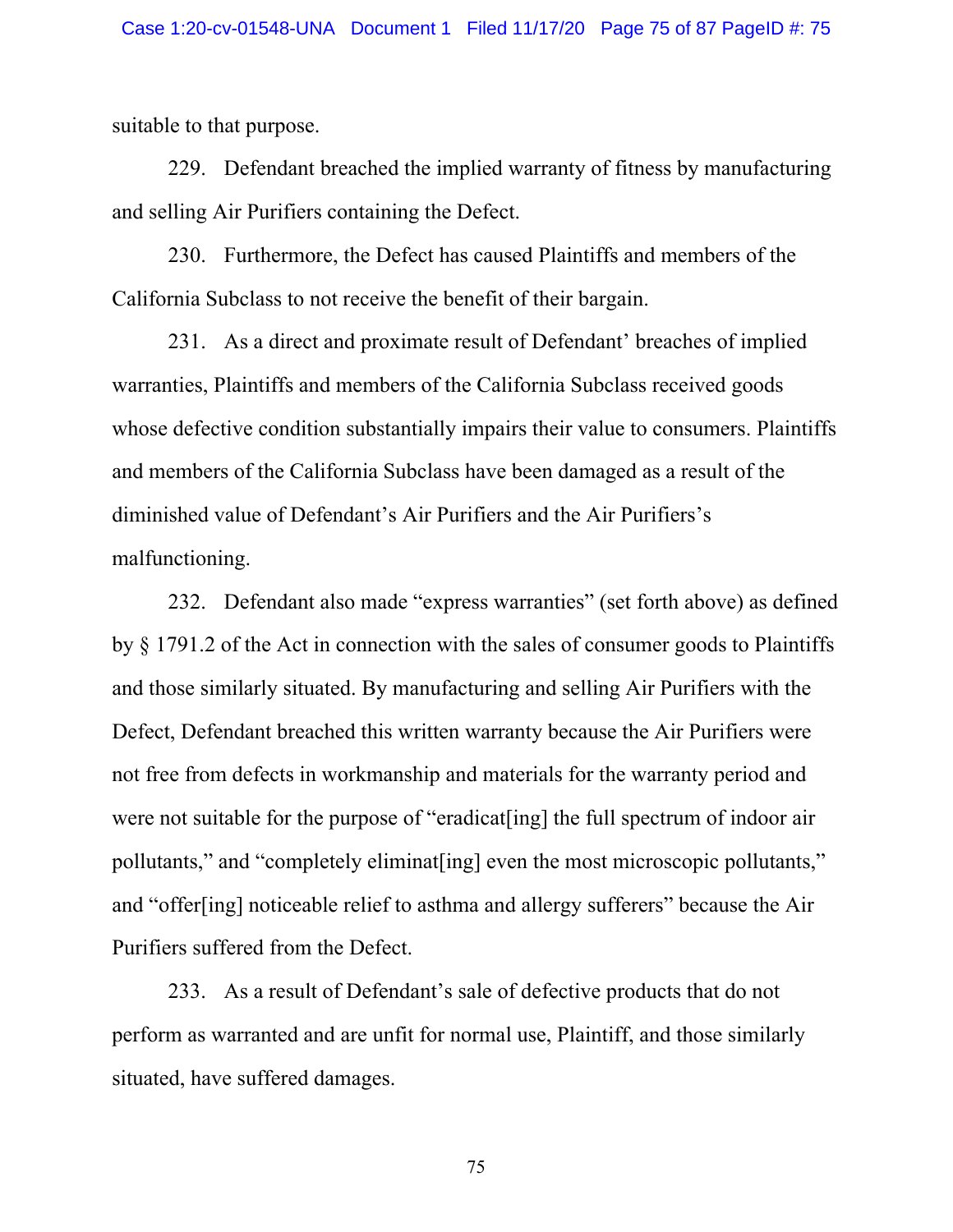234. When Plaintiffs and consumers complained to Defendant that the Air Purifiers suffered from the Defect, Defendant failed to: (i) refund the purchase price of the Air Purifiers, and/or (ii) provide repairs to the Air Purifiers to cure the Defect or provide a replacement Air Purifier without the Defect. Accordingly, Plaintiffs and the California Subclass members have been unable to obtain appropriate relief in the form of replacement, repair or restitution.

235. Plaintiffs and the California Subclass members have performed all of the conditions of the contract that they were required to perform.

236. Plaintiffs and California Subclass members have suffered, and will continue to suffer, damages as a result of Defendant's failure to comply with its warranty obligations. Accordingly, Plaintiffs and California Subclass members are entitled to recover such damages under the Act. [Cal. Civ. Code §§ 1791.1\(d\)](http://www.google.com/search?q=ca+civil+s+1791.1(d)) and [1974](http://www.google.com/search?q=cal.++civ.++code1974).

237. Plaintiffs and members of the California Subclass have had sufficient direct dealings with either Defendant or their agents to establish privity of contract between Defendant on one hand, and Plaintiffs and each of the members of the California Subclass on the other hand. In any event, privity is not required here because Plaintiffs and each of the members of the California Subclass are intended third-party beneficiaries of contracts (including implied warranties) between Defendant and their retailers. The retailers were never intended to be the ultimate consumers of the Air Purifiers and have no rights under the warranty agreements provided with the Air Purifiers; rather, the warranty agreements were designed for and intended to benefit the consumers only.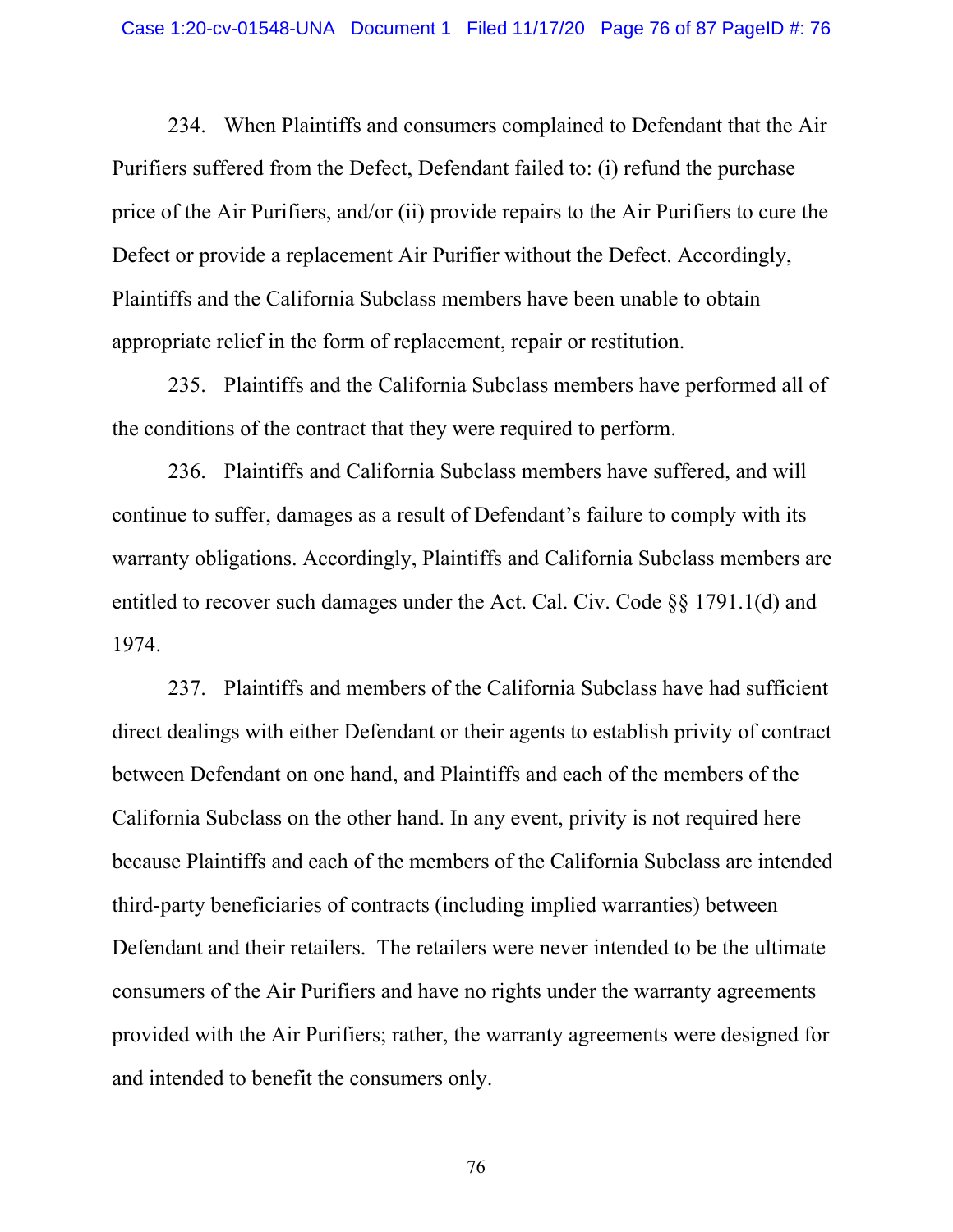238. Pursuant to [Cal. Civ. Code](http://www.google.com/search?q=ca+civil+s+1791.1(d))  $\S$ § 1791.1(d) & [1794,](http://www.google.com/search?q=cal.+civ.+code1794) Plaintiffs and the members of the California Subclass are entitled to damages and other legal and equitable relief, including, at their election, the purchase price of their Air Purifiers, or the overpayment or diminution in value of their Air Purifiers.

239. Pursuant to [Cal. Civ. Code](http://www.google.com/search?q=ca+civil+s+1794) § 1794, Plaintiffs and the other Class members are entitled to costs and attorneys' fees.

240. Defendant's breaches of warranty, as set forth above, were willful. Accordingly, a civil penalty should be imposed upon Defendant in an amount not to exceed twice the amount of actual damages.

#### **COUNT X**

# **VIOLATIONS OF MASSACHUSETTS' CONSUMER PROTECTION LAW**

#### **(Mass. Gen. Laws Ch. 93a, § 1,** *et seq.***)**

#### **(On Behalf of the Massachusetts' Subclass)**

241. Plaintiffs repeat and reallege the above allegations as if fully set forth herein.

242. Plaintiff Joyal brings this Count individually and on behalf of the Massachusetts Subclass.

243. Plaintiff Joyal, members of the Massachusetts Subclass, and Defendant are "persons" within the meaning of Mass. Gen. Laws. Ch. 93a, § 1(a).

244. Defendant is engaged in "trade" or "commerce," within the meaning of Mass. Gen. Laws Ch. 93a, § 2.

245. The law prohibits "unfair or deceptive acts or practices in the conduct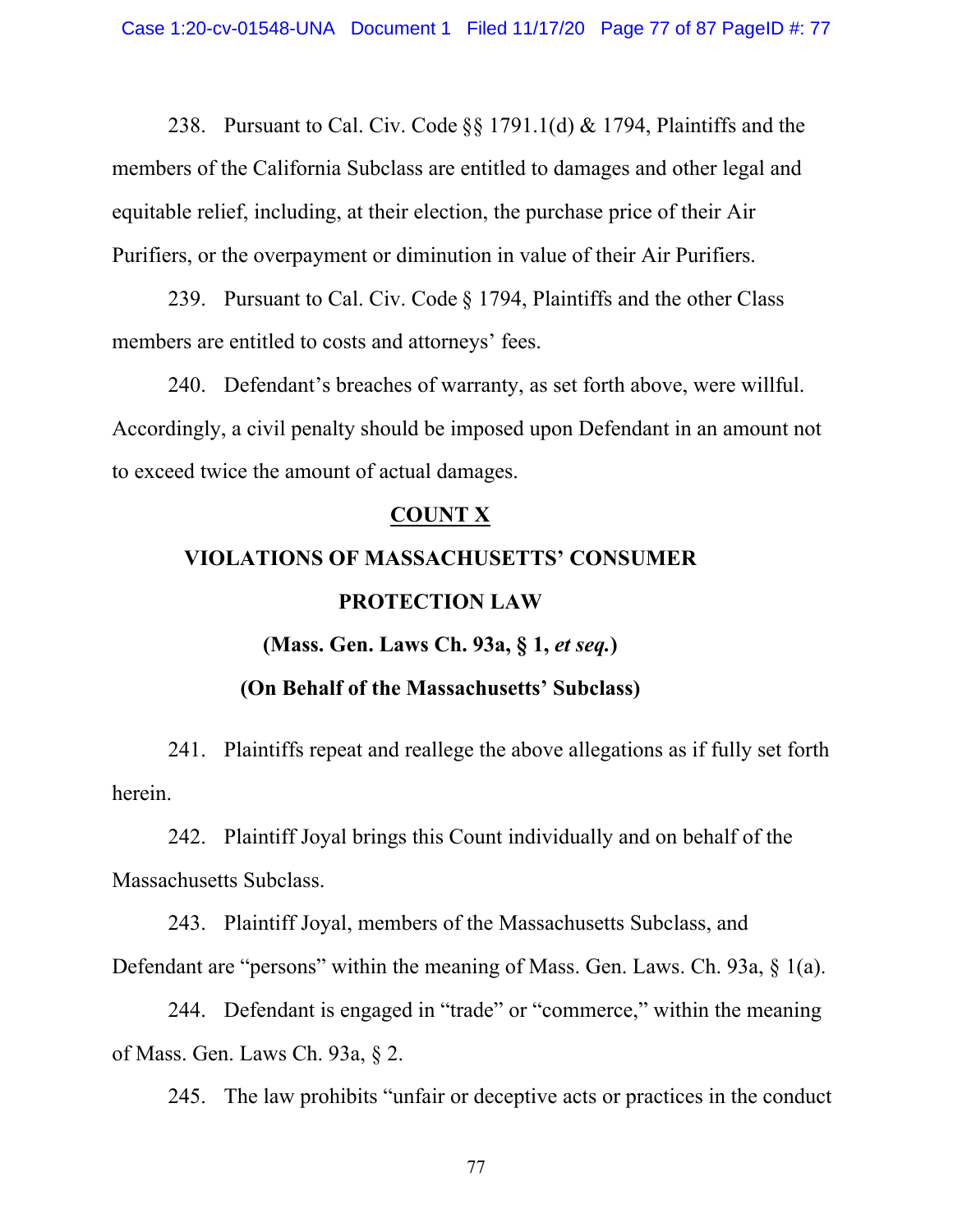of any trade or commerce." Mass. Gen. Laws Ch. 93a, § 2.

246. As alleged above, Defendant made numerous false and misleading representations and material omissions concerning the benefits, performance, and capabilities of the Air Purifiers. In purchasing the Air Purifiers, Plaintiff and the other the members of the Massachusetts Subclass were deceived by Defendant's failure to disclose that the Air Purifiers are defective and not effective at improving air quality.

247. Defendant engaged in one or more of the following unfair or deceptive acts or practices as prohibited by Mass. Gen. Laws Ch. 93A, § 2:

a. Misrepresenting the approval or certification of goods;

b. Representing that goods have sponsorship, approval, characteristics, uses, benefits, or quantities which they do not have;

c. Representing that goods are of a particular standard, quality, or grade, if they are of another;

d. Disparaging the goods, services, or business of another by false or misleading representation of fact;

e. Advertising goods with intent not to sell them as advertised;

f. Engaging in other conduct which created a likelihood of confusion or of misunderstanding;

g. Using or employing deception, fraud, false pretense, false promise or misrepresentation, or the concealment, suppression, or omission of a material fact with intent that others rely upon such concealment, suppression or omission, in connection with the advertisement and sale/lease of the Air Purifiers,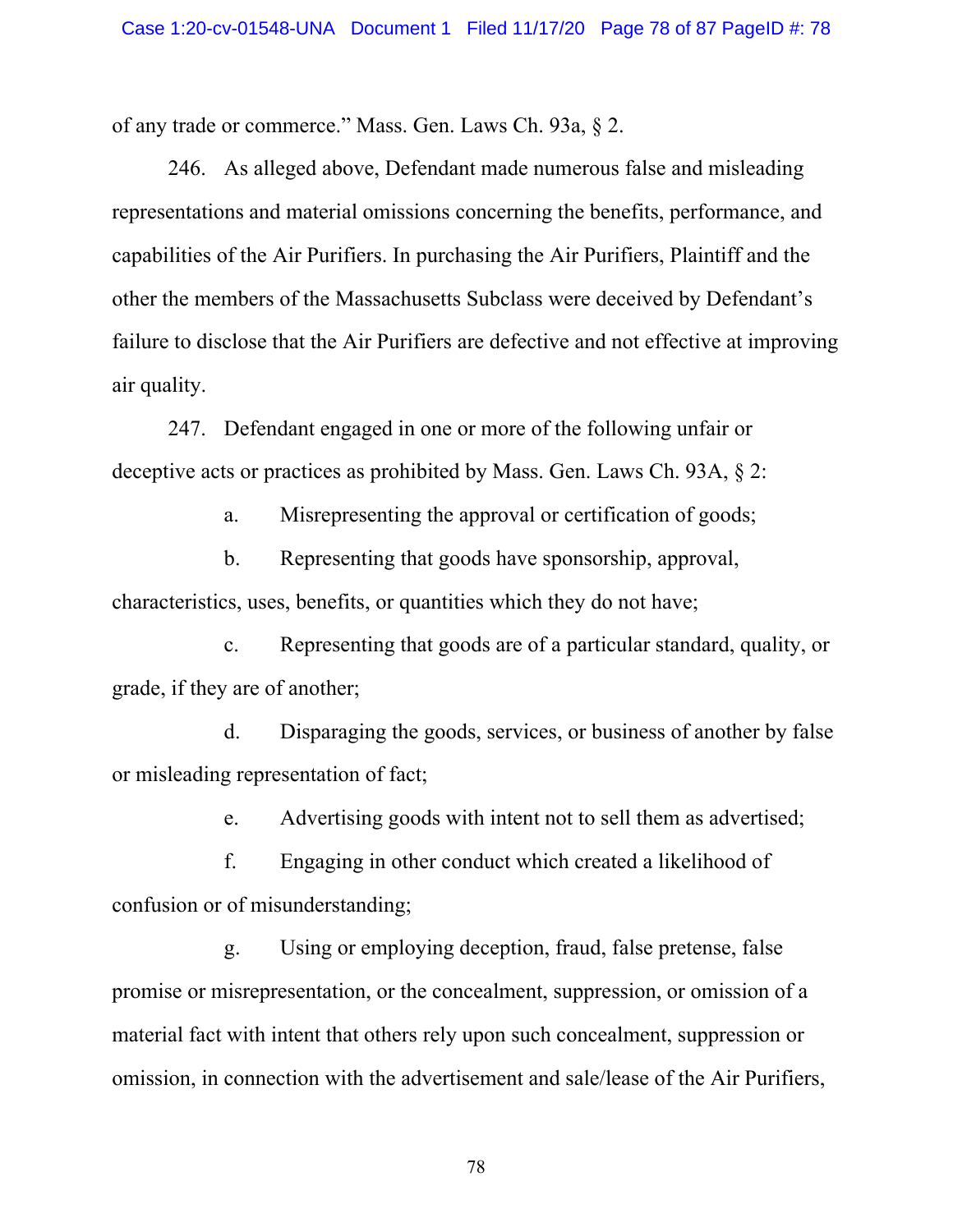whether or not any person has in fact been misled, deceived or damaged thereby; and

h. Representing that goods have been supplied in accordance with a previous representation when they have not.

248. Defendant's acts and omissions are unfair in that they (1) offend public policy; (2) are immoral, unethical, oppressive, or unscrupulous; and (3) cause substantial injury to consumers. Defendant has, through knowing, intentional, material omissions, concealed the true defective nature of the Air Purifiers.

249. Defendant's acts and omissions are also unfair in that they cause substantial injury to consumers far in excess of any conceivable benefit; and are injuries of a nature that they could not have been reasonably avoided by consumers.

250. Plaintiff and the members of the Massachusetts Subclass have suffered injury in fact and actual damages resulting from Defendant's material omissions and misrepresentations because, *inter alia*, they lost money when they purchased their Air Purifiers, paid an inflated purchase price for the Air Purifiers, and/or later expended sums of monies to repair their defective Air Purifiers and/or replace filters.

251. Defendant knew, should have known, or were reckless in not knowing, that the Defect in the Air Purifiers rendered them not suitable for their intended use.

252. Defendant had a duty to disclose these issues because Molekule had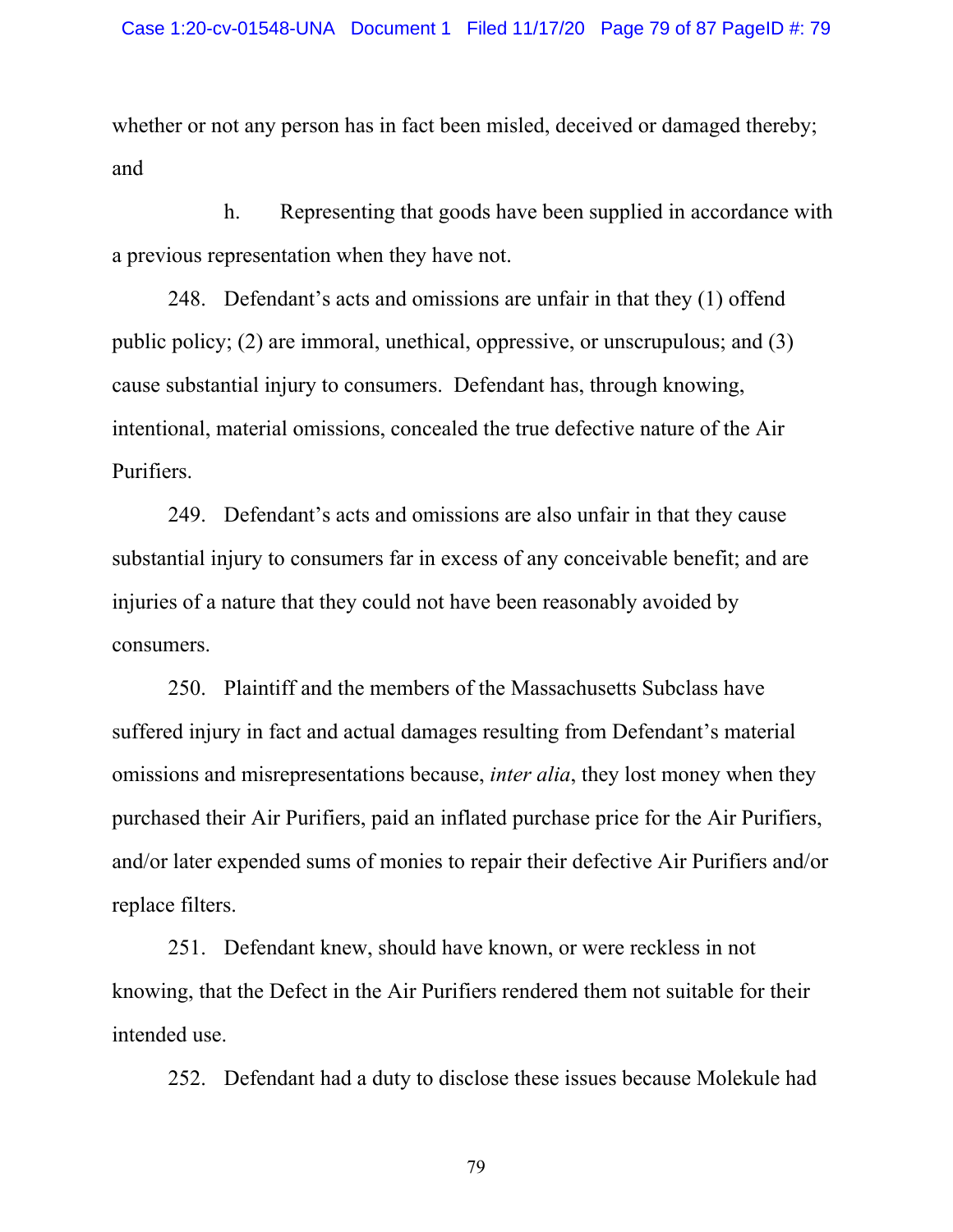exclusive knowledge of the defect prior to making sales of Air Purifiers, and because Defendant made partial representations about the quality of the Air Purifiers but failed to fully disclose their defect.

253. The facts concealed and omitted by Defendant to Plaintiff and the members of the Massachusetts Subclass—that the Air Purifiers are defective—are material in that a reasonable consumer would have considered them to be important in deciding whether to purchase the Air Purifiers or pay a lower price. Had Plaintiff and the members of the Massachusetts Subclass known about the defective nature of the Air Purifiers, they would not have purchased their Air Purifiers, or would not have paid the prices they paid.

254. Plaintiff and the Massachusetts Subclass seek an order pursuant to Mass. Gen. Laws Ch. 93A § 9 enjoining Defendant's unfair and/or deceptive acts or practices, and awarding damages, punitive damages, and any other just and proper relief available under Massachusetts law.

255. On or about September 4, 2020, Plaintiffs sent a notice letter to Molekule pursuant to Mass. Gen. Laws Ch. 93A § 9(3). Additionally, Defendant had exclusive knowledge of the Defect before the Air Purifiers were sold. Defendant also received notice of the Defect by the large volume of complaints lodged by consumers about the Defect shortly after the product was publicly. These complaints were received directly from consumers as well as from vendors who sold the Air Purifiers who received the complaints and relayed them to Defendant. Because Defendant failed to remedy its unlawful conduct within the requisite time period, Plaintiff seeks all damages and relief to which Plaintiff and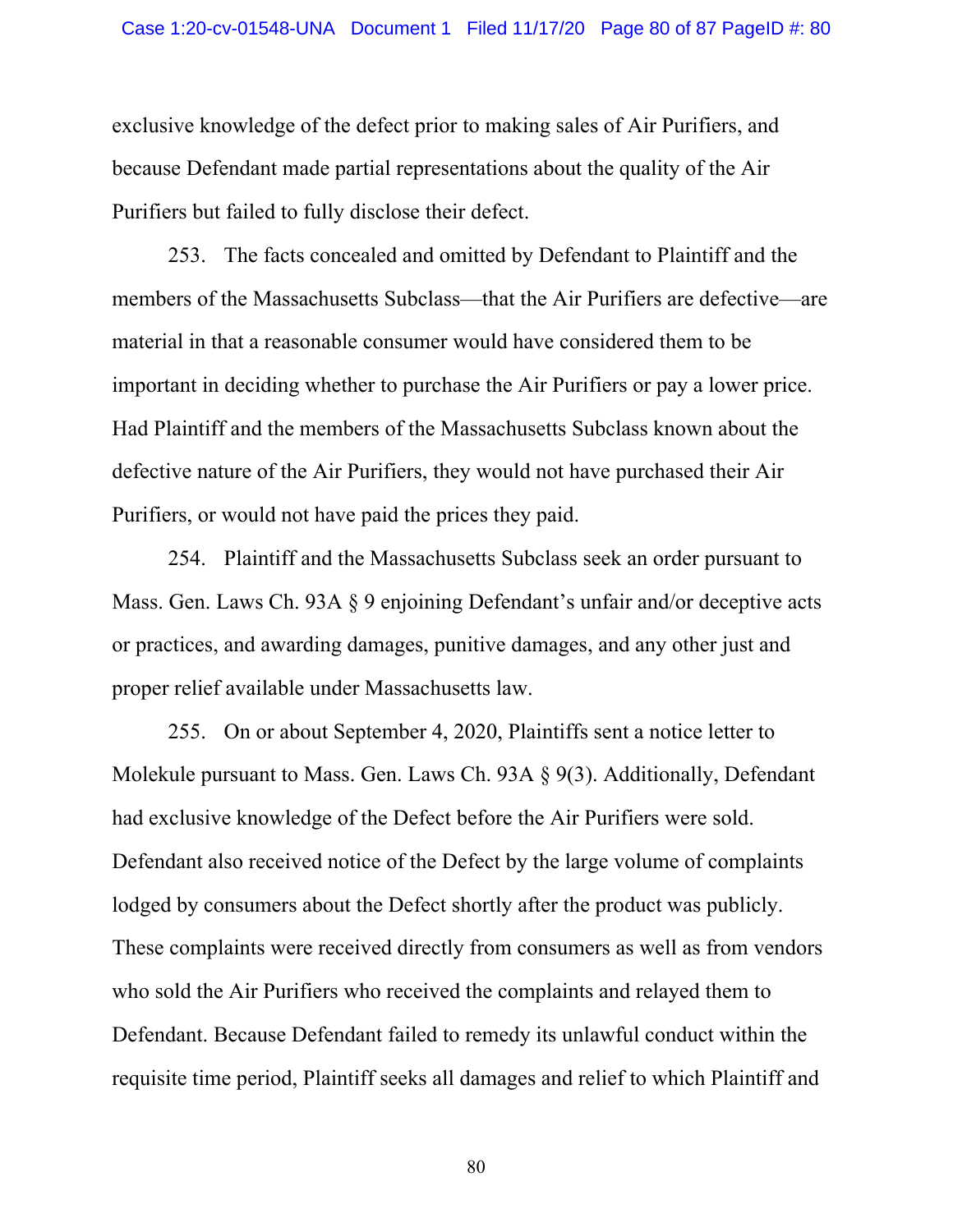the Massachusetts Subclass are entitled.

#### **COUNT XI**

## **VIOLATIONS OF MICHIGAN CONSUMER PROTECTION ACT (Mich. Comp. Laws Ann., § 445.903,** *et seq.***) (On Behalf of the Michigan Subclass)**

256. Plaintiffs repeat and reallege the above allegations as if fully set forth herein.

257. Plaintiff Fish brings this Count individually and on behalf of the Massachusetts Subclass.

258. Plaintiff Fish and members of the Michigan Subclass are "consumers" under the MCPA.

259. The MCPA prohibits the use of any "unfair or deceptive trade practice" in the sale or lease of any consumer goods or services.

260. As alleged above, Defendant made numerous false and misleading representations and material omissions concerning the benefits, performance, and capabilities of the Air Purifiers. In purchasing the Air Purifiers, Plaintiff and the other the members of the Massachusetts Subclass were deceived by Defendant's failure to disclose that the Air Purifiers are defective and not effective at improving air quality.

261. Defendant engaged in one or more of the following unfair or deceptive acts or practices as prohibited by Michigan law:

a. Misrepresenting the approval or certification of goods;

b. Representing that goods have sponsorship, approval,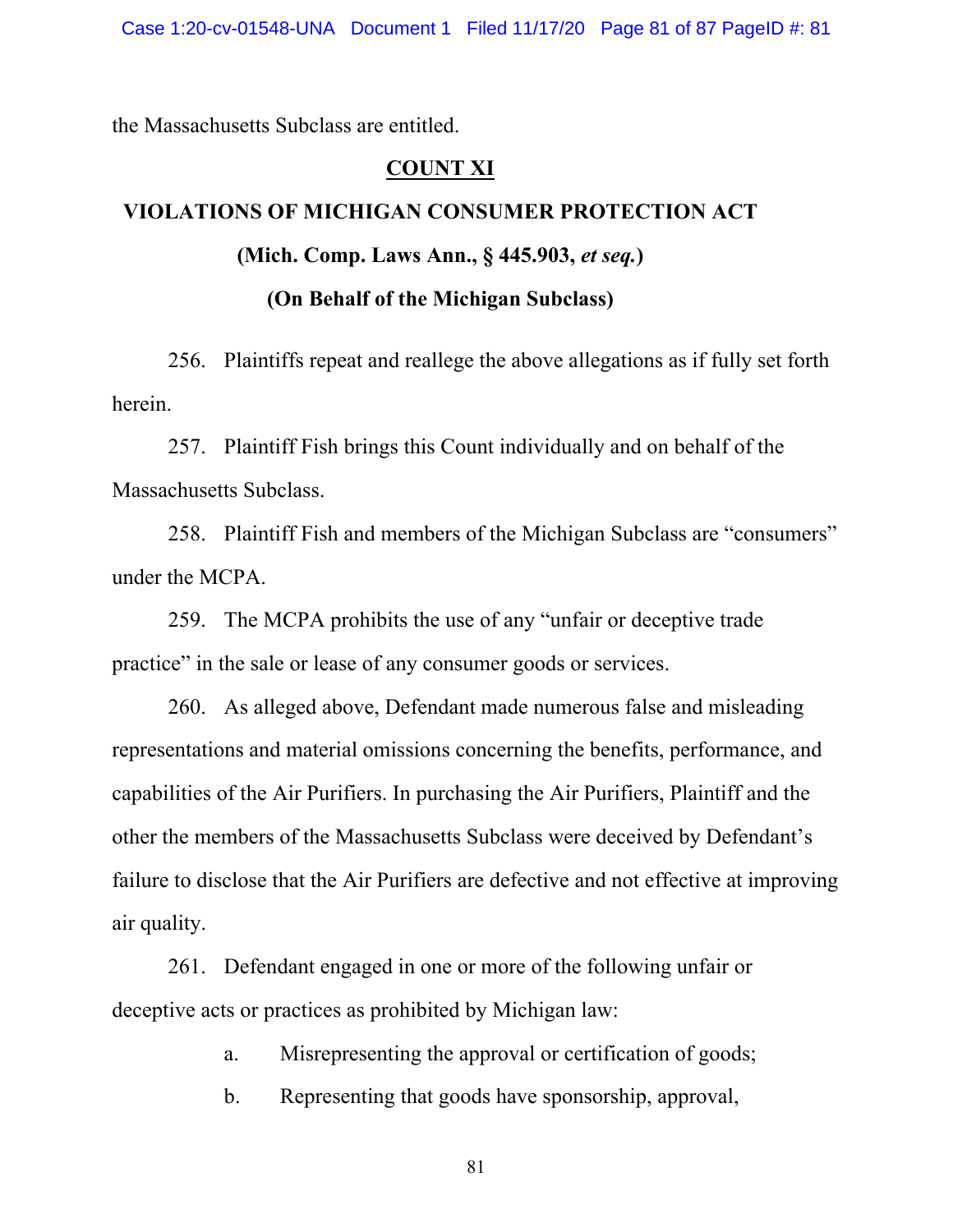characteristics, uses, benefits, or quantities which they do not have;

c. Representing that goods are of a particular standard, quality, or grade, if they are of another;

d. Disparaging the goods, services, or business of another by false or misleading representation of fact;

e. Advertising goods with intent not to sell them as advertised;

f. Engaging in other conduct which created a likelihood of confusion or of misunderstanding;

g. Using or employing deception, fraud, false pretense, false promise or misrepresentation, or the concealment, suppression, or omission of a material fact with intent that others rely upon such concealment, suppression or omission, in connection with the advertisement and sale/lease of the Air Purifiers, whether or not any person has in fact been misled, deceived or damaged thereby; and

h. Representing that goods have been supplied in accordance with a previous representation when they have not.

262. Defendant's acts and omissions are unfair in that they (1) offend public policy; (2) are immoral, unethical, oppressive, or unscrupulous; and (3) cause substantial injury to consumers. Defendant has, through knowing, intentional, material omissions, concealed the true defective nature of the Air Purifiers.

263. Defendant's acts and omissions are also unfair in that they cause substantial injury to consumers far in excess of any conceivable benefit; and are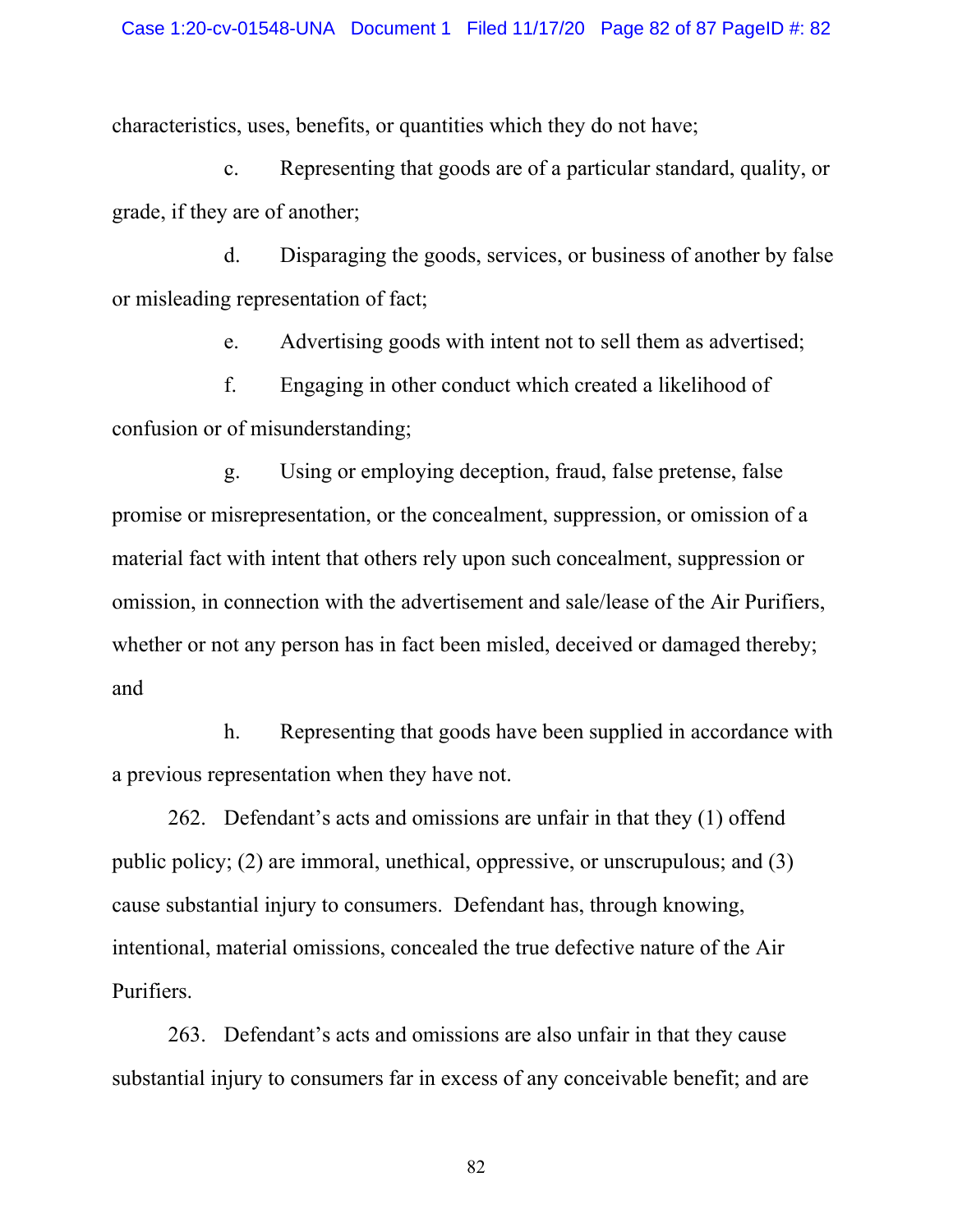injuries of a nature that they could not have been reasonably avoided by consumers.

264. Plaintiff and the members of the Michigan Subclass have suffered injury in fact and actual damages resulting from Defendant's material omissions and misrepresentations because, *inter alia*, they lost money when they purchased their Air Purifiers, paid an inflated purchase price for the Air Purifiers, and/or later expended sums of monies to repair their defective Air Purifiers and/or replace filters.

265. Defendant knew, should have known, or were reckless in not knowing, that the Defect in the Air Purifiers rendered them not suitable for their intended use.

266. Defendant had a duty to disclose these issues because Molekule had exclusive knowledge of the defect prior to making sales of Air Purifiers, and because Defendant made partial representations about the quality of the Air Purifiers but failed to fully disclose their defect.

267. The facts concealed and omitted by Defendant to Plaintiff and the members of the Massachusetts Subclass—that the Air Purifiers are defective—are material in that a reasonable consumer would have considered them to be important in deciding whether to purchase the Air Purifiers or pay a lower price. Had Plaintiff and the members of the Massachusetts Subclass known about the defective nature of the Air Purifiers, they would not have purchased their Air Purifiers, or would not have paid the prices they paid.

268. Plaintiff and the Massachusetts Subclass seek an order pursuant to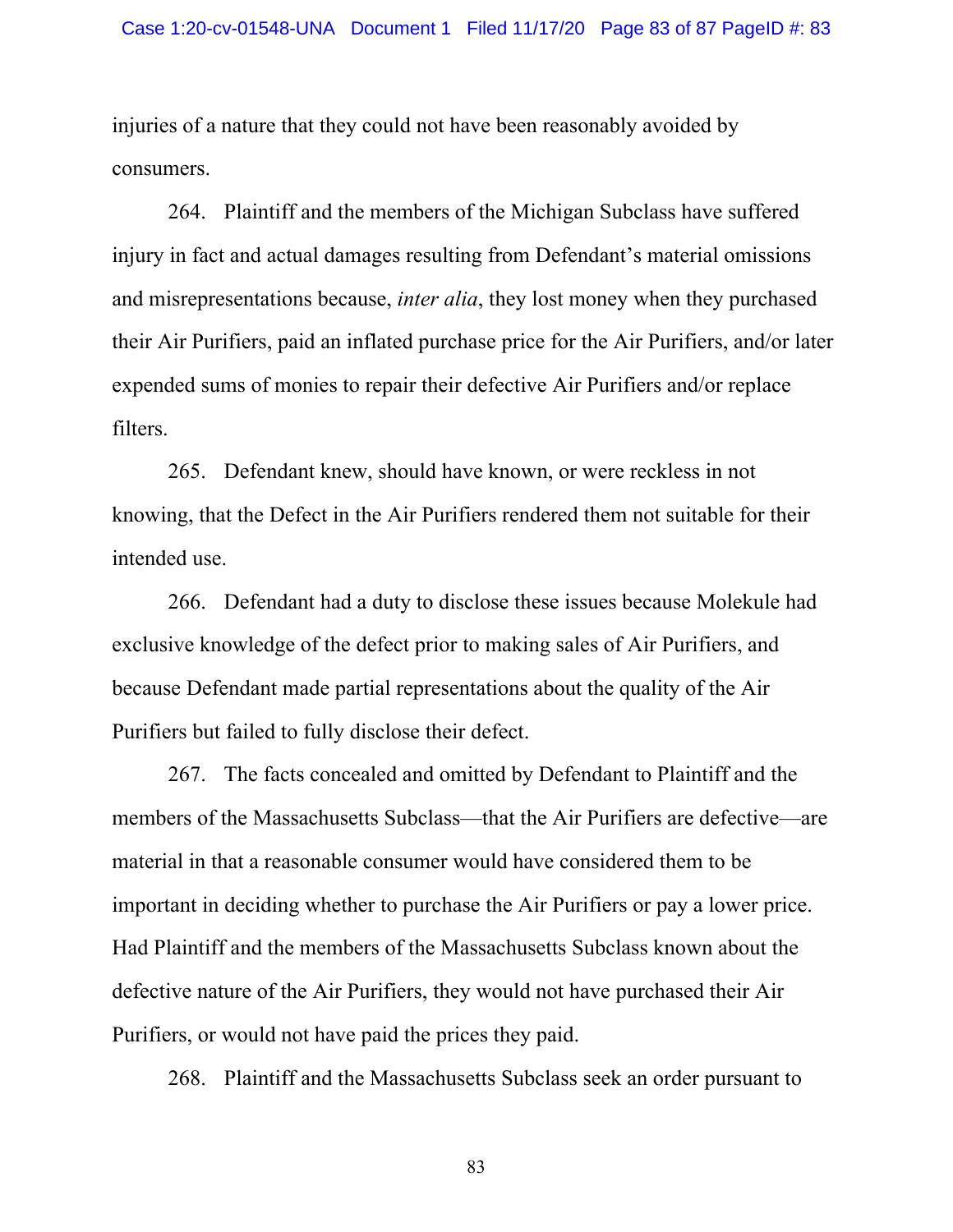Mass. Gen. Laws Ch. 93A § 9 enjoining Defendant's unfair and/or deceptive acts or practices, and awarding damages, punitive damages, and any other just and proper relief available under Massachusetts law.

269. On or about September 4, 2020, Plaintiffs sent a notice letter to Molekule pursuant to Mass. Gen. Laws Ch. 93A § 9(3). Additionally, Defendant had exclusive knowledge of the Defect before the Air Purifiers were sold. Defendant also received notice of the Defect by the large volume of complaints lodged by consumers about the Defect shortly after the product was publicly. These complaints were received directly from consumers as well as from vendors who sold the Air Purifiers who received the complaints and relayed them to Defendant. Because Defendant failed to remedy its unlawful conduct within the requisite time period, Plaintiff seeks all damages and relief to which Plaintiff and the Massachusetts Subclass are entitled.

#### **COUNT XII**

### **UNJUST ENRICHMENT**

270. Plaintiffs repeat and reallege the above allegations as if fully set forth herein.

271. Plaintiffs assert this claim on behalf of the Class. In the alternative, this claim is brought on behalf of the State Subclasses.

272. Plaintiffs and Class Members have conferred a benefit on Defendant by purchasing their Air Purifiers.

273. The Air Purifiers purchased by Plaintiffs and the class members did not provide the promised performance and instead contained a uniform defect.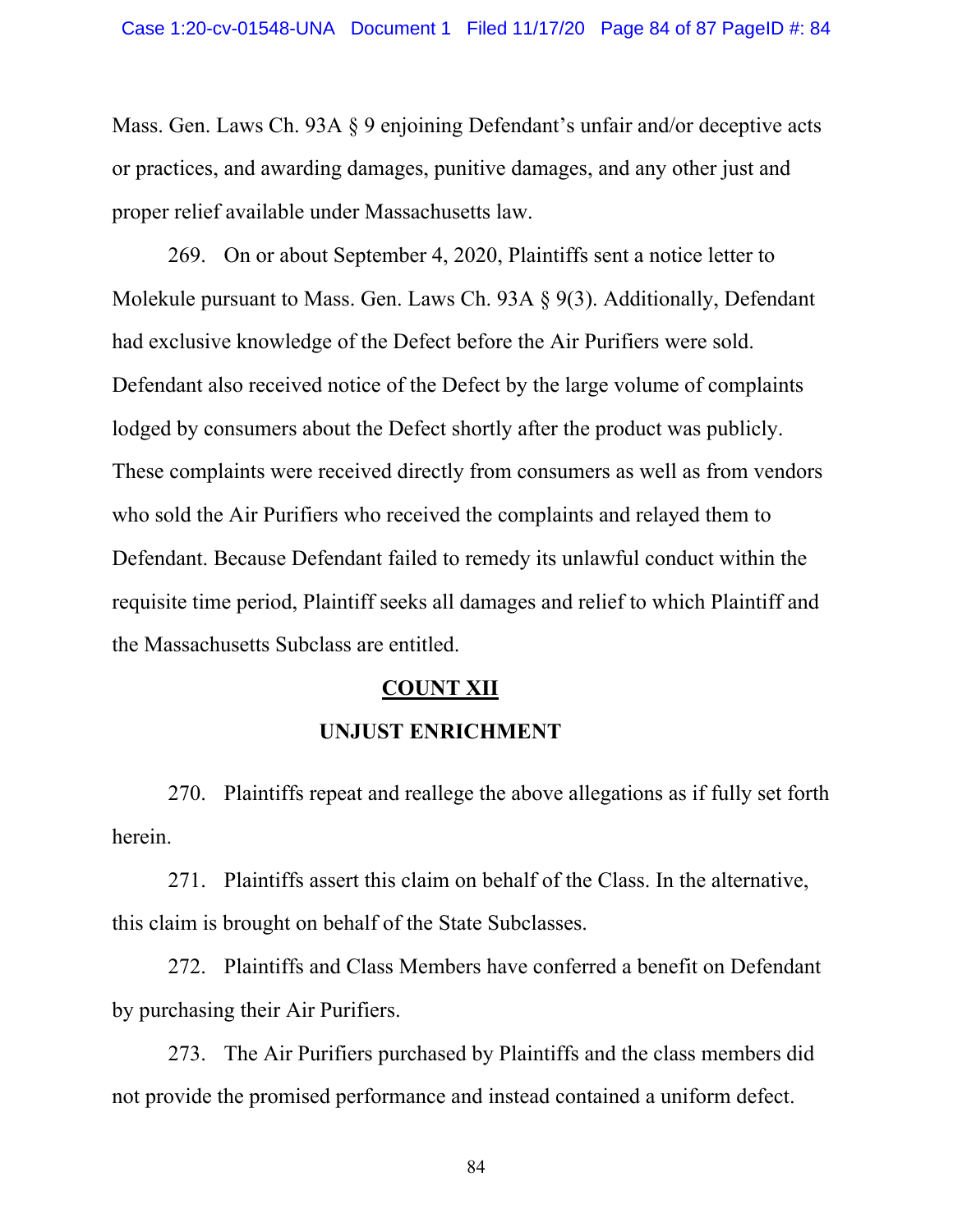274. Defendant has been unjustly enriched in retaining the revenues derived from Plaintiffs' and class members' Air Purifiers and out-of-pocket repair and filter replacement costs. Retention of such revenues under these circumstances is unjust and inequitable because of the Defect which has caused injury to Plaintiffs and the Class by depriving them of Air Purifiers that are capable of effectively purifying air. Defendant's actions caused further injuries to Plaintiffs and the Class because they would not have purchased their Air Purifiers or would have paid less for them if the true characteristics of the devices had been known at the time of purchase.

275. Because Defendant's retention of the non-gratuitous benefit conferred on it by Plaintiffs and the class members is unjust and inequitable, Defendant must pay restitution to Plaintiffs and the class members for their unjust enrichment, as ordered by the Court.

#### **PRAYER FOR RELIEF**

WHEREFORE, Plaintiffs pray for judgment as follows:

- a. For an order certifying the proposed class and subclasses and appointing Plaintiffs and their counsel to represent the class and subclasses;
- b. For an order awarding Plaintiffs and class members actual, statutory, punitive, and/or any other form of damages provided by and pursuant to the statutes cited above;
- c. For an order awarding Plaintiffs and class members restitution, disgorgement and/or other equitable relief provided by and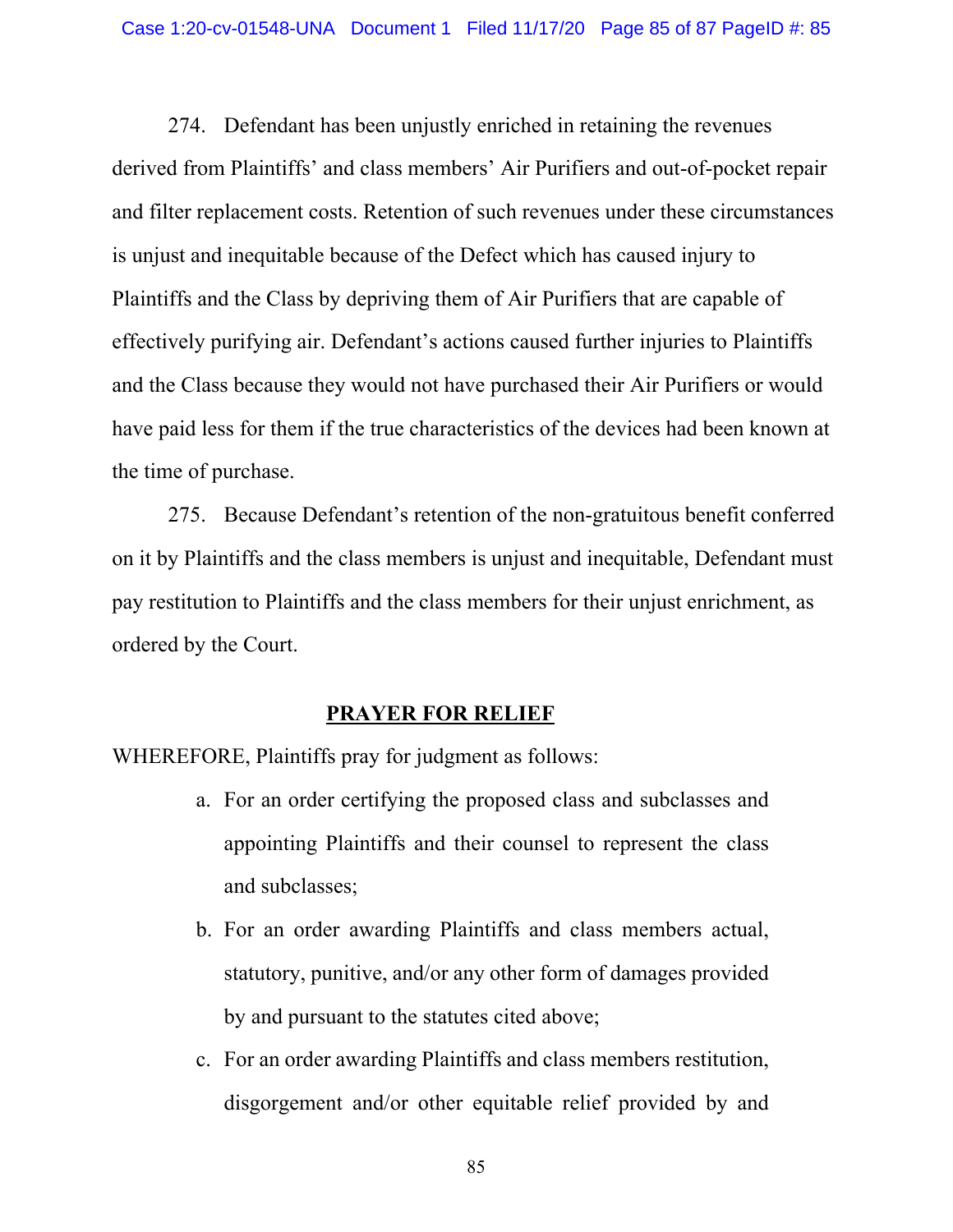pursuant to the statutes cited above or as the Court deems proper;

- d. For an order or orders requiring Defendant to adequately disclose and remediate the Defect.
- e. For an order awarding Plaintiffs and the class members prejudgment and post-judgment interest;
- f. For an order awarding Plaintiffs and class members treble damages, other enhanced damages and attorneys' fees as provided for under the statutes cited above and related statutes;
- g. For an order awarding Plaintiffs and the class members reasonable attorneys' fees and costs of suit, including expert witness fees;
- h. For an order awarding such other and further relief as this Court may deem just and proper.

## **DEMAND FOR JURY TRIAL**

Plaintiffs hereby demand a trial by jury on all claims so triable.

Dated: November 17, 2020 **DELEEUW LAW LLC** 

*/s/ P. Bradford deLeeuw*  P. Bradford deLeeuw (Del. Bar # 3569) 1301 Walnut Green Road Wilmington, DE 19807 Telephone: (302) 274-2180 Facsimile: (302) 351-6905 E-mail: brad@deleeuwlaw.com

*Attorneys for Plaintiffs*